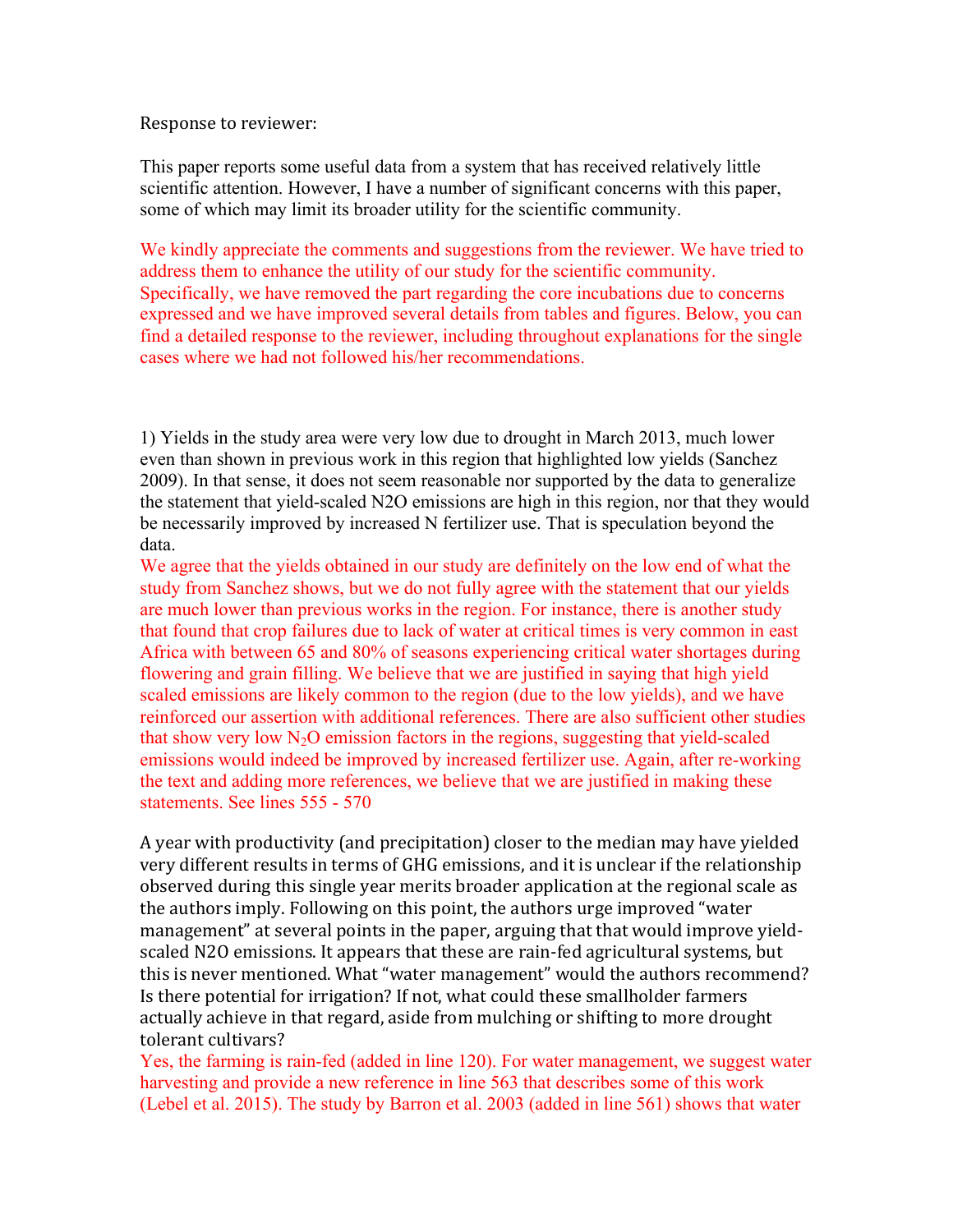shortages during critical growth phases are very common in this region. Using waterharvesting techniques can overcome this, increasing yields while having a very low impact on  $N_2O$  emissions.

2) It appears that the authors are trying to frame this work in terms of its broader implications for regional modeling of agricultural contributions to greenhouse gas emissions. That is a worthy endeavor. In that sense, however, the CO2 flux data are not very useful, because there is no attempt to put them in context of NPP and net ecosystem C balance. Fluxes of CO2 cannot merely be interpreted as C losses because of the significant root respiration component, which is typically anywhere from 1/3 to 2/3 of total soil respiration. One fraction for root respiration is reported in the text, and that is of course overly simplistic. The important question for larger scale models and policy is the question of how much soil C might these systems be losing (or less likely, gaining) as a consequence of these different management regimes? The authors also state that the different farms studied here are likely at different successional stages after initial cultivation, and thus there may be different quantities of residual soil C that are still declining. Getting at the soil C balance of these systems is critical for understanding impacts of smallholder agriculture in this region on climate change, which appears to be a major intended outcome of this paper. It seems as if the authors could actually address this issue of C balance to a coarse degree with NDVI and harvest data, but this is not attempted. I urge the authors to at least attempt to bound or loosely characterize the potential soil C losses implied by their CO2 flux and yield data.

The question of whether the SOC stocks at our sites are in balance or not can't be addressed here. We did sample the SOC profiles at all sites, but this will be addressed in a forthcoming study. Also, it is unlikely that using NDVI would result in better estimates of SOC stocks here, as the relationships between NDVI and OSC stocks are highly variable as well. Rather we have added a bit to bound the  $CO<sub>2</sub>$  flux data. Obviously with opaque chambers we cannot determine the net ecosystem fluxes and we have now explained that more explicitly. See lines 445-447.

3) Some important methodological details are missing from the study. How many plots/chambers were measured in each field on each sampling date? There were 4 chambers per site (one site  $=$  one field). This was stated in line 248 of the previous draft (now line 202).

#### What was the total n?

The total n was 59; which equals the number of plots. We had 236 chambers total (4 at each plot). However, we consider these 4 chambers as pseudo-replicates at the plot level. This is why we think reporting this number (236) as the total n would be incorrect.

#### How much did the air temperature increase inside the chambers?

As we mentioned in our response to the reviewers from the discussion paper, the chamber temperatures increased up to 10 C during deployment, which would result in a 3% error in the calculation. We also mention the uncertainty associated with the pooling method and with the time resolution of the sampling (in the methods section and in the discussion). As discussed, and as previously mentioned to previous reviewers, although the percent uncertainty may be high, it is not overly high when compared with other studies. Further, the absolute difference that will make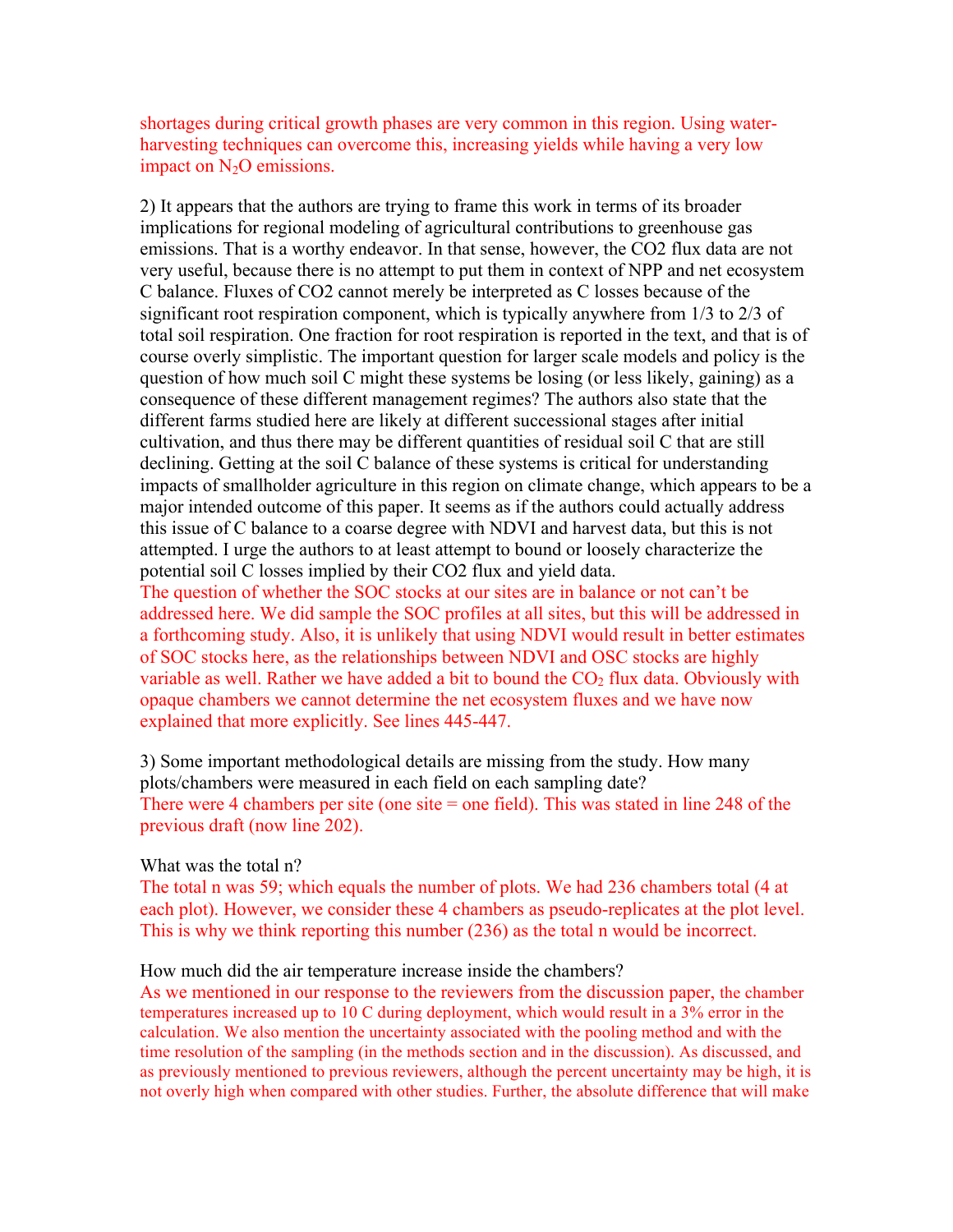for N2O emission estimates is low (i.e. the mean N2O emissions is 0.28 kg N2O-N ha-1 yr-1, so the uncertainty will cause it to range between 0.17 and 0.39 – so even the higher part of the range is still very low). See lines  $217 - 220$ , also see lines 523-529.

Were the chambers vented, and if so, how? The issue of venting is critical, especially under windy conditions; note that Xu et al. 2006 (doi:10.1029/2005JD006435) found large bias for static chambers even when vent designs that others have deemed adequate were used. This would seem to be a critical issue when measuring fluxes in this system, and when actual flux values, as opposed to relative values among treatments, are of interest.

As we mentioned on line 236 of the previously submitted manuscript, the chamber lids were vented as per the recommendations made in Rochette 2011. This is now on line 211 of the submitted draft.

4) In my mind, the incubation study does not necessarily add value to the field flux data. It is not mentioned in the abstract, nor is the reason for conducting an incubation study even mentioned in the Introduction. Incubations can be extremely useful for addressing targeted questions, but the findings appear to be only loosely related to the goal of predicting field N2O emissions, which of course are strongly controlled by natural precipitation patterns and relationships with plant N demand. I urge the authors to better rationalize and justify the incubation study in the broader study context or to omit it.

OK, we have omitted the data from the incubation study and placed it into supplementary materials.

5) I have a number of comments with regards to the tables and figures:

Table 1: Results from the present study should also be reported for comparison here. Thanks for the suggestion. Our results have been added to Table 1.

Fig 2: Would help to explain what the land classes are in this Fig in the legend, or refer to the text. Significant differences should be indicated using letters. Fig 2 related to the incubation and so it is now in the supplementary material with an explanation in the caption as to what the land classes refer to.

Fig. 3: Error bars on a subset of the measurements would be extremely helpful. Otherwise the reader cannot readily interpret any treatment effects.

We use this figure to discuss seasonal patterns in emissions across treatments in relation to precipitation, inorganic nitrogen concentrations and soil moisture rather than discuss any treatment effects. Treatment effects are only discussed in relation to cumulative fluxes (old Fig. 4, Fig 3 in the revised manuscript) and the cumulative fluxes during the re-wetting phase (Table 3). So, in our opinion, adding error bars will just further clutter an already busy graphic.

Fig. 4: Land class and field type should be defined or referenced here. Significant differences should be indicated using letters.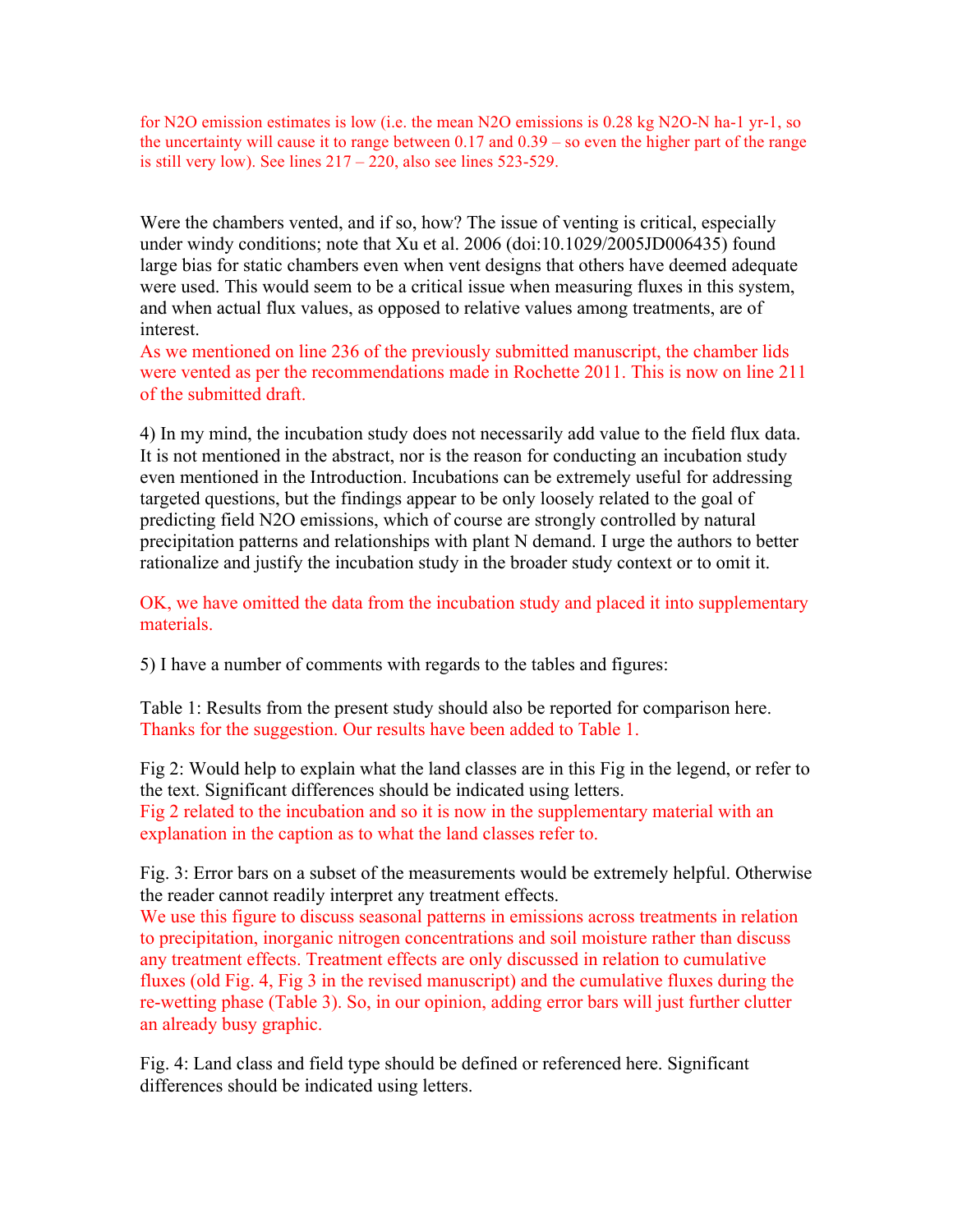We have now indicated the significant differences with letters and defined land class and field type in the caption.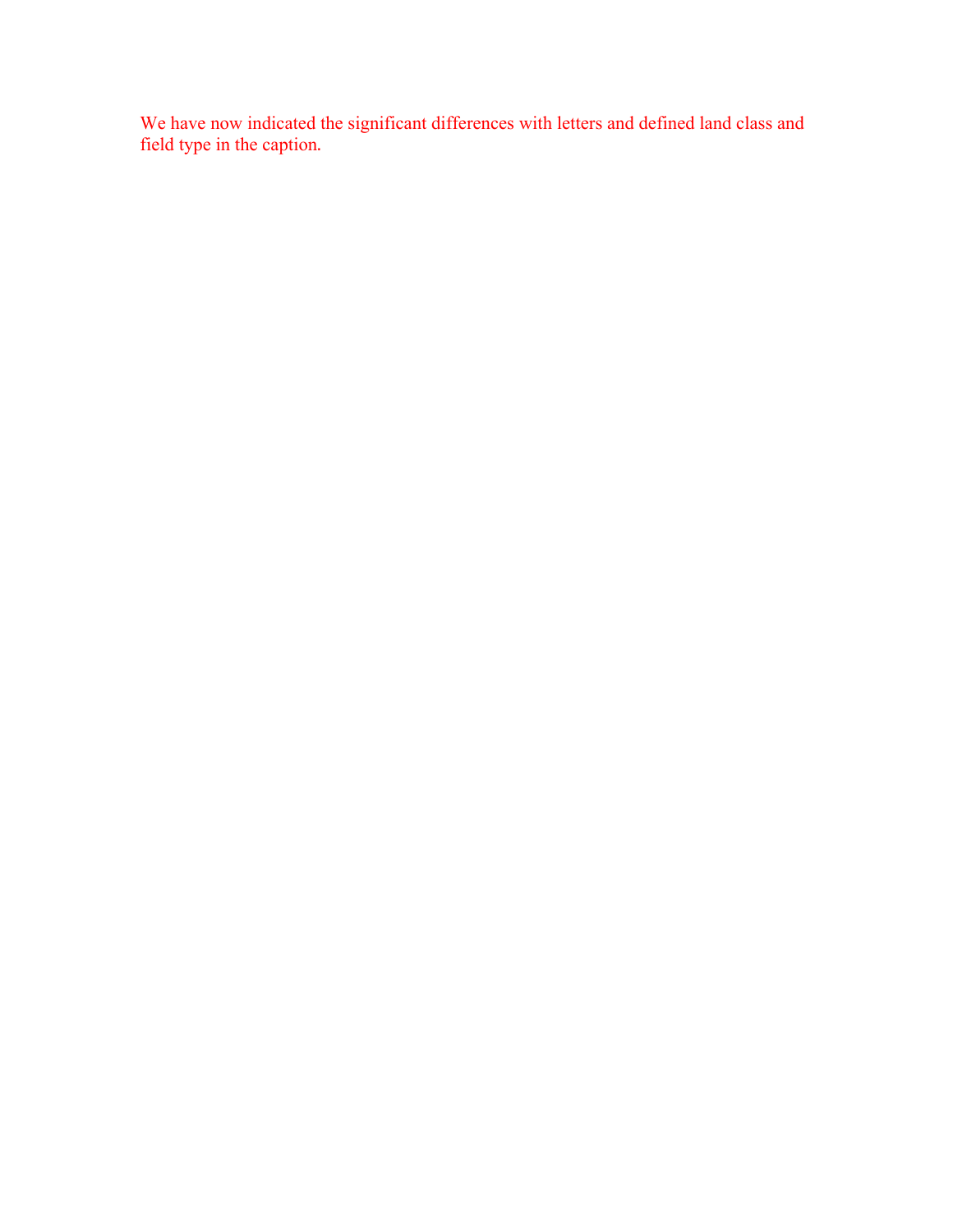## **Smallholder farms in east African tropical highlands have low soil greenhouse**  1 **gas fluxes** 2

3Pelster, D.E.<sup>1,\*</sup>, M.C. Rufino<sup>2,3</sup>, T. <del>Rosenstock<sup>3</sup>Rosenstock<sup>4</sup>, J. <del>Mango<sup>3</sup>Mango<sup>4</sup>,</del> G.</del> 4<del>Saiz<sup>4</sup>Saiz<sup>5</sup>,</del> E. Diaz-<del>Pines<sup>4</sup>Pines<sup>5</sup>, G. <del>Baldi<sup>5</sup>-Baldi<sup>6</sup> a</del>nd K. Butterbach-Bahl<sup>1,45</sup></del>

5<sup>1</sup> International Livestock Research Institute (ILRI), PO Box 30709, Nairobi, Kenya

 $6<sup>2</sup>$  Centre for International Forestry Research (CIFOR), PO Box 30677-00100, UN 7 Avenue, Nairobi Kenya

8<sup>3</sup> Lancaster Environment Centre, Lancaster University, Lancaster LA1 4YQ, UK

9<sup>3</sup><sup>4</sup> World Agroforestry Centre (ICRAF), PO Box 30677-00100, UN Avenue, Nairobi, 10Kenya

 $11<sup>4.5</sup>$  Karlsruhe Institute of Technology – Institute of Meteorology and Climate Research, 12Atmospheric Environmental Research (KIT/IMK-IFU) Kreuzeckbahnstr. 19, 82467 13 Garmisch-Partenkirchen, Germany

14<sup>5-6</sup> Grupo de Estudios Ambientales - IMASL, Universidad Nacional de San Luis & 15CONICET. Ejército de los Andes 950, D5700HHW. San Luis, Argentina

16<sup>\*</sup> corresponding author: email - d.pelster@cgiar.org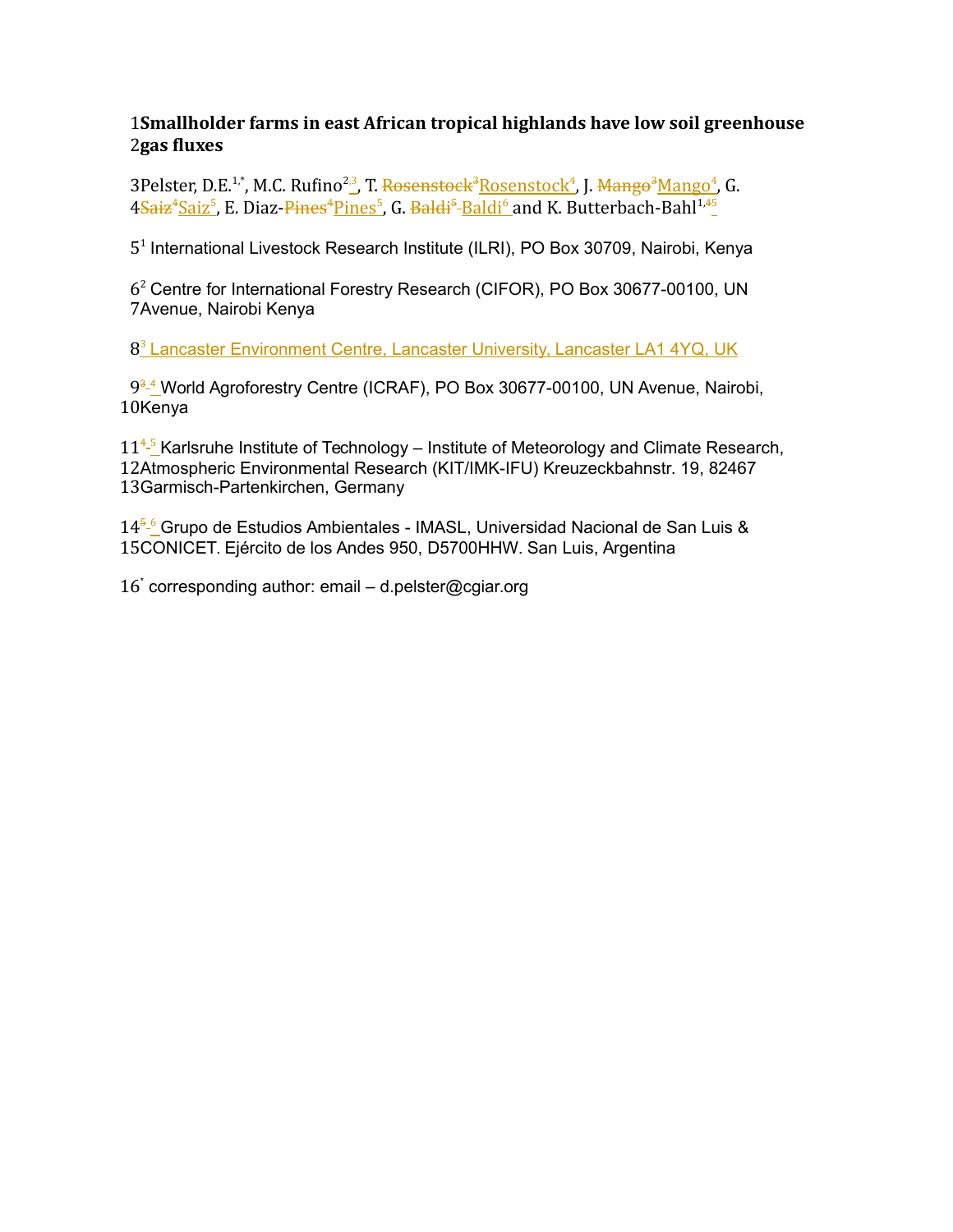#### 17Abstract:

18Few field studies examine greenhouse gas (GHG) emissions from African agricultural 19 systems resulting in high uncertainty for national inventories. This lack of data is 20 particularly noticeable in smallholder farms in sub-Saharan Africa, where low inputs 21are often correlated with low yields, often resulting in food insecurity as well. We 22 provide here the most comprehensive study in Africa to date, examining annual soil  $23CO<sub>2</sub>$ , CH<sub>4</sub> and N<sub>2</sub>O emissions from 59 smallholder plots, across different vegetation 24 types, field types and land classes in western Kenya. The study area consists of a 25 lowland area (approximately 1 200 m asl) rising approximately 600 m to a highland 26 plateau. Cumulative annual fluxes ranged from 2.8 to 15.0 Mg  $CO_2$ -C ha<sup>-1</sup>, -6.0 to 2.4 27kg CH<sub>4</sub>-C ha<sup>-1</sup> and -0.1 to 1.8 kg N<sub>2</sub>O-N ha<sup>-1</sup>. Management intensity of the plots did not 28 result in differences in annual fluxes for the GHG fluxes measured (*P* = 0.46, 0.67 and 290.14 and  $0.67$  for CO<sub>2</sub>,  $N_2\Theta$  and CH<sub>4</sub> and  $N_2\Omega$  respectively). The similar emissions 30 were likely related to low fertilizer input rates ( $\leq 20$  kg N ha<sup>-1</sup>). Grazing plots had the 31 highest  $CO_2$  fluxes ( $P = 0.005$ ); treed plots (plantations) were a larger  $CH_4$  sink than 32 grazing plots ( $P = 0.05$ ); while soil  $N_2O$  emissions were similar across vegetation 33 types  $(P = 0.59)$ . This case-study is likely representative for low fertilizer input, 34 smallholder systems across sub-Saharan Africa, providing critical data for estimating 35 regional or continental GHG inventories. Low crop yields, likely due to low 36 <u>fertilization</u> inputs, resulted in high (up to 67 g N<sub>2</sub>O-N kg<sup>-1</sup> aboveground N uptake) 37 yield-scaled emissions. Improving crop production through intensification of 38 agricultural production (i.e. water and nutrient management) may be an important 39tool to mitigate the impact of African agriculture on climate change.

#### **1 Introduction:**   $401$

41Increased atmospheric concentrations of greenhouse gases (GHG:  $CO_2$ ,  $N_2O$  and CH<sub>4</sub>) 42 over the last century have been correlated to increasing mean global temperature  $43($ IPCC, 2013), while N<sub>2</sub>O is also the primary ozone-depleting anthropogenically 44emitted gas (Ravishankara et al., 2009). Globally, agriculture is directly responsible 45 for approximately 14% of anthropogenic GHG emissions while indirect emissions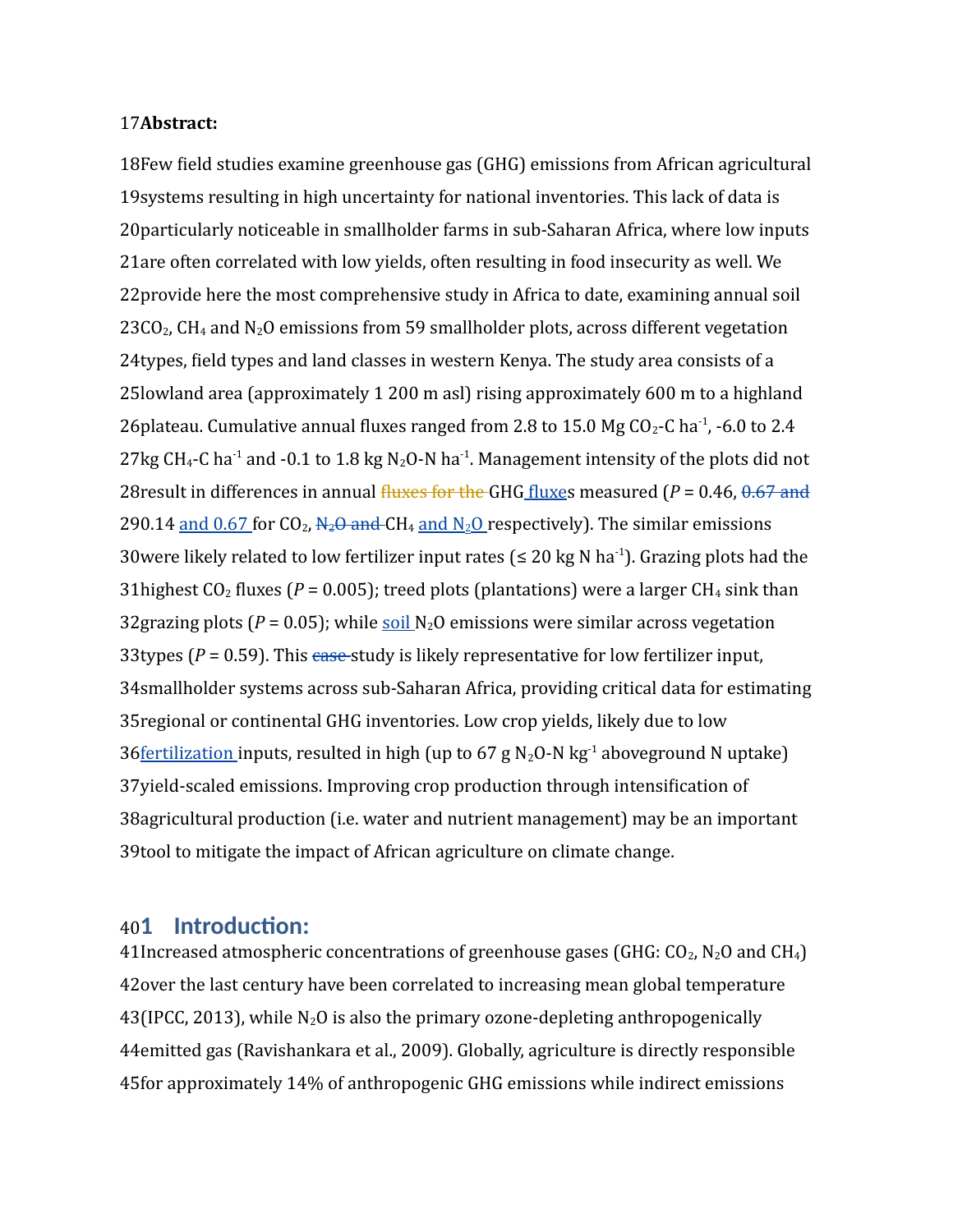46 due to conversion of natural landscapes to agricultural systems may contribute an 47additional 17% (Vermeulen et al., 2012). In less developed developping countries 48 however, agriculture can account for up to 66% of a country or region's total GHG 49 emission (Tubiello et al., 2014), with African GHG emissions from agriculture and 50other land uses estimated to be 61% of total continental GHG emissions (Valentini et 51al., 2014).

52In parts of the developing world, such as Sub-Saharan Africa (SSA), smallholder 53 farms (farm size  $< 10$  ha) comprise almost 80% of farmland and up to 90% of the 54 farms (Altieri and Koohafkan, 2008). <del>Thus Thus</del>, it is likely that smallholder farms 55 have a large effect on the GHG inventories of many Sub-Saharan countries SSA. 56Unfortunately, there is a dearth of knowledge on agricultural soil GHG emissions 57 from smallholder systems as only a handful of empirical studies (see-Table 1) have 58 measured these (e.g. {Baggs et al., 2006; Brümmer et al., 2008; Dick et al., 2006; 59Predotova et al., 2010). Previous studies in Africa were also limited in scope; 60 measuring emissions from a low number of sites (generally less than 10) for a short 61time period (i.e. less than one year), often with low temporal resolution. This 62shortage of baseline data makes it impossible for many developing countries to 63 accurately assess emissions from soils used for agriculture or to use Tier II 64 methodology, which requires the development and documentation of country or 65 regionally specific emission factors, to calculate GHG inventories (IPCC, 2006). Also, 66Tier 1 methodology assumes a linear response to fertilizer, which may not accurately 67 reflect emissions in low input systems (Shcherbak et al., 2014). Finally, because most 68 of the research behind the development of the Tier I methodology has been 69 completed in temperate zones, the differences in climate, soils, farm management 70 and nutrient balances (Vitousek et al., 2009) seem to result in consistent 71overestimates of GHG fluxes (Hickman et al., 2014; Rosenstock et al., 2013b). This 72likely translates to inflated national agricultural GHG inventories in Africa SSA that 73 may result in incorrect targeting and inefficient mitigation measures.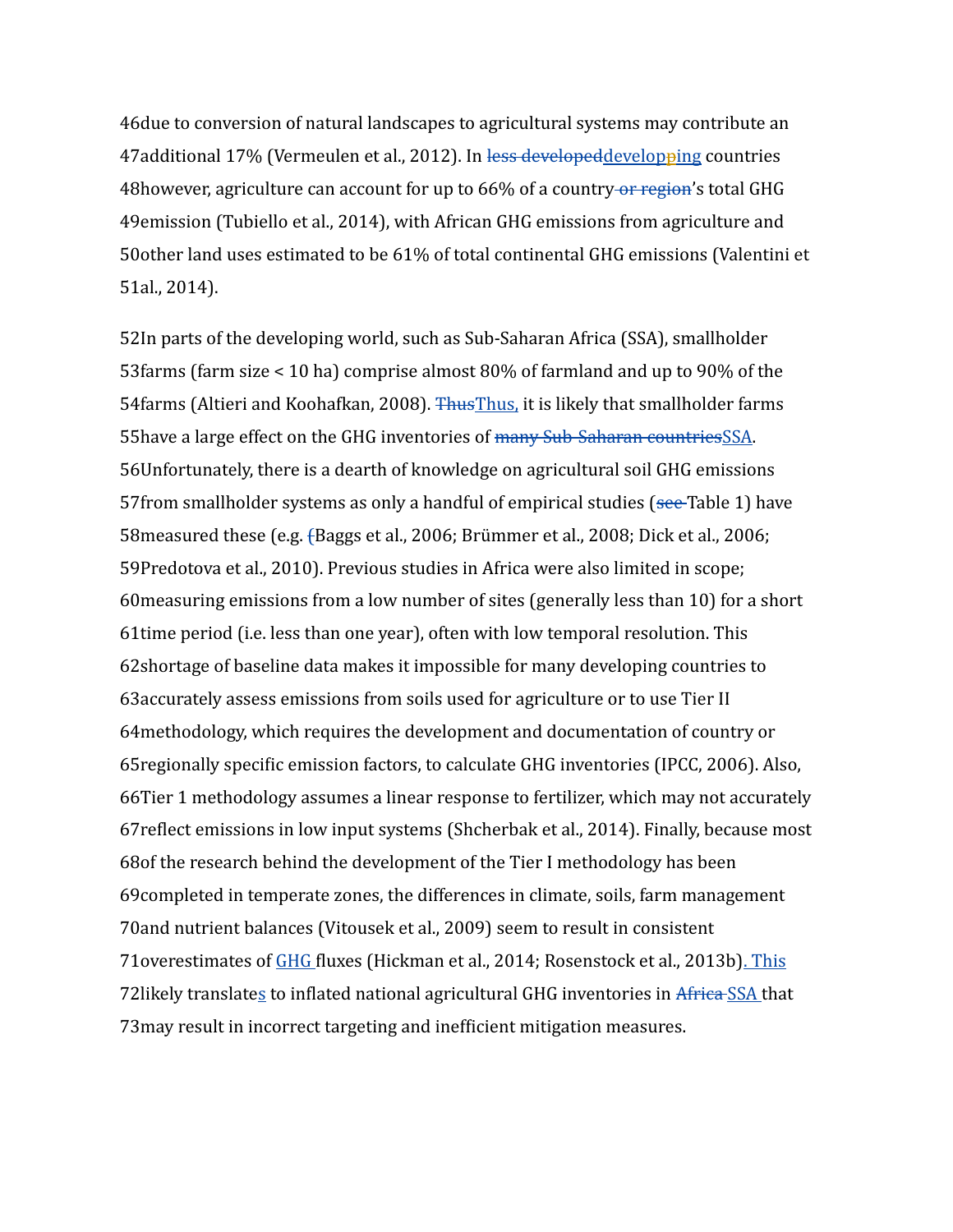74Soil greenhouse gas GHG emission rates have been related to soil properties such as 75pH, organic carbon (SOC) content or texture (Khan et al., 2011, Chantigny et al., 2010, Rochette et al., 2008, Stehfest and Bouwman, 2006), but also to vegetation 76 77(crop) type (Stehfest and Bouwman, 2006) and management operations e.g. tillage, 78 fertilizer type or crop rotation, (Baggs et al., 2006; Drury et al., 2006; Grageda-79Cabrera et al., 2004; Halvorson et al., 2008; Yamulki and Jarvis, 2002). In contrast to 80agricultural systems in most OECD (Organisation for Economic Co-operation and 81Development) states, smallholder farmers differentially allocate resources based on 82distance from homestead and perceived soil fertility, specifically manure and 83 fertilizer applications, to their fields resulting in strong gradients in soil fertility 84(Tittonell et al., 2013). The differences in soil fertility can be predicted using remote 85sensing tools like "Normalized Difference Vegetation Index" (NDVI) to determine the 86 magnitude and temporal variability of primary productivity (Paruelo et al., 2001). 87Differences in fertility can also be predicted using -farmer questionnaires to 88 determine how farmers allocate resources to the fields and then using this typology 89 of farming activities (hereafter "field typology") to estimate where soil GHG fluxes 90would are more likely to be high. If strong correlations can be demonstrated 91<sub>empirically observed, such fertility gradients may then be upscaled based on either</sub> 92the NDVI or farmer interviews, further that could allowing for effective landscape 93 level predictions based on the field-scale GHG measurements.

94The lack of good information on GHG fluxes related to agricultural activities in Africa 95SSA and specifically on smallholder farming systems is a large data gap that needs to 96be addressed. The objectives of this study were to gather <del>greenhouse gas</del>GHG flux 97 data from smallholder farms of the western Kenyan Highlands that represent both 98the diversity in farming practices and the landscape heterogeneity typically found 99 for many highland regions in East Africa. We hypothesized that a) in view of low 100 rates of fertilizer applications by smallholders the GHG fluxes are generally at the 101low end of published fluxes from agricultural land, b) the seasonality of hygric-102seasonsrainfall is mirrored by fluxes; and c) differences in land productivity as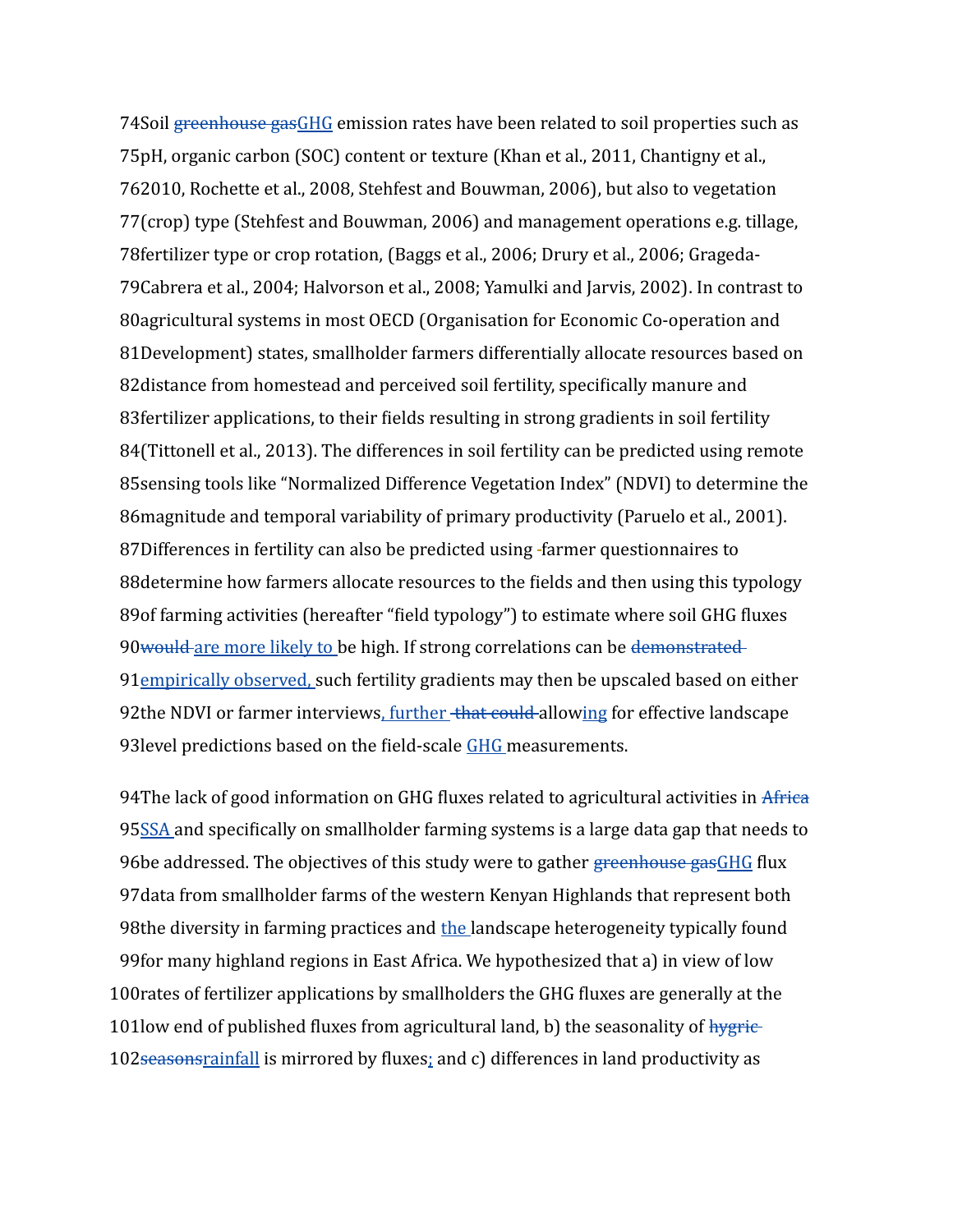103 reflected by NDVI and field typology, as well as differences in vegetation can be used 104to explain spatial variability in field-scale soil greenhouse gasGHG fluxes.

# **2 Materials and Methods** 105

106The study site was a 10 km x 10 km landscape area in Kisumu county of Western 107 Kenya (centered at 35.023 ° E, 0.315 ° S) *;* just north of the town of Sondu (Fig. 1), and 108rangeds from a lowland area at approximately 1200 m asl to a highland plateau at 109 approximately 1800 m asl. The site is one of the sentinel sites for the CGIAR 110 Research Program on Climate Change, Agriculture and Food Security (CCAFS) and is 111 described in much more detail in Sijmons et al. (2013). This site was selected as it 112 was found to be broadly similar in terms of demographics  $(e.g.$  population density, 113 income, etc) and agro-ecological characteristics (e.g. elevation, temperature, 114 precipitation etc) of other East African tropical highlands (Braun et al., 1997) 115 allowing us to scale up the results to other countries in the region (Sijmons et al., 1162013). Mean annual temperature is approximately 23°C and the a average annual 117 rainfall is 1150 mm (Köppen classification of a tropical savanna climate [AW]). 118 Temperatures tend to be slightly cooler and precipitation slightly higher in the 119 highlands compared to the lower regions of the study site. Precipitation patterns are 120bimodal with the "long rains" occurring from April to June (42% of annual 121 precipitation) and the "short rains" occurring from October through December (26% 122 of annual precipitation). The site is primarily composed of smallholder rain-fed 123 farms typically growing maize (Zea mays) and sorghum (Sorghum bicolor) during 124the long rains and beans during the short rains. Based on farmer interviews, 125 approximately 27% of them applied fertilizers (i.e. manure or synthetic fertilizers) 126 to their plots<sub>a</sub> with application rates being very low. For manure, application rates 127 were approximately 200 kg manure ha<sup>-1</sup>, which would corresponds to approximately 12895 kg of C and 5 kg N given typical N contents for cattle in this region (Pelster et al., 1292016), while application rates for synthetic fertilizer (two farmers applied 130 diammonium phosphate and one applied urea) were < 50 kg fertilizer ha<sup>-1</sup> (< 25 kg 131N ha $^{-1}$ ). These fertilizer rates are much lower than rates typical for industrial 132 production where application rates often exceed 150 kg N ha<sup>-1</sup> for maize production.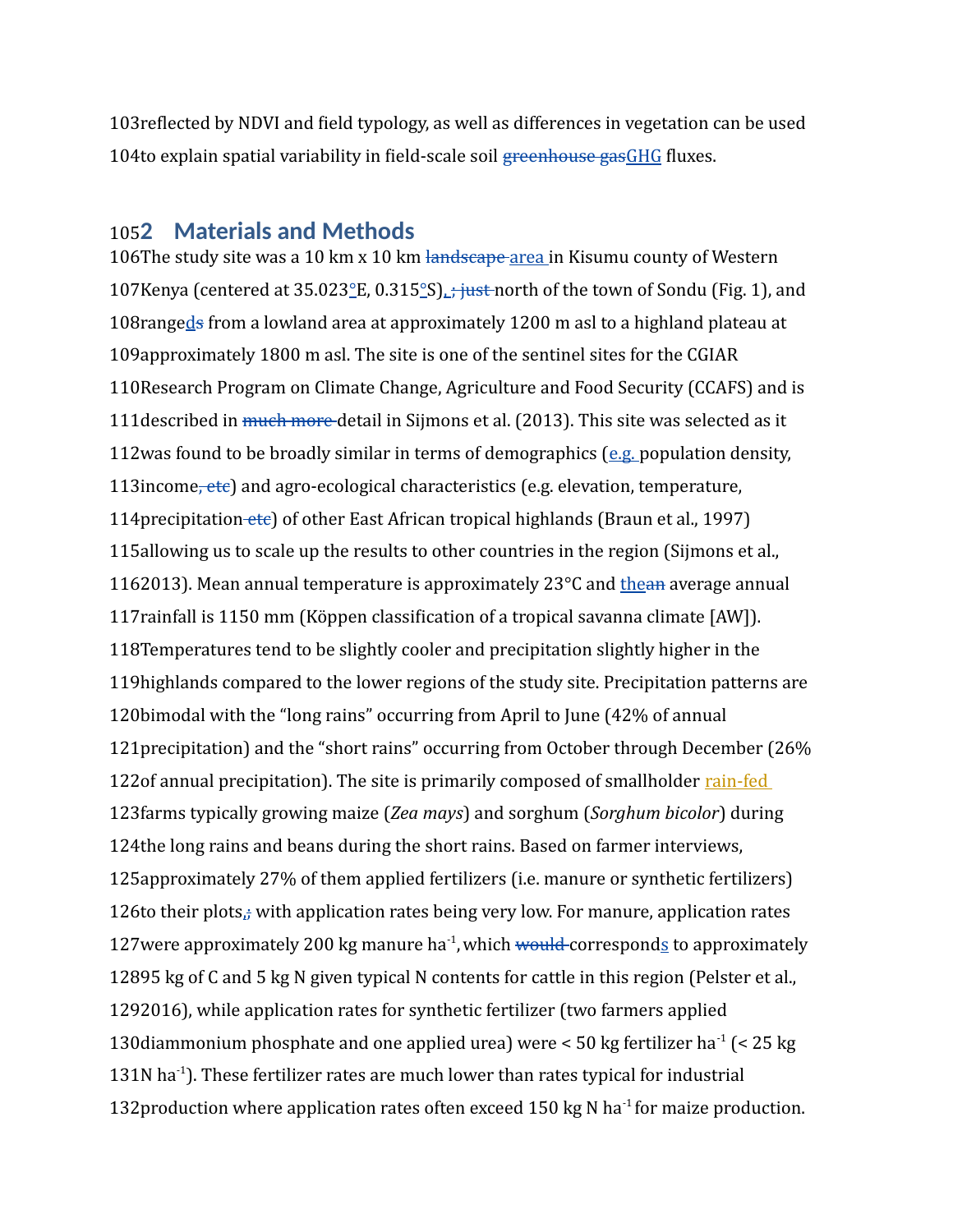133Soil types in the study area are highly heterogeneous, ranging from well drained, 134 acidic,  $\frac{mN}{1}$  tisols in the upper part of the landscape, to eutric and dystric *Leambisols* 135 in mid-altitude areas and poorly drained  $P<sub>p</sub>$  anosols in the lower parts (IUSS 136 Working Group WRB, 2015). Selected topsoil characteristics for the different land 137 classes identified in the study region are provided in Table 2.

## **2.1 Landscape stratification** 138

139Differences in management intensity and vegetation were expected to affect GHG 140 fluxes, and so the landscape was stratified to account for the expected variability. 141 The stratification was based on a mixed method land\_use classification combining 142 remote sensing and household surveys.

143For the land classification we followed an approach based on vegetation functioning 144 in terms of the magnitude and the temporal variability of primary productivity 145 (Paruelo et al., 2001). <del>Vegetation primary productivity was a</del>ssessed through the 146 proxy variable "Normalized Difference Vegetation Index" (NDVI), which allows 147 approximate but widespread characterizations of productivity across space and time 148and across different ecosystems (Lloyd, 1990; Xiao et al., 2004). We acquired 2001-1492012 NDVI data from MODIS (Moderate Resolution Imaging Spectroradiometer). 150After obtaining the data wWe selected only those NDVI values indicating good to 151 excellent quality conditions (i.e. pixels not covered by clouds, and with a low to 152intermediate aerosol contamination). Then, we used the program TIMESAT v.3.1. to 153 reconstruct temporal series (Jönsson and Eklundh, 2002).

154From the reconstructed temporal series we assessed six functional metrics depicting 155the magnitude, seasonality and inter-annual variability of productivity. The metrics 156 used were as follows: 1) the mean annual NDVI; 2) the minimum NDVI; 3) the 157browning rate (rate of NDVI decrease); 4) the peakness of the NDVI; 5) the intra-158 annual coefficient of variation (CV) of the NDVI; and 6) the inter-annual CV of the 159 NDVI. These metrics allow us to differentiate between land cover types (e.g. 160 cultivated vs. uncultivated) and between different cultivation management 161 approaches (e.g. agroindustrial vs. subsistence) (Baldi et al., 2015). The different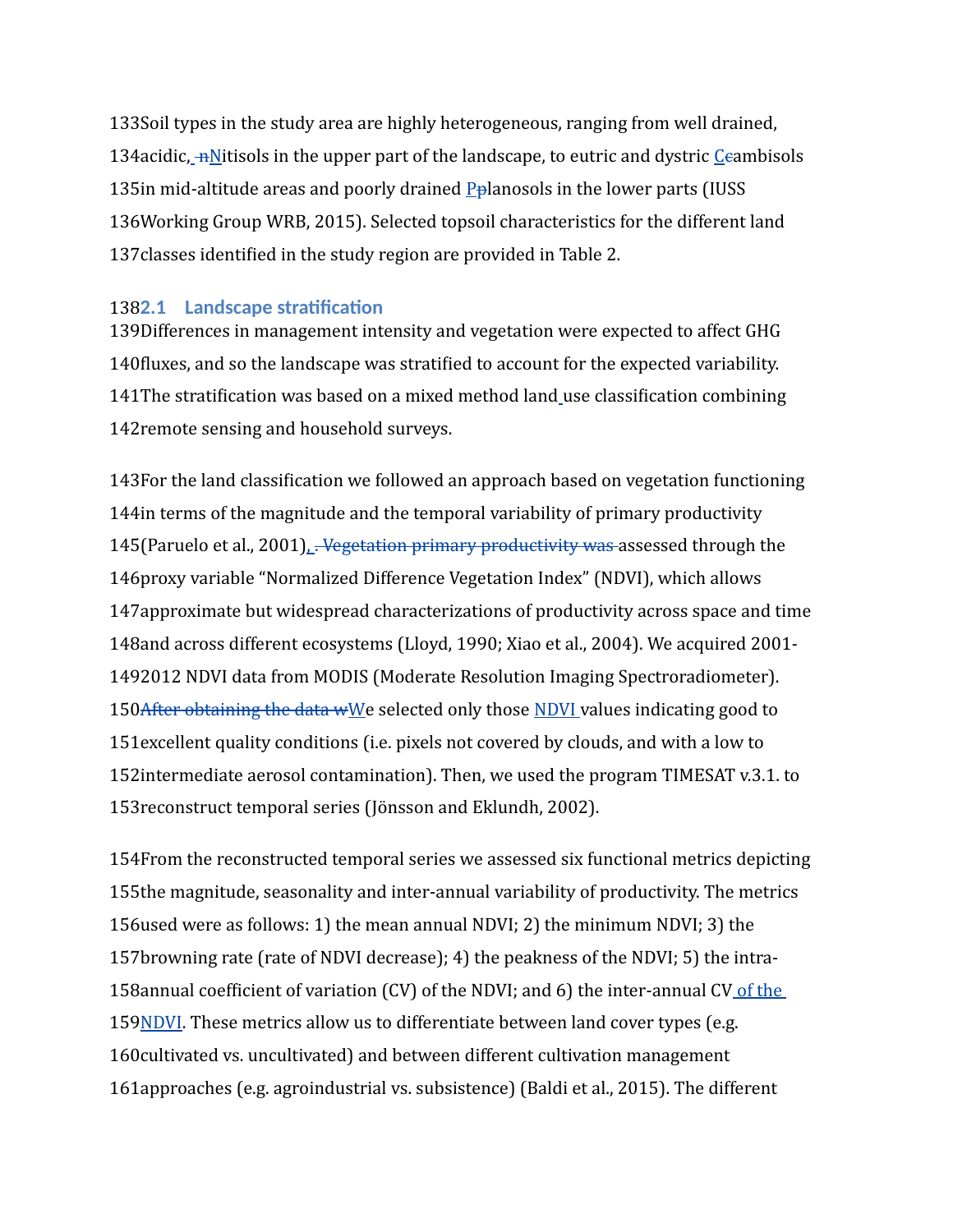162 elevation bands and soil types resulted in different magnitudes, seasonality and 163 inter-annual variability of productivity with the highlands generally having higher 164 productivity due to the higher rainfall and more fertile soils. We then ran an 165ISODATA unsupervised classification algorithm (Jensen, 1996), and the resulting 166 spectral classes were aggregated to create patches. After combining minor or 167 sparsely-distributed patches, we ended up with  $\frac{1}{2}$  five classes, characterized by the 168 following features: 1) lowland subsistence farms with degradation signs ( $N = 7$ ); 2) 169 lower slopes, moderate sized mixed farms  $(N = 8)$ ; 3) mid slopes, moderate sized, 170 primarily grazing / shrubland ( $N = 10$ ); 4) upper slopes / highland plateau, mixed 171 farms ( $N = 22$ ); and 5) mid slopes, moderate sized mixed farms ( $N = 12$ ).

172We also stratified the plots by field typology using the following variables to define a 173 field type score: 1) crop: this score is the sum of the crop types each household is 174 cultivating in one plot; 2) fertilizer use: this score distinguishes organic and 175 inorganic fertilizers; 3) number of subplots: which allows us to capture the spatial 176 and temporal allocation of land to crops, crop mixtures, and combination of annual 177 and perennial crops in intercropping, permanent and seasonal grazing land; 4) 178location of field: the assumption being that fields close to the homestead receive 179 preferential land management (fertilization, addition of organic amendments, 180 weeding etc) when compared to fields that are far away (Tittonell et al., 2013); and 1815) sagns of erosion: fields differing in visible sign of erosion obtained a different 182score depending on the severity of the visible signs of erosion. Plots were scored 183based on the preceding information and those with a higher score were considered 184 field type 1 (N = 17), those with a low score were considered field type 3 (N = 19) 185 and those intermediate plots with intermediate scores were assigned a field type 2  $186(N = 23)$ . It was assumed that field type 1 was the most  $\frac{h}{k}$  highly intensively managed 187(i.e. more fertilizer /manure additions resulting in higher soil  $\epsilon$ , etc) and field type 3 188the least managed (i.e. none to very low fertilizer additions, degraded, low soil C, 189etc). For a more detailed description of the stratification process see Rufino et al (2015). 190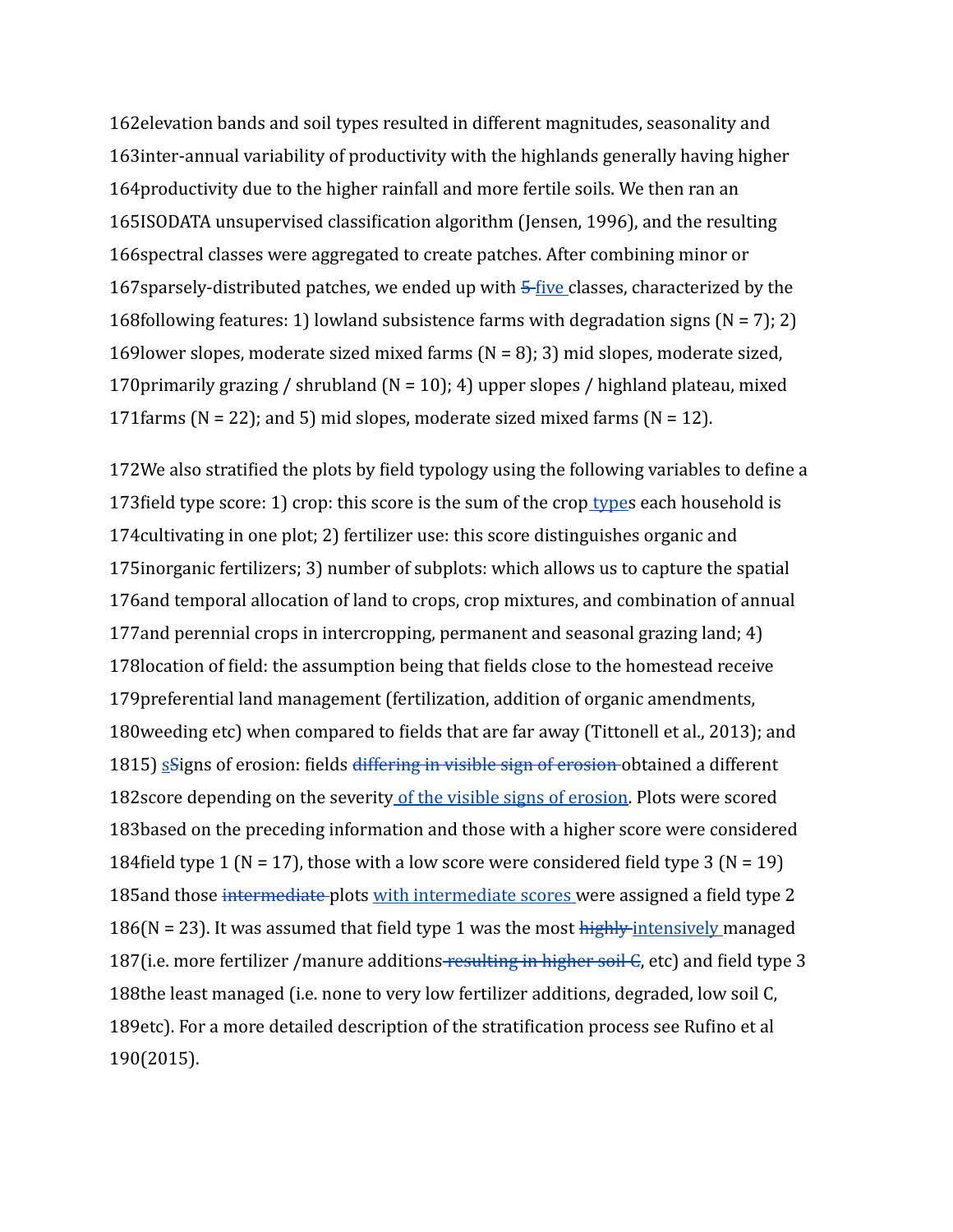191 Finally, the plots were also-stratified by vegetation (cover) type: treed/bush 192(generally plantations of either *Grevillia spp* or *Eucalyptus spp*) (N = 7), perennial 193 grasses/grazing ( $N = 15$ ) and annual cropping ( $N = 37$ ). Initially, the total number of 194 sample plots was 60 with the number per category based partly on the area covered 195by each specific land classification/field type/vegetation type combination and 196 partly on logistical constraints (i.e. access). One plot however, was converted into a 197 construction site in late 2013, resulting in only 59 plots being measured for the full 198year.

## **2.2 Soil core incubation** 199

200A soil core incubation study was conducted to compare the effects of the different 201 land-classes, field types and cover types on potential soil GHG fluxes; and to test if 202 potentials of soil GHG fluxes under standardized conditions in the laboratory mirror 203 differences in annual GHG fluxes at observation sites. Five soil cores were collected 204from 36 out of 59 plots using a 5 cm long PVC pipe (5.14 cm ID). The cores were left 205 intact and taken back to the lab where they were air-dried (2 d at 30°C). One core 206 from each plot was soaked overnight in water and then freely drained for 2-3 hours 207and then oven-dried (24h at 105°C) to determine maximum water-holding capacity 208 (WHC). Three replicates of the air dried cores for each plot were then placed into a 209self-sealing 0.50 L glass jar fitted with a septum at 20°C. Air samples (10 mL) from 210each jar were collected at 0, 15, 30 and 45 min. The air samples were analyzed 211 immediately for  $CO_{2}$ , CH<sub>4</sub> and N<sub>2</sub>O by gas chromatography on an SRI 8610C gas 212 chromatograph (9' Hayesep D column) fitted with a <sup>63</sup>Ni-electron capture detector 213 for N<sub>2</sub>O and a flame ionization detector for CH<sub>4</sub> and CO<sub>2</sub> (after passing the CO<sub>2</sub> 214 through a methanizer). Flow rate for the carrier gas (pure N<sub>2</sub>) was 20 mL min<sup>-1</sup>. 215 Every fifth sample analyzed on the gas chromatograph was a calibration gas (gases  $216$  with known  $CO_{27}$  CH<sub>4</sub> and N<sub>2</sub>O concentrations in synthetic air) and the relation 217 between the peak area from the calibration gas and its concentration was used to 218 determine the  $CO_{2}$ , CH<sub>4</sub> and N<sub>2</sub>O concentrations of the headspace samples. The soil 219 cores were then brought to 25% WHC, left for one hour and then placed in the same 220<del>jar and the headspace was again sampled and analyzed as above. This was</del>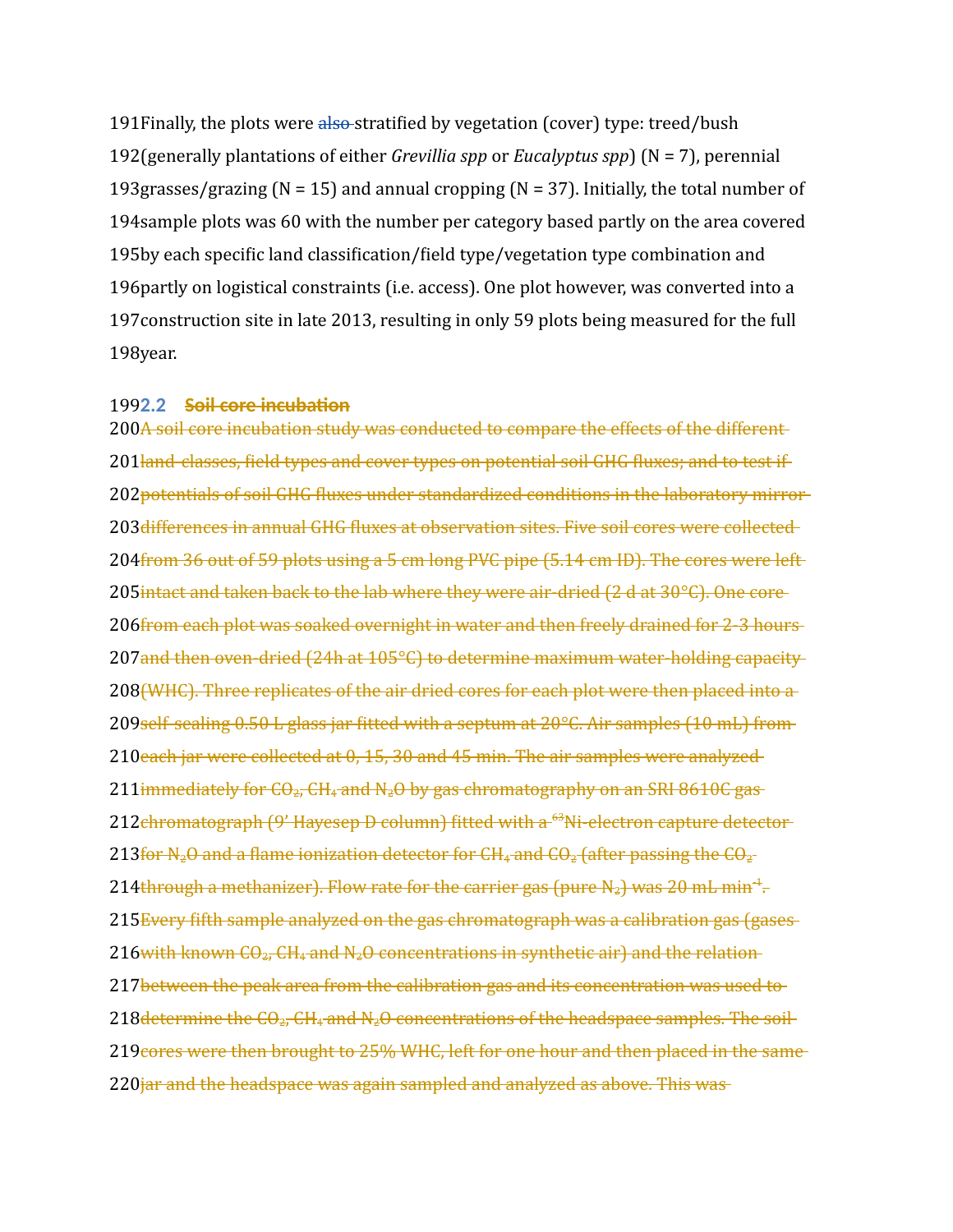221 sequentially repeated for the same cores at 35, 55 and 75% WHC. Soil re-wetting is 222known to result in a flush of nutrients (Birch, 1960) that tends to diminish with 223 subsequent re-wettings. Therefore, for the subsequent re-wettings we also added a 224 dilute KNO<sub>3</sub> solution (equivalent to adding 10 mg N kg<sup>-1</sup> soil) to replace the N lost.

## **2.3 Field soil GHG flux survey** 225

226At the 59 identified field sites (see above and Fig 1) soil CO<sub>2</sub>, N<sub>2</sub>O and CH<sub>4</sub> fluxes 227 were measured weekly starting the week of 12 August 2013 through to 12 August 2282014 (one full year including two growing seasons) using non-flowthrough, non-229 steady state chambers (Rochette, 2011; Sapkota et al., 2014). Given the large 230 number of plots sites and the difficult access, this required four 2-person crews 231 sampling 4 days per week. Briefly, four rectangular (0.35 m x 0.25 m) hard plastic 232 frames per plot were inserted 0.10 m into the ground. Fields planted with annual 233 crops were ploughed, either using an oxen-pulled plough or by hand, twice during 234this period, which meant that the bases frames needed to be removed and then re-235 installed, however where possible the chamber bases frames were left undisturbed 236 for the entire period. For fields planted with annual crops, the bases frames were 237 installed between the rows and were weeded the same week the farmers weeded 238the rest of the field. The chambers in the grazing and treed plots would have 239 included some vegetation (primarily grasses), but these were kept short (<5 cm 240long) by the continual grazing by livestock. On each sampling date, an opaque, 241 vented and insulated lid (0.125 m height) covered with reflective tape was tightly 242fitted to the base (Rochette, 2011). The lid was also fitted with a small fan to ensure 243 proper mixing of the headspace, and air samples (15 mL) were collected from the 244 headspace at 0, 15, 30 and 45 min after deployment, using a syringe through a 245 rubber septum. The Even with the insulation and reflective tape on the chambers, 246the air temperature inside the chambers still increased during deployment 247 (approximately 10<sup>o</sup>C on average), which may increase soil microbial activity that 248 could cause an overestimate of the flux. Any The increase in temperature inside the 249 chamber headspaces would also cause some bias in the calculation of mixing ratios,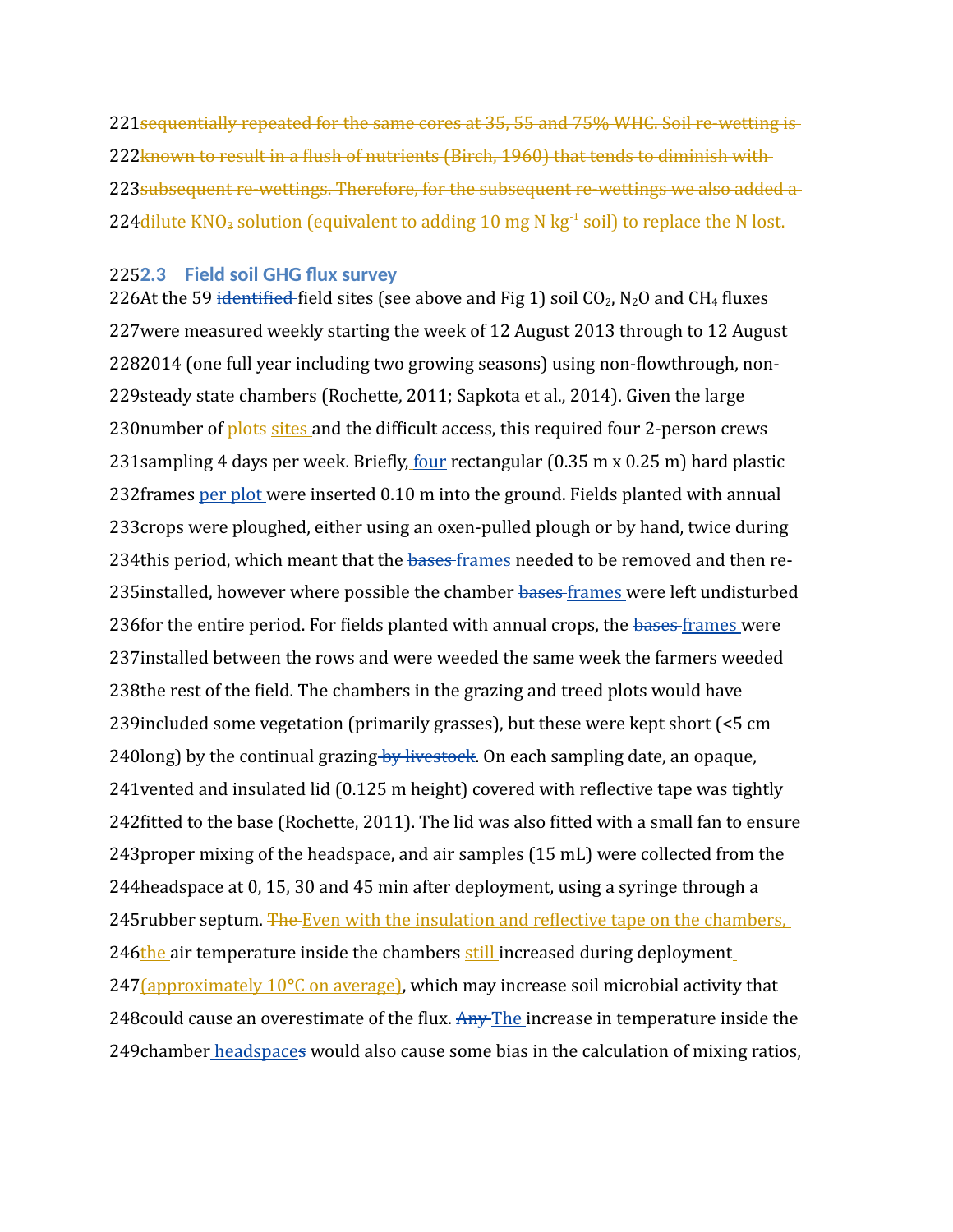250which <del>given the average change in temperature, w</del>ase estimated <del>this bias t</del>o be about 2513%.

252To increase the number of sites measured while still accounting for the 253 representativeness of flux measurements in view of expected high spatial variability 254 of fluxes at field scale samples were pooled from the four replicate chambers at each 255plot (Arias-Navarro et al., 2013) to form a composite air sample of 60 mL. This 256 method has been found to provide flux estimates within 8% and 4% (for  $CO_2$  and  $257N<sub>2</sub>O$  respectively) of the estimates calculated by separate sampling, although it is 258 unclear which is the more accurate depiction of the true mean. Also, as noted by 259Arias-Navarro et al. (2013), this precludes the ability to examine on within-site 260 variability. H, however we believed that given the limitations in our sampling and 261 analytic capacity that the trade-off between on-site variability and sampling a 262broader range of sites was worthwhile given our aims of characterizing emissions in 263a way that captured both the diversity in farming practices and landscape 264 heterogeneity typically found for many highland regions in East Africa. The first 40 265mL of the sample was used to flush a 10 mL sealed glass vials through a rubber 266 septum, while the final 20 mL was transferred into the vial to achieve an over-267 pressure to minimize the risk of contamination by ambient air. The gas samples 268 were analyzed within 10 d of sample collection The air samples were analyzed 269<del>immediately</del> for CO<sub>2</sub>, CH<sub>4</sub> and N<sub>2</sub>O <del>by gas chromatography o</del>in an SRI 8610C gas 270 $c$ chromatograph (9' Hayesep D column) fitted with a  $63$ Ni-electron capture detector 271 for N<sub>2</sub>O and a flame ionization detector for CH<sub>4</sub> and CO<sub>2</sub> (after passing the CO<sub>2</sub> 272through a methanizer). The fFlow rate for the carrier gas ( $\frac{\mu}{\mu}$ e-N<sub>2</sub>) was 20 mL min<sup>-1</sup>. 273 Every fifth sample analyzed on the gas chromatograph was a calibration gas (gases 274 with known CO<sub>2</sub>, CH<sub>4</sub> and N<sub>2</sub>O concentrations in synthetic air) and the relation 275 between the peak area from the calibration gas and its concentration was used to 276 determine the  $CO_2$ , CH<sub>4</sub> and N<sub>2</sub>O concentrations of the headspace samples.as 277 described for the soil cores above.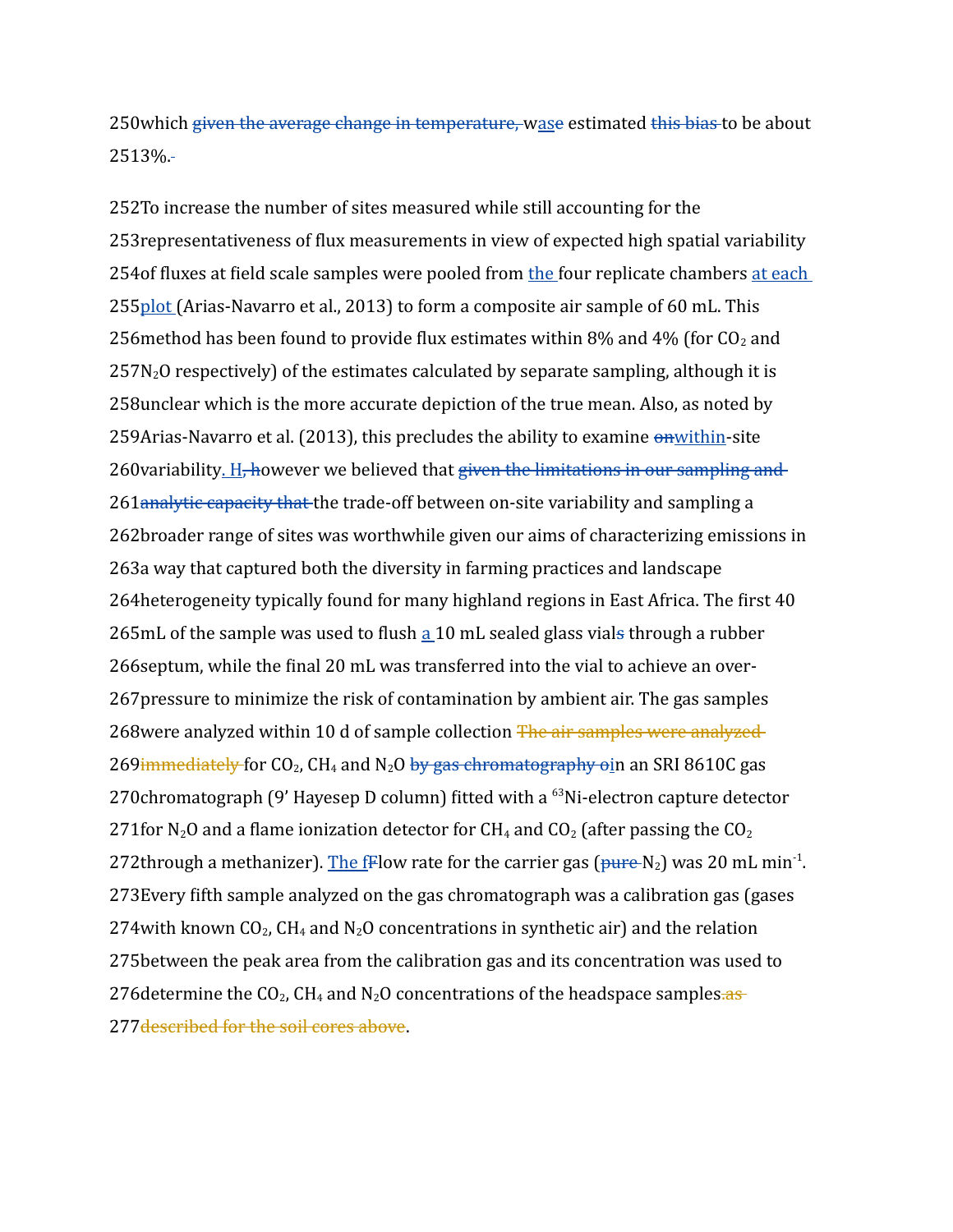## **2.4 Calculation of soil GHG fluxes** 278

279Soil GHG fluxes were calculated by the rate of change in concentration over time in 280the chamber headspace (corrected for mean chamber temperature and air pressure) 281 after chamber deploymentfor both the soil core incubation and the field survey, as 282shown in Equation 1.

#### 283 Equation 1. F  $_{\text{GHG}} = (\partial c / \partial t)^* (M/V_m)^* (V/A)$

284Where,  $F_{GHG}$  is the flux of the GHG in question,  $\partial c/\partial t$  is the change in concentration 285 over time, M is the molar mass of the element in question (N for N<sub>2</sub>O and C for CO<sub>2</sub> and  $286CH<sub>4</sub>$ ), Vm is the molar volume of gas at the sampling temperature and atmospheric 287 pressure, V is the volume of the chamber headspace and A is the area covered by the 288chamber.

289In general For calculating the change in the GHG concentration over time, non-linear 290 models are generally less biased than linear models; however, they also tend to be 291 very sensitive to outliers (Rochette, 2011). Therefore, when there was a strong 292 correlation for the non-linear model ( $R^2 > 0.95$ ) we used a second-order polynomial; 293 otherwise, we used a linear model. See Rochette and Bertrand (2008) for details on 294 these models. If however the  $R^2$  < 0.95 for the non-linear model and <0.64 for the 295 linear model, we assumed there was no valid flux measurement and the data point 296was thrown out. We validated the data for each chamber<del>/incubation jar</del> 297 measurement by examining the dynamics of the CO<sub>2</sub> concentrations over the 45-45-298 minutes deployment period. Chambers that experienced a decrease in CO<sub>2</sub> greater 299than 10% between any of the measurement times were assumed to have a leak and 300all GHG fluxes were discarded unless the decrease occurred in the last 301 measurement; in this latter case, the flux rate was calculated with the first three 302 measurement points. In cases where the change in concentration was lower than the 303 precision of the instrument, we assumed zero flux. The minimum flux detection 304limits (as per-Parkin et al. 2012) were 3.61 and 12.46  $\mu$ g N<sub>2</sub>O-N m<sup>-2</sup> hr<sup>-1</sup> for the linear 305 and non-linear models respectively and 0.015 and 0.051 mg CH<sub>4</sub>-C m<sup>-2</sup> hr<sup>-1</sup> for the 306linear and non-linear models respectively. Also, negative fluxes for CO<sub>27</sub> were deleted,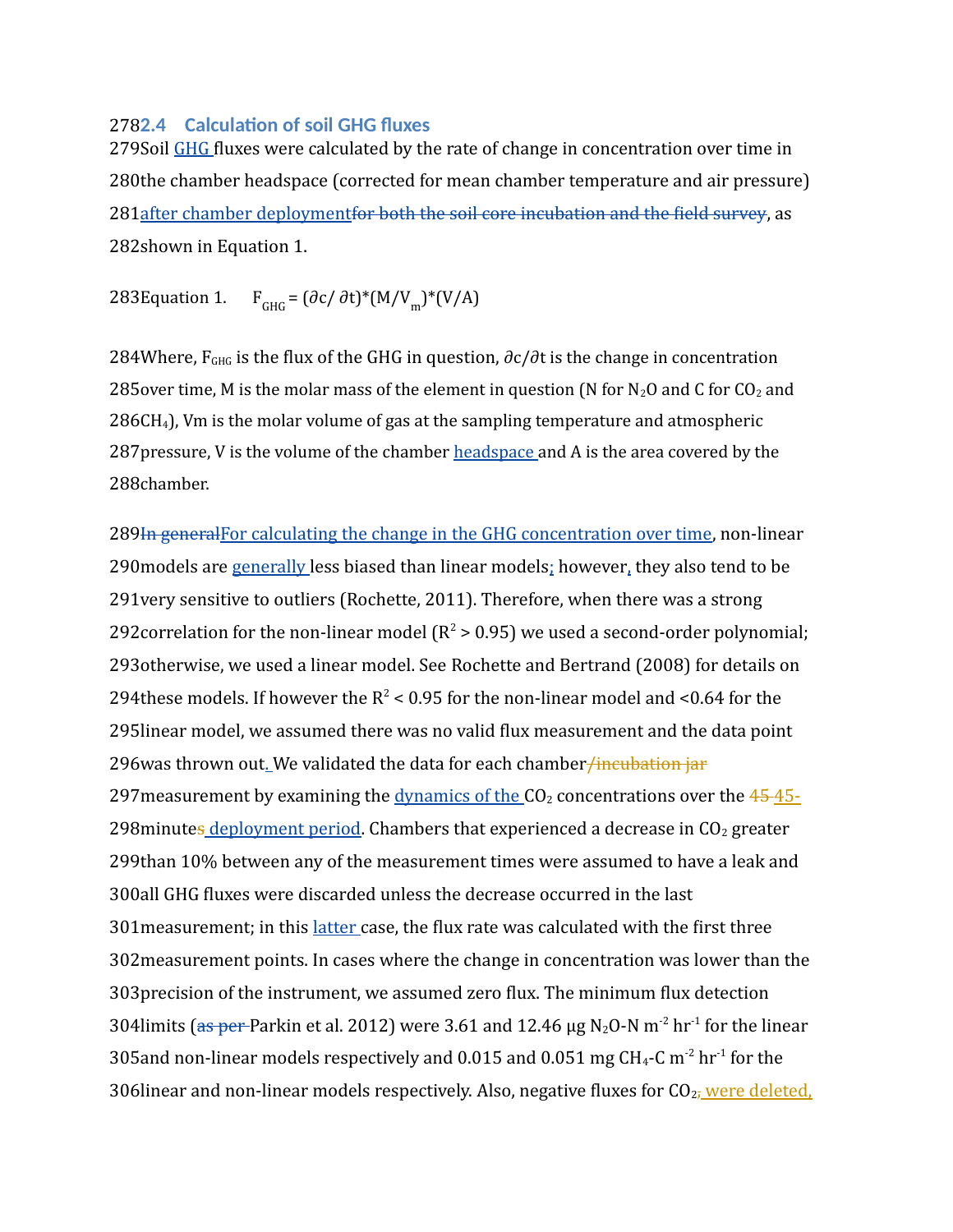307 while negative CH<sub>4</sub> and N<sub>2</sub>O fluxes were accepted, as uptake of either in upland soils 308is feasible. In general, non-linear models are less biased than linear models however 309they also tend to be very sensitive to outliers (Rochette, 2011). Therefore, when 310 there was a strong correlation for the non-linear model ( $R^2 > 0.95$ ) we used a 311 second-order polynomial; otherwise, we used a linear model. See Rochette and 312Bertrand (2008) for details on these models. If however the  $R^2$  < 0.95 for the non-313linear model and <0.64 for the linear model, we assumed there was no valid flux 314 measurement and the data point was thrown out. To minimize measurement error 315 and uncertainty, we used methods that were ranked as either "good" or "very good" 316 for 15 of the 16 criteria selected by Rochette and Eriksen-Hamel (2008), with only 317 the deployment time exceeding the recommended time by about 10%. Cumulative 318annual fluxes were estimated for the field plotseach plot using trapezoidal 319 integration between sampling dates.

## **2.5 Soil analysis** 320

321At the beginning of the experiment and for each sampled site, five replicate soil 322 samples were taken both at 0-5 cm and 5-20 cm depths with the aid of a stainless 323steel corer (40 mm inner diameter). Samples were individually placed in labelled 324zip-lock bags. All soil material was oven-dried at  $40^{\circ}$ C for a week with large clumps 325being progressively broken by hand. Carbon and nitrogen N concentrations were 326 determined on *micro-milled* powdered samples using an elemental combustion 327 system (Costech International S.p.A., Milano, Italy) fitted with a zero-blank auto-328 sampler. Soil pH was measured in a 2:1 water:soil solution. Soil texture was 329 determined gravimetrically as described by fvan Reeuwijk, [2002).

330In addition, soil samples were collected periodically (every 2 months) for 331 determination of inorganic N concentrations. Briefly, the topsoil (0-10 cm depth) 332was collected using a soil auger. Three samples from each plot were collected and 333 placed into a plastic self-locking bag and pooled to form one composite sample. 334 These were taken back to the lab and stored  $(4^{\circ}$  C) for less than one week before 335 extraction (1:5 soil:solution w:v ratio) with 2M KCl. Extracts were kept frozen until 336analyzed. Analysis for NO<sub>3</sub>-N was done via reduction with vanadium, with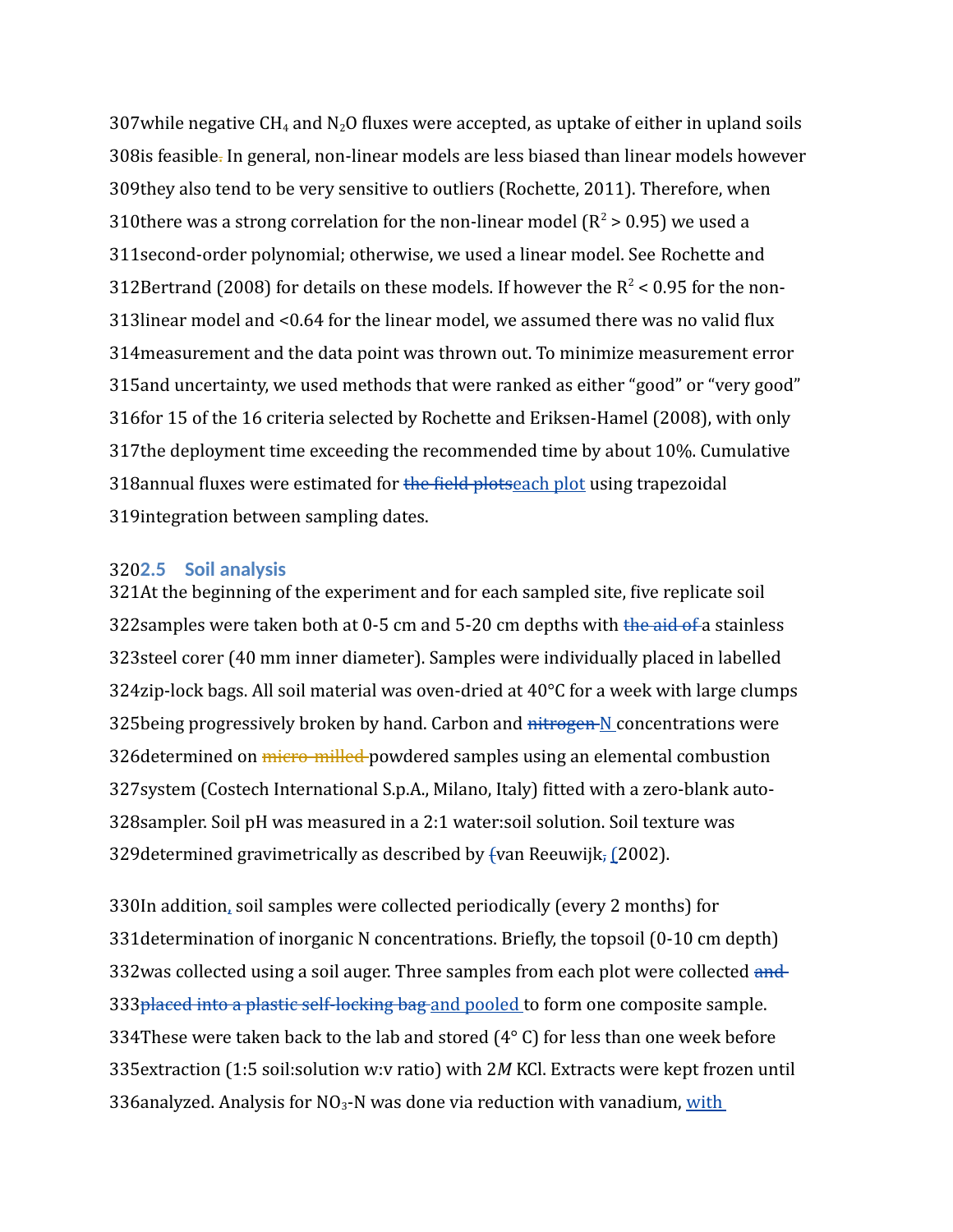337 development of colour (540 nm) using sulfanilic acid and naphtylethylendiamin and 338 measurement of adsorption of light absorbance on an Epoch microplate 339 spectrophotometer (BioTek, Winooski, VT, USA). The NH<sub>4</sub>-N concentrations were 340 measured using the green indophenol method (660 nm) using the same 341 spectrophotometer (Bolleter et al., 1961).

## **2.6 Environmental data** 342

343Environmental data were collected at two sites, one in the uplands (35.056°E, S 3440.351<del>56°S, E 35.05590°</del>, 1676 m a.s.l.) and the other in the lowlands (34.988°E, S 3450.30847°, E 34.98769°S, 1226 m a.s.l.). Each of the two weather stations was 346installed at a farm where we also measured gas GHG emissions. Air temperature was 347 measured using a Decagon ECT (Decagon Devices, Pullman, WA, USA) air 348 temperature sensor (measurement every 5 minutes), while precipitation data were 349 collected with a Decagon ECRN-100 high resolution, double-spoon tipping bucket 350 rain gauge. Soil moisture and temperature were measured using a Decagon MPS-2 351 Water potential and temperature sensor <del>(Decagon Devices, Pullman, WA, USA)</del>. Data 352 were logged on a Decagon Em50 data collection system and downloaded 353 periodically (typically monthly).

354 Also, a Air temperature, soil temperature and soil moisture (5 cm depth) were also 355 measured at each site, at the time of gas sampling using a ProCheck handheld 356datalogger outfitted with a GS3 sensor (Decagon Devices<del>, Pullman, WA, USA</del>).

## **2.7 Plant production** 357

358To estimate crop yields and crop N content of annual crops in the regionstudy area, 359we randomly selected nine 9 of the annual croppingstudy plots including annual 360<sub>Crops</sub> (four4 plots with maize, four4 with sorghum and <u>one</u>4 with green grams 361 [*Vigna radiataradiate* (L.) R.Wilczek]) where we measured gas fluxes. In June 2013, 362all the plants within a 2.5 m  $x$  2.5 m square near the center of the field (i.e. to avoid 363edge effects) were harvested and the grains were removed from the plant. B; both 364the stover and grains were dried for 48 hours at 60°C and then weighed. A sub-365 sample of the grains was then ground and analyzed for C and N content on the same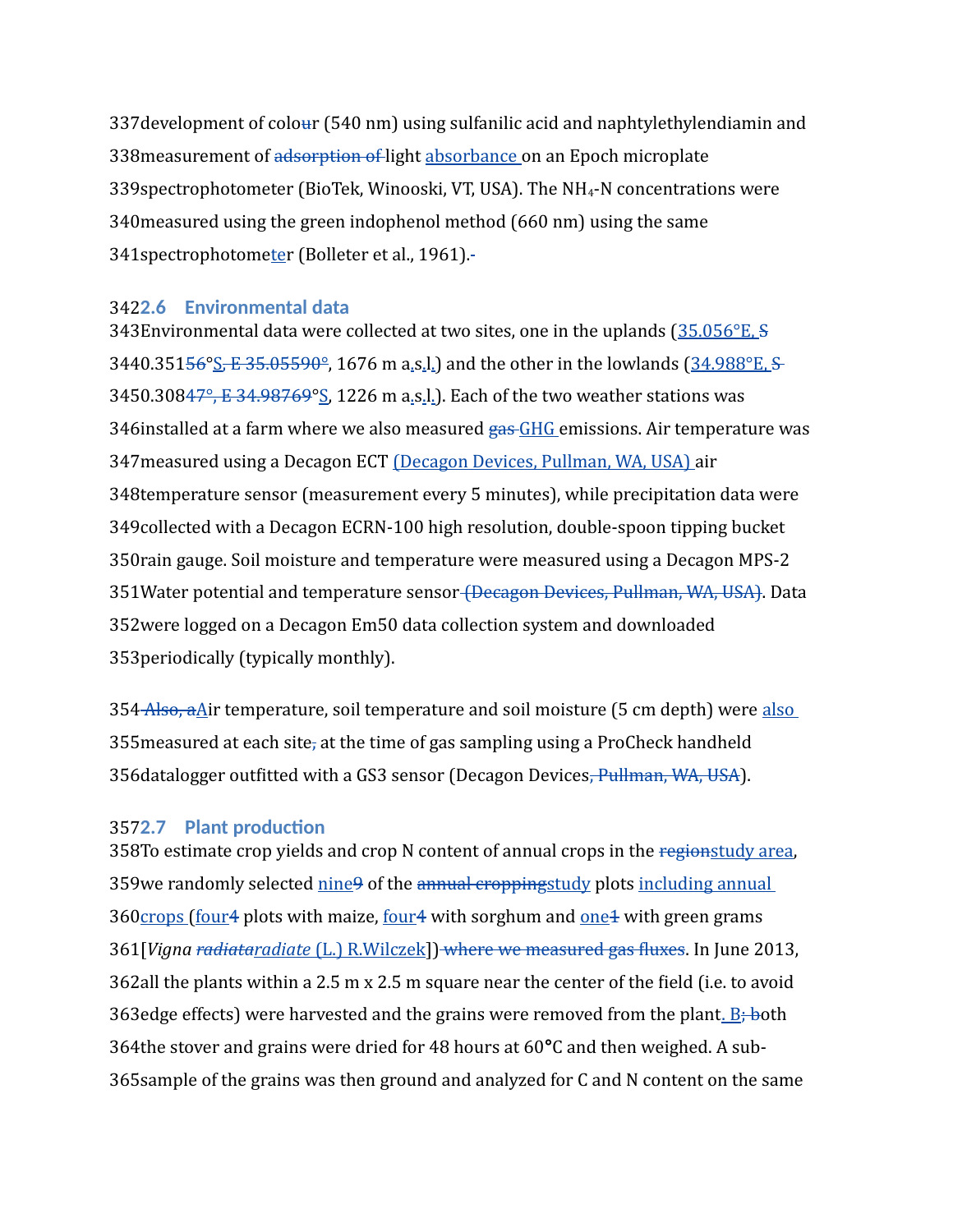366elemental combustion system <del>(Costech International S.p.A., Milano, Italy)</del> described 367above for soil analysis. Yield-scaled  $\frac{GHG(N_2O)}{H}$ emissions (g N<sub>2</sub>O-N kg<sup>-1</sup> above ground 368N uptake) were calculated for each site by dividing the cumulative emissions for of 369the growing season by the grain yields. The growing season lasted from mid-March 370 to August, which corresponds to the period between preparation of fields for the 371 long rains through harvest and up to the preparation of the fields for the second-372following growing season. No estimate of crop yields (or yield-scaled emissions) was 373done for the second growing season.

## **2.8 Statistical analysis** 374

375 For the soil core incubation study, the flux rates for CH<sub>4</sub>, CO<sub>2</sub> and N<sub>2</sub>O were compared 376 using ANOVA (AOV in RStudio v. 0.98.953), using the WHC as blocks and cover type, 377<del>land class, and field type as fixed factors. Because of the imbalanced design, we could</del> 378not analyze interactions as several combinations had an insufficient number of 379 samples so each of the factors was analyzed independently of the others. When  $P$  < 3800.1, differences between treatments were analyzed using Tukey's HSD. Correlations 381 between maximum flux rates for the intact soil core incubations and total 382 cumulative fluxes for the field measurements were tested using Spearman Rank 383 Correlation, while eCorrelations between GHG fluxes and soil properties were tested 384 using Pearson Correlation. The cumulative field fluxes for a 4-week period during 385the dry season were compared to cumulative fluxes for a 4-week period during the 386rainy season using ANOVA (AOV in RStudio v. 0.98.953), with the season, 387 management practices (ploughed versus not ploughed for  $CO<sub>2</sub>$  and fertilized versus 388 not fertilized for  $N_2O$ ) as fixed factors along with the two-way interaction terms. 389 Cumulative field annual GHG fluxes were compared with ANOVA using an un-390balanced design and cover type, land class and field type as fixed factors. In all cases, 391the distributions of flux measurements were tested for normality using Shapiro-392Wilks. Only eCumulative soil N<sub>2</sub>O fluxes were not normally distributed and were 393transformed using the natural log.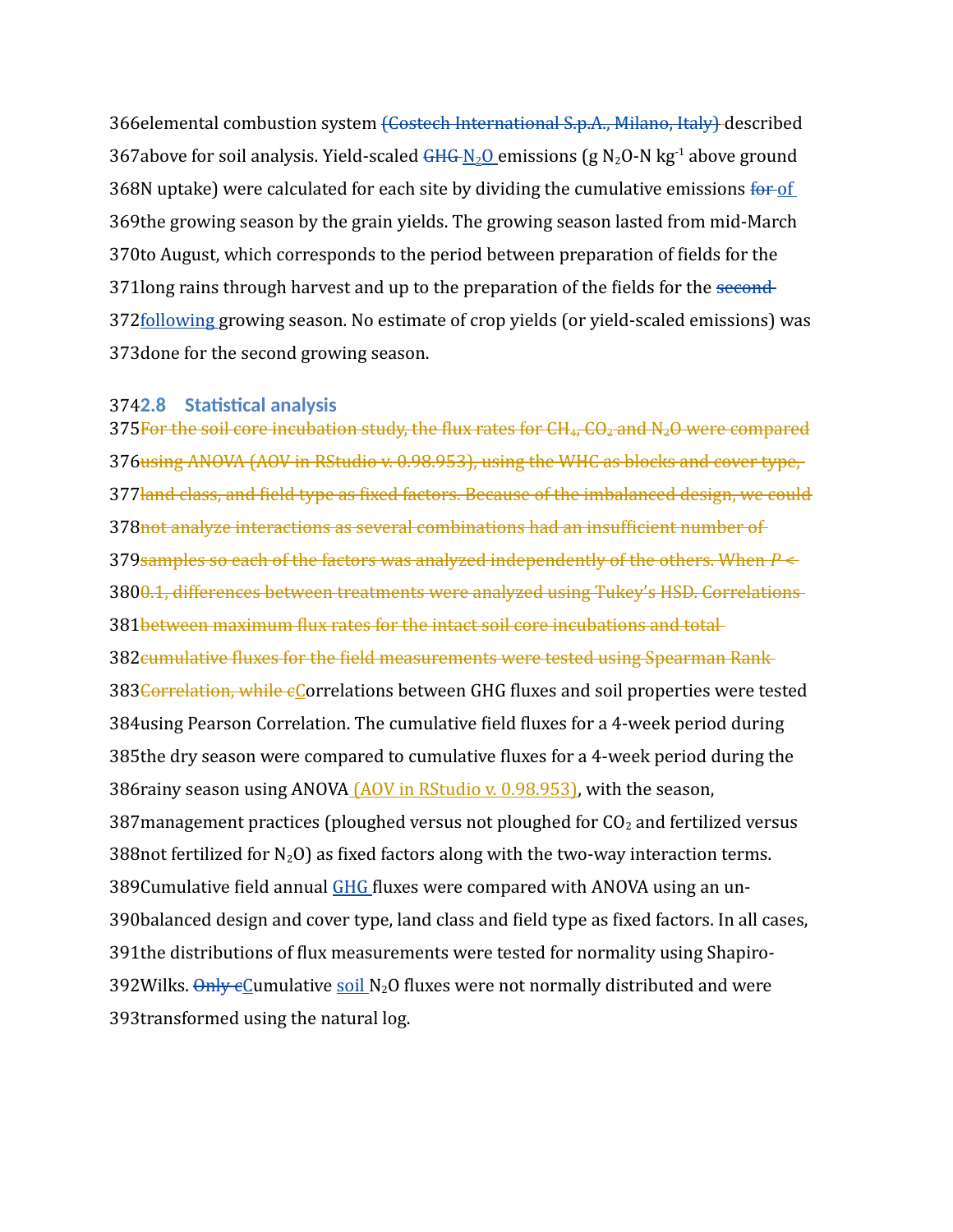# **3 Results** 394

## 3953.1 <del>Soil core incubation</del>

396 For the laboratory incubations, there was very little CO<sub>2</sub> efflux (maximum of 7.5 mg 397<del>CO<sub>2</sub>-C m<sup>-2</sup> h<sup>-1</sup>) when the soils were air-dried, with increased soil respiration only at</del> 398higher water contents (Fig. 2). For the five investigated soil moisture levels (air 399 dried, 25, 35, 55 and 75% WHC) soil respiration tended to be highest at 55% WHC 400<del>(Figs. 2, 3 and 4) and was positively correlated with the soil C and N content (r=0.33,</del>  $401P = 0.005$  and r=0.35,  $P = 0.003$  respectively). The N<sub>2</sub>O fluxes were very low when the 402<del>water content was less than or equal to 35% WHC and increased exponentially when</del> 403the water content was increased to 55 and 75% (Fig. 2) and were also positively 404 correlated with total C and N ( $r = 0.24$ ,  $P = 0.043$  and  $r = 0.31$ ,  $P = 0.010$ 405 respectively). The soil CH<sub>4</sub> fluxes (mostly uptake) were generally low, ranging from 406-<del>20 to 20  $\mu$ g CH<sub>4</sub>-C m<sup>-2</sup> h<sup>-1</sup> and unlike the previous two GHGs, there were similar flux</del> 407 rates between the three moderate water contents, while there were much lower  $408$ fluxes at the lowest and highest water contents (Fig 2). Unlike N<sub>2</sub>O and CO<sub>2</sub> fluxes, 409CH<sub>4</sub> fluxes were not correlated with soil C and N contents.

 $410$ Both the  $CO_2$  and the N<sub>2</sub>O fluxes differed by land class ( $P = 0.001$  and  $0.061$  $411$ respectively) with land class 1 (lowland farms with degraded soils) having lower CO<sub>2</sub> 412 fluxes than classes 4 (mid-slope farms and shrub land) and 5 (lowland pasture), 413while landclass 4 had higher N<sub>2</sub>O fluxes than either class 1 or 2 (highland farms) 414 (Fig. 2). As shown in Table 2, land class 1 and 2 also had the lowest soil C and N 415 contents. Grass and grazing plots emitted more  $CO<sub>2</sub>$  than annual plots ( $P = 0.069$ ),  $416$  while there were no detectable differences in N<sub>2</sub>O or CH<sub>4</sub> fluxes between vegetation 417types (P = 0.603 and 0.457 respectively). Field type had no detectable difference on 418<del>CO<sub>2</sub>, N<sub>2</sub>O or CH<sub>4</sub> fluxes (*P* = 0.179, 0.109, and 0.198 respectively).</del>

## **3.2 Field meteorological and site observations** 419

420 For the *in situ* experiments, tThe soils were slightly acidic to eircum-neutral, ranging 421in pH from 4.4 to 7.5 (mean = 6.0). Carbon , with C and N contents rangeding from 0.7 to 4.0% (mean = 2.2) and 0.07 to 0.33% (mean = 0.17) respectively (Table 2). 422 423The C/N ratio ranged from 7.7 to 18.1 (mean = 12.6) while and the C and N contents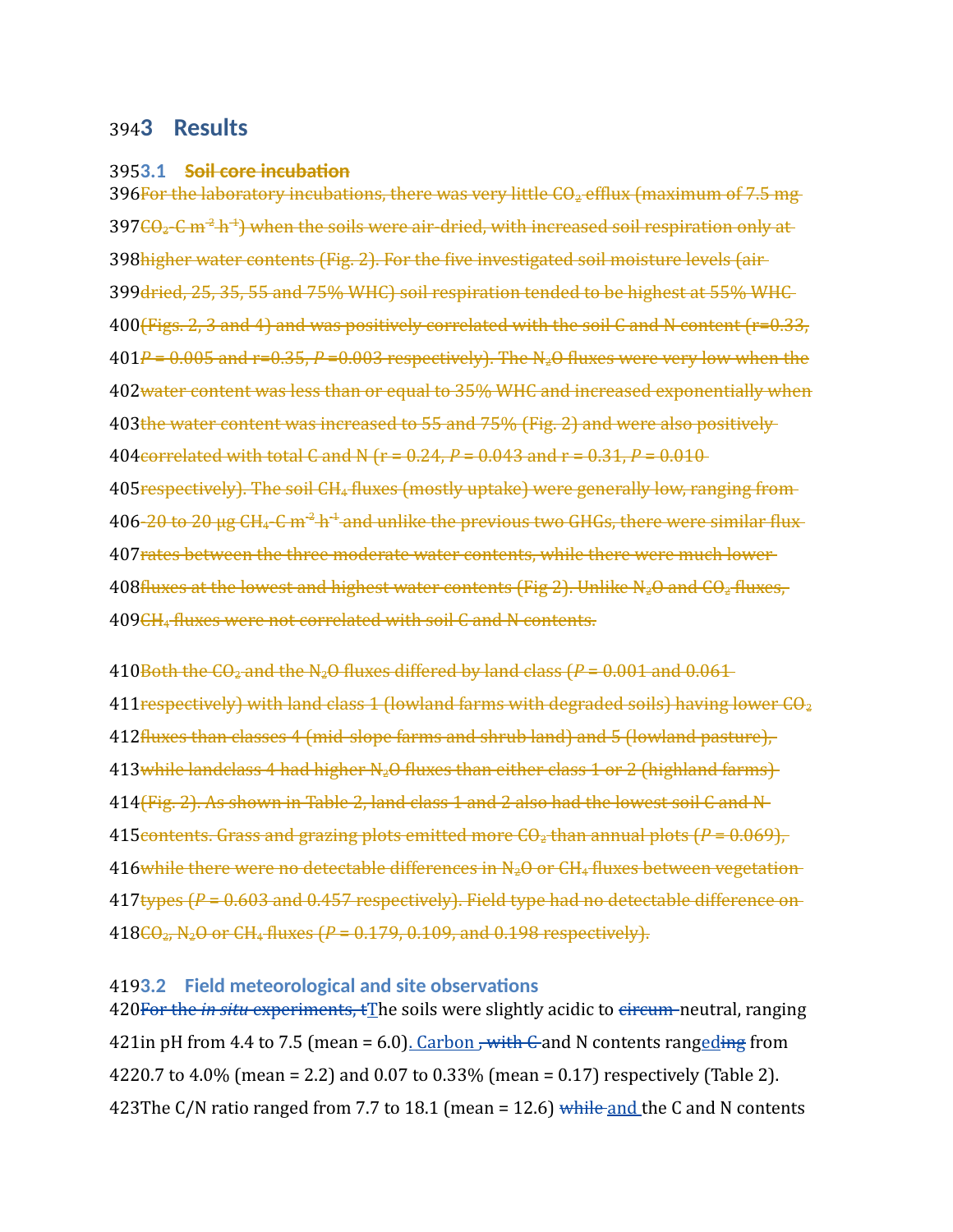424in the top 20 cm of the soil were highly correlated with each other ( $R = 0.976$ ;  $P <$ 4250.0001).

426Annual precipitation (15 August 2013 through 14 August 2014) in the lowlands was 1127 mm while there was 1417 mm of precipitation in the highlands, a 25% 427 428 increase across the 450 m elevation difference between the two stations. The 429 average minimum and maximum daily temperatures in the lowlands were 15.6 and 30.5°C while temperatures were slightly cooler in the highlands, with an average 430  $431$ minimum of 12.6 and an average maximum of 26.9 $\degree$ C. Comparing the precipitation 432at the sites to a long-term 40-year (1960 to 2000) precipitation data set for the two 433 nearby towns of Kisumu and Kericho (data available at africaopendata.org), we see 434 that annual precipitation was within 10% of the long term average. The monthly 435 rainfalls <del>as well </del>were generally similar to long-term trends as well, with the 436 exception of the rainfall in December, which was 26% of the long-term average, and 437the rainfall in March, which was <del>2.4 x two-fold higher than t</del>he long-term mean<u>.</u>

## **3.3 Field scale soil GHG fluxes and ancillary information** 438

439Soil CO<sub>2</sub> fluxes during August 2013 ranged from 50 to 200 mg CO<sub>2</sub>-C m<sup>-2</sup> h<sup>-1</sup>, slowly 440 decreased through to November and remained low (< 100 mg CO<sub>2</sub>-C -m<sup>-2</sup> h<sup>-1</sup>) until 441 the onset of the long rains during March/April 2014 (Fig. 32). The onset of the long 442 rains increased the soil water content from an average of 0.09 m<sup>3</sup> m<sup>-3</sup> for the week of 4433by beginning of March 2014 to an average of 0.31 m<sup>3</sup> m<sup>-3</sup> by <del>17 mid</del> March 2014. 444 Within two weeks of this increase in soil moisture, the  $CO<sub>2</sub>$  fluxes began to increase, 445 reaching a maximum on 14 April 2014 (mean = 189 mg CO<sub>2</sub>-C -m<sup>-2</sup> h<sup>-1</sup>; Fig. 32).

446In general, soil CH<sub>4</sub> fluxes were negative indicating net uptake. Uptake rates tended 447to stay between 0 and 100 µg CH<sub>4</sub>-C -m<sup>-2</sup> h<sup>-1</sup> from August 2013 until April 2014, after 448 which the variability decreased varying between 0 and 50 µg CH<sub>4</sub>-C -m<sup>-2</sup> h<sup>-1</sup> (Fig.  $\frac{32}{2}$ ). 449Soil N<sub>2</sub>O fluxes were low (generally < 10 µg N<sub>2</sub>O-N -m<sup>-2</sup> h<sup>-1</sup>) for most of the year; with 450 fluxes increasing from a mean of 1.6  $\mu$ g N<sub>2</sub>O-N m<sup>-2</sup> h<sup>-1</sup> for the period from October 4512013 to March 2014 to a mean of 10.5  $\mu$ g N<sub>2</sub>O-N -m<sup>-2</sup> h<sup>-1</sup> for the 6-week period just-452 after soil re-wetting in March/April 2014. The inorganic N concentrations in the top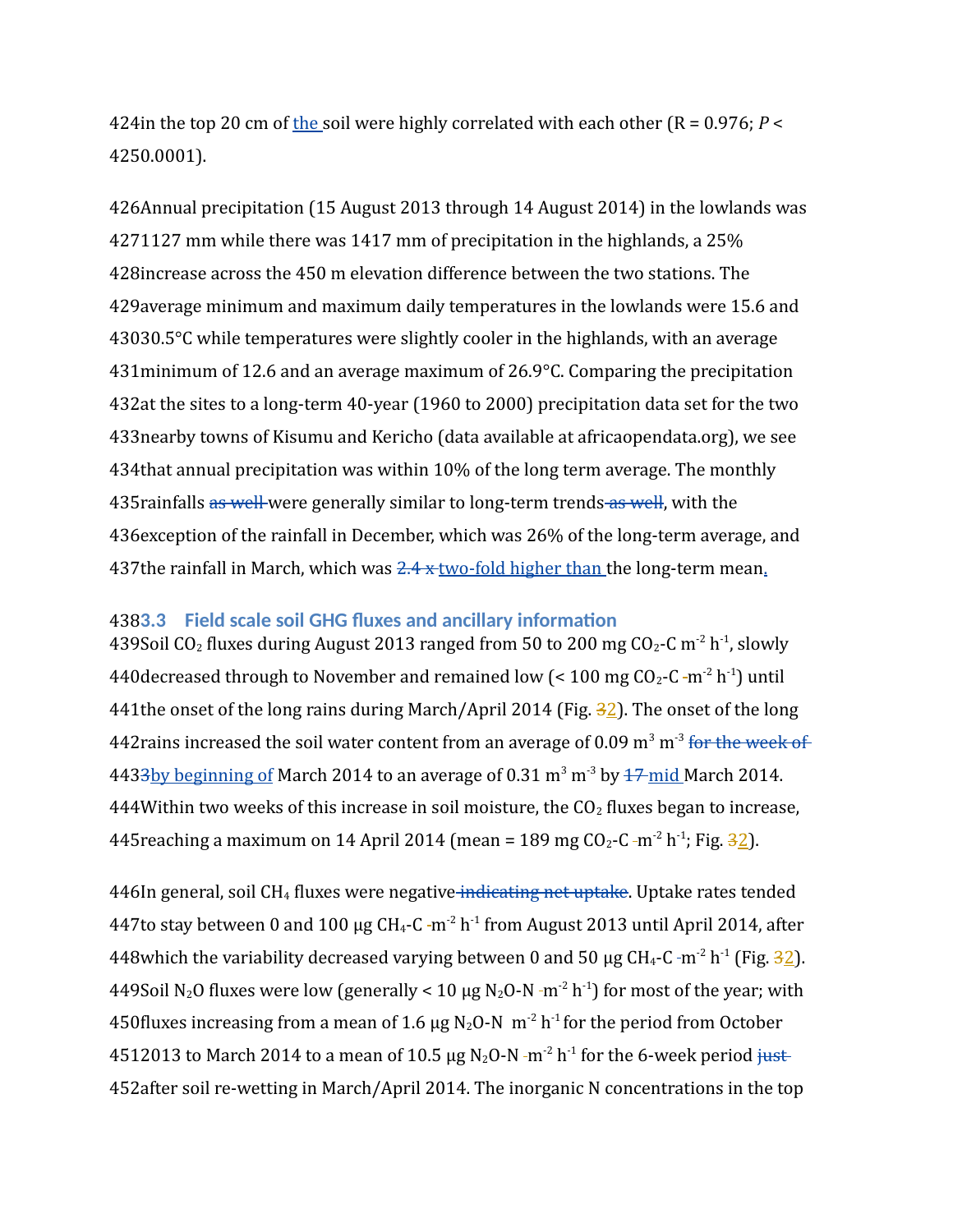45310 cm of soil (approximately 85% N-NO<sub>3</sub> and 15% N-NH<sub>4</sub>) generally remained below 45420 mg N kg<sup>-1</sup> soil, although concentrations did increase to around 30 mg N kg<sup>-1</sup> soil in 455 late December 2013 / early January 2014, shortly after the annual crops planted 456 during the short rains were harvested but before the onset of the long rains in late 457 March / early April 2014.

458A comparison of the <u>four-week</u> cumulative fluxes <del>from four weeks in from</del> February 459(end of the dry season) to <del>four weeks in </del>April (immediately following the start of the 460 rainy season) shows greater cumulative  $CO_2$  and  $N_2O$  fluxes during the wet season, 461but no difference in CH<sub>4</sub> fluxes (Table 3). Th<u>eis</u> increase in CO<sub>2</sub> and N<sub>2</sub>O fluxes <del>during</del> 462the onset of the long rains coincided with farmers ploughing their fields and 463 planting and fertilizing their annual crops. However, even though the increase in CO<sub>2</sub> 464 and N<sub>2</sub>O fluxes was slightly larger in the managed plots (ploughed for  $CO_2$  and 465 fertilized for  $N_2O$  comparisons), neither of these management interventions 466 significantly altered emission rates (Table 3).

467Cumulative annual  $GHG$  fluxes ranged from 2.8 to 15.0 Mg CO<sub>2</sub>-C ha<sup>-1</sup>, -6.0 to 2.4 kg 468CH<sub>4</sub>-C ha<sup>-1</sup> and -0.1 to 1.8 kg N<sub>2</sub>O-N ha<sup>-1</sup>. There was no detectable effect on 469 cumulative  $CO<sub>2</sub>$  fluxes by field type or land class ( $P = 0.46$  and 0.19 respectively; Fig.  $47043$ ); although grazed plots emitted more CO<sub>2</sub> than either annual cropland or treed 471 plots ( $P = 0.005$ ). Cumulative annual N<sub>2</sub>O fluxes also did not differ by either field 472 type or vegetation type ( $P = 0.67$  and 0.59 respectively; Fig.  $4/3$ ), however land class 473did significantly affect N<sub>2</sub>O fluxes ( $P = 0.09$ ; Fig  $4\frac{3}{2}$ ) with the flux from land class 3 474(mid-slopes, grazing) showing higher than the N<sub>2</sub>O fluxes from than land class 4  $475$ (upper slopes, mixed farms). Cumulative annual CH<sub>4</sub> fluxes were predominately 476negative, <del>indicating CH<sub>4</sub> uptake. Cumulative CH<sub>4</sub> uptake ratesand,</del> unlike N<sub>2</sub>O and  $477CO<sub>2</sub>$ , varied by land class ( $P = 0.01$ ) and land cover type ( $P = 0.01$ ), but not by field 478type (*P* = 0.16; Fig. 43). Uptake of atmospheric CH<sub>4</sub> by soils was greatest in land class 4792 (lower slopes, degraded) was, greater than in classes 1 (lowland farms with 480degraded soils) or 3 (mid-slopes grazing land; Fig. 43). Uptake was also almost 3x 481 three-fold greater in treed plots <del>versus than in t</del>hose plots with grasses and or in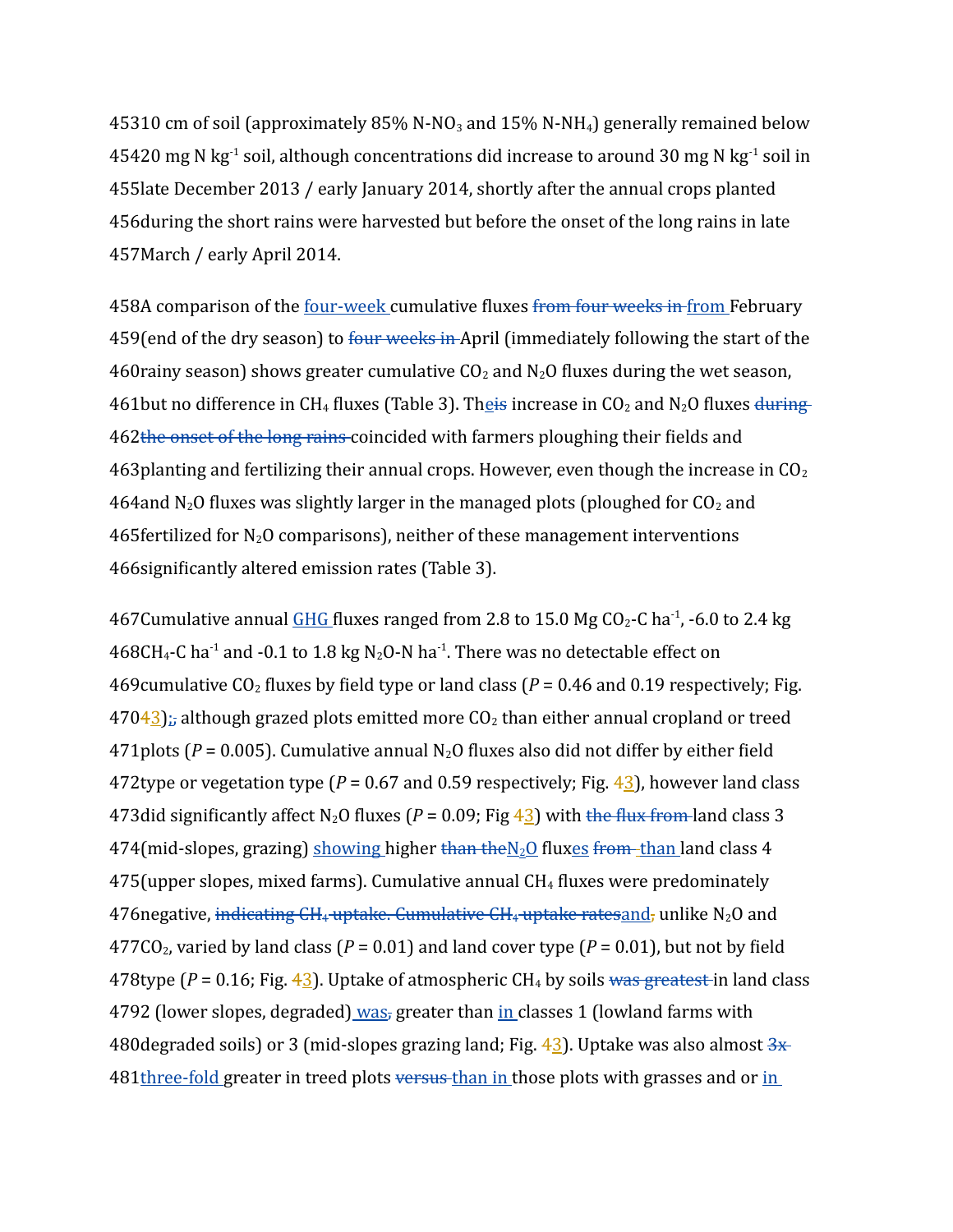482 those used for grazing (Fig.  $42$ ). The difference seems to be primarily due to one 483 grazing plot that was a CH<sub>4</sub> source for 14 of 24 sampling dates (sink for only 4 of 24 484 Sampling dates) between 5 August 2013 and 10 February 2014. This same plot also 485had the second highest cumulative N<sub>2</sub>O fluxes (1.5 kg N<sub>2</sub>O-N ha<sup>-1</sup> yr<sup>-1</sup>), however the 486CO<sub>2</sub> fluxes were average (7.2 Mg CO<sub>2</sub>-C ha<sup>-1</sup> yr<sup>-1</sup>) and the soil organic C and N contents 487were relatively low (1.2 and 0.10% <del>for C and N</del>-respectively) compared to the rest of 488the plots (Table 2).

489Both the soil C and N content were correlated with cumulative  $CO<sub>2</sub>$  fluxes ( $r = 0.411$ ;  $490P = 0.002$  and  $r = 0.435$ ;  $P < 0.001$ , for C and N content respectively<del>].</del> LHowever, the 491<del>C and N content were not correlated</del> but not with either the cumulative N<sub>2</sub>O fluxes (P 492= 0.321 and 0.365 for C and N respectively) or the cumulative CH<sub>4</sub> fluxes ( $P = 0.188$ 493 and 0.312 for C and N respectively). The cumulative  $CO_2$  and  $N_2O$  fluxes were also 494not correlated (*P* = 0.188).

495 Many of the farmers within the study site complained that the annual crops planted 496in March 2013 failed due to the poor timing of the rains. Within the 9 fields that we 497 measured,  $t$ The crop yields ranged from 100 to 300 kg ha<sup>-1</sup> for maize (n = 4), from 498140 to 740 kg ha<sup>-1</sup> for sorghum (n = 4) and were approximately 20 kg ha<sup>-1</sup> for green  $499$ grams (n = 1) during the long rain season (March through June). The low yields 500 resulted in yield-scaled soil N<sub>2</sub>O fluxes of up to 67 g N<sub>2</sub>O-N kg<sup>-1</sup> aboveground N 501uptake.

502The maximum  $N_2O$  fluxes as observed within our soil core study were correlated 503 with the cumulative annual fluxes as observed at the field sites ( $\rho = 0.399$ ,  $P =$ 5040.040), while CO<sub>2</sub> fluxes followed a similar trend ( $\rho$  = 0.349, *P* = 0.075), however the  $505CH<sub>4</sub>$  fluxes from the soil cores were not correlated with measured flux at the field  $506$ sites ( $\rho = -0.145$ ,  $P = 0.471$ ).

# **4 Discussion** 507

508The soil CO<sub>2</sub> fluxes were seasonal, and it was thought that management events, such 509as ploughing fields or fertilizer applications, would affect the GHG flux rates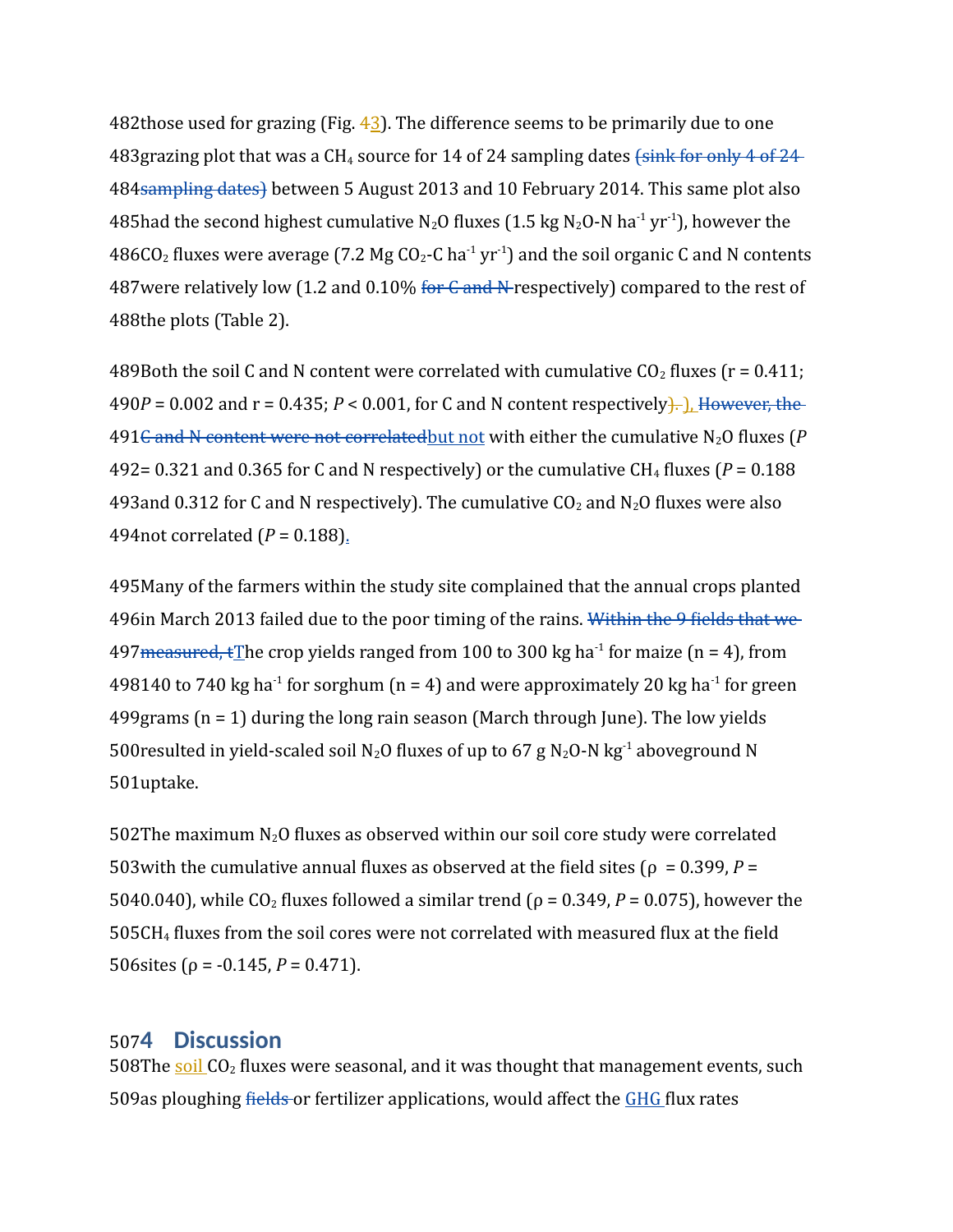510throughout the year. However, during the commencement of the rainy season in 511 March 2014, which coincided with tilling, the ploughed fields did not show 512 significant increases in soil respiration rates beyond the enhancement in soil  $CO<sub>2</sub>$ 513 flux due to re-wetting that was also measured in untilled fields. Increased soil 514 respiration due to ploughing however are short-term, usually lasting less than 24 515hours (Ellert and Janzen, 1999; Reicosky et al., 2005), so because the chambers 516 needed to be removed before ploughing and were not re-installed until sites were 517 re-visited a week later, the ploughing-induced increase in soil respiration was 518 probably not fully captured. Also, root respiration, which at seeding accounts for 0% 519 of soil CO<sub>2</sub> fluxes but can increase to around  $45\%$  of fluxes (Rochette et al., 1999), 520 may also result in greater  $CO<sub>2</sub>$  fluxes during the growing season for the annual 521 cropping systems. However, the increase in soil  $CO<sub>2</sub>$  fluxes from dry to growing 522 season in annual crops was similar to the increase experienced in the other 523 vegetation types (Table 3;  $P = 0.39$ ). It is therefore likely that the low yields for the 524 annual crops corresponded with poor root growth and low root respiration rates.

525<del>Soil Cumulative soil</del> CO<sub>2</sub> fluxes<del> showed cumulative fluxes</del>, (2.7 to 14.0 Mg CO<sub>2</sub>-C ha<sup>-1</sup> 526yr<sup>-1</sup>), were well within the range of other African studies (Table 1) and were not 527 related to land class or field type, although the higher soil respiration rates from 528 grazing land was inconsistent with a previous study that found similar rates 529between perennial tropical grasslands, croplands and tree plantations (Mapanda et 530al., 2010). However, because we did not differentiate between root and microbial 531 respiration components, we cannot exclude it could be that the continual vegetation 532 cover in the grazing plots contributed more enhanced the root respiration over the 533 year to a higher extent than was found in the annual crops and treed plots. It is 534 important to keep in mind though, that these CO<sub>2</sub> emissions were just soil emissions 535the result of froot respiration and microbial emissions) decomposition of organic 536 matter. Because our static chambers were opaque, we expect that CO<sub>2</sub> uptake 537 through photosynthesis would not occurwas blocked and thereforeconsequently 538this method does not allowis not intended for gaining accurate estimations of the 539<del>true C</del>net ecosystem C exchange balance in the system.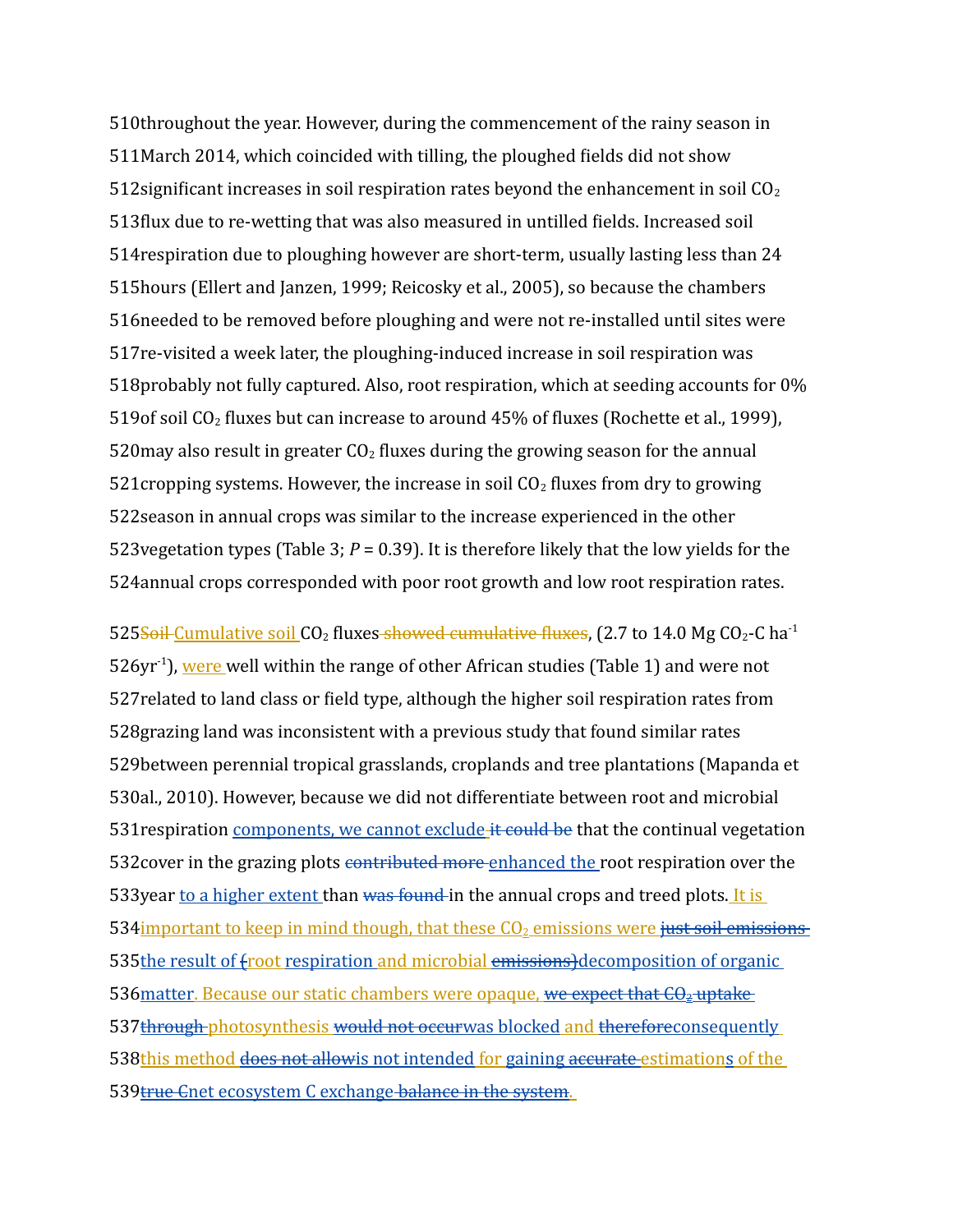540Methane was generally taken up by these upland soils, however thesewith rates also-541var<u>ying<del>ied</del> through the year (Fig. 5b2b</u>). During August 2013, the soils were sinks for  $542CH<sub>4</sub>$ , however as the soils dried, the emission / uptake rates became more erratic 543 until the long rains started again in late March 2014. The CH<sub>4</sub> flux at the soil-544 atmopssphere interface surface is the result of the balance between simultaneous 545 production and consumption of CH<sub>4</sub> in different microsites in the soil profile (Le Mer 546and Roger, 2001). Thus,<del>, so</del> the low rates of atmospheric CH<sub>4</sub> uptake during the long  $547$ rains may be caused by greater soil  $CH_4$  production due to higher soil moisture and 548anaerobic conditions at depth (e.g. {Butterbach-Bahl and Papen, 2002) overriding 549the existing methanotropic activity; alternatively, or because the higher water 550 content may have limited the CH<sub>4</sub> diffusion from the atmosphere into the soils.

551 The CH<sub>4</sub> uptake-s observed in from these sites were were consistent with previous 552 studies in upland agricultural soils and indicate that soils of smallholder farms are  $553$ sinks for atmospheric CH<sub>4</sub> (Le Mer and Roger, 2001). There were no differences 554between field types<u>; however,, but <del>regarding t</del>here were differences between c</u>over 555types and land classes, as the grazing plots took up less CH<sub>4</sub> than treed plots and 556 land class 1 took up less than land class 2 (Fig.  $42$ ). The difference between cover 557 types is consistent with previous studies that found that forest soils were greater 558CH<sub>4</sub> sinks than agricultural soils (MacDonald et al., 1996; Priemé and Christensen, 5591999) and high degrees of degradation in land class 1 was likely responsible for 560 reduced CH<sub>4</sub> oxidation rates

561 The N<sub>2</sub>O flux rates remained below 20  $\mu$ g m<sup>-2</sup> h<sup>-1</sup> with the exception of the onset of 562 the rainy season in March 2014 (Fig.  $4/3$ ). According to Linn and Doran (1984) 563 maximum aerobic activity occurs at approximately 60% water filled pore space 564 (approximately 40% WHC for our study,), above which anaerobic processes such as 565 denitrification can occur. The soils in the study area were typically drier than this 566threshold suggesting that  $N_2O$  fluxes were limited by a lack of anaerobic conditions 567 and that the increase in soil water content was responsible for the increases in  $N_2O$ 568fluxes during March 2014. However, soil moisture was greater than 35% WHC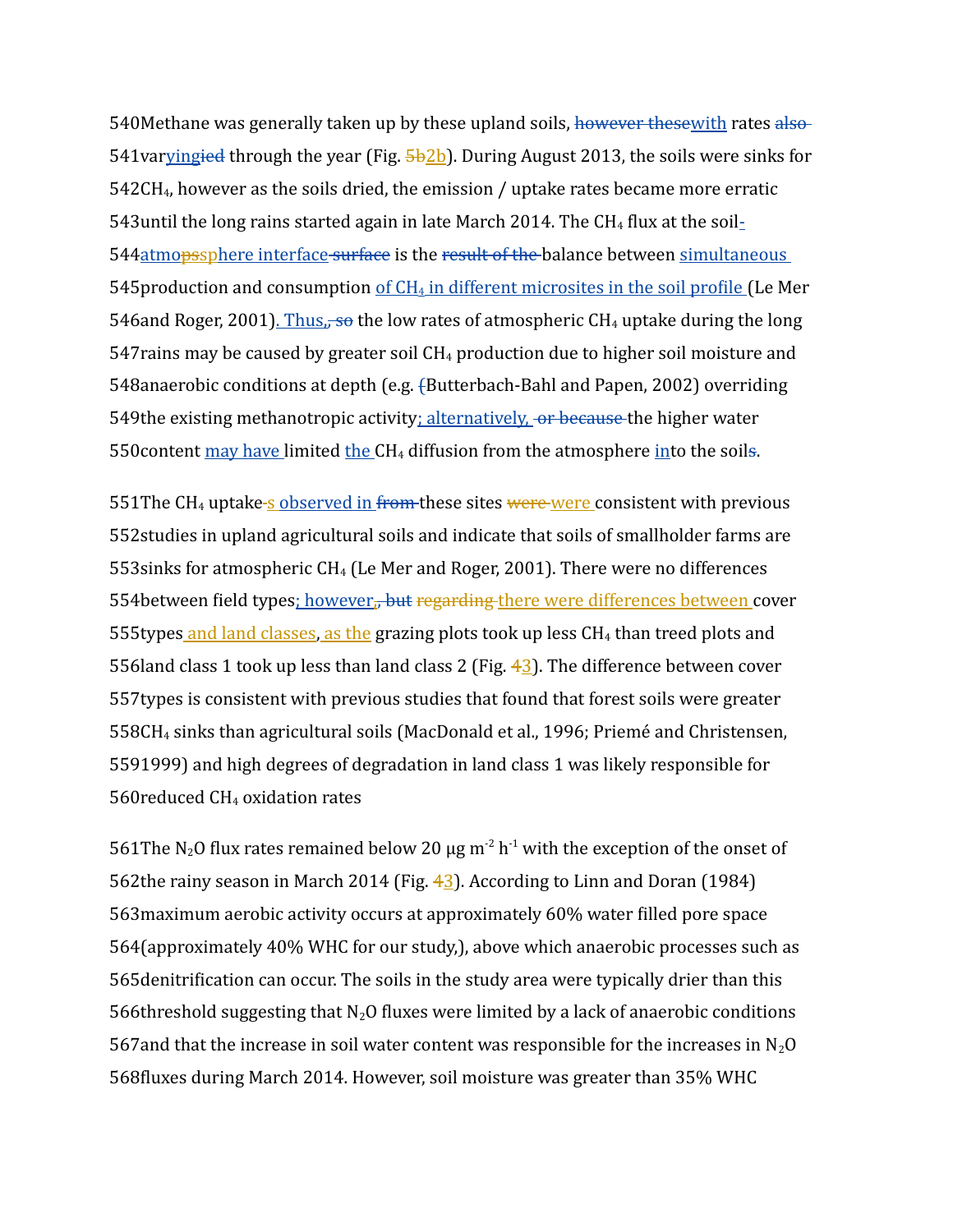569 during September/October 2013 and March 2014, but it was only in the latter 570 period large increases in N<sub>2</sub>O fluxes were observed. The high amounts of soil 571 moisture levels in March coincided with an increase in inorganic N likely caused by 572 drying and rewetting (Birch, 1960), which can also stimulate  $N_2O$  fluxes 573(Butterbach-Bahl et al., 2004; Davidson, 1992; Ruser et al., 2006). Commencement 574 of the rainy season was also when farmers fertilized, although application rates were 575low (1-25 kg N ha<sup>-1</sup>) and did not have a detectable effect on soil inorganic N 576 concentrations, or  $N_2O$  emissions (Table 3).

577The inability to discern between fertilized and unfertilized plots suggests that the 578 differences in soil fertility and primary productivity were too low to have a 579 noticeable effect on the availability of substrate for microbial activity and the 580associatedon GHG emissions. Alternatively, it is possible that the sensitivity of the 581 monitoring approach was not enough to catch differences between fields. For 582 instance, the fixed sampling frequency may have caused us to miss some short-583 lasting emission peaks following fertilization, resulting in an underestimation of 584 cumulative emissions. However, sampling during an emission pulse would result in 585an overestimate of emissions due to the an extrapolation bias. Previous studies have 586 found that weekly sampling resulted in an average uncertainty of  $\pm$  30% of the "best 587 estimate" (Barton et al., 2015; Parkin, 2008) and that this uncertainty changes with 588the coefficient of variation in measured emission rates. However, the fertilizer was 589 applied at a low rate (< 25 kg N ha<sup>-1</sup>). Application of synthetic fertilizers up to 70 kg 590N ha<sup>-1</sup> at planting in the region had no detectable effect on annual  $N_2O$  emissions 591 (Hickman et al., 2015), while another nearby study found no effect of N fertilization 592on annual N<sub>2</sub>O emissions (Rosenstock et al., 2016), suggesting that our weekly 593 sampling did not miss relevant  $N_2O$  / GHG pulses.

594 There was a much larger The large response increase in N<sub>2</sub>O emission rates to after 595soil re-wetting (April 2014) in land class 3 (mid-slopes, grazing land; Fig. 52) 596 compared to land class 4 (upper slopes/plateau, mixed farms), which was primarily 597 due to two (of 10) plots, both located on the same farm that emitted around four<sup>4</sup> to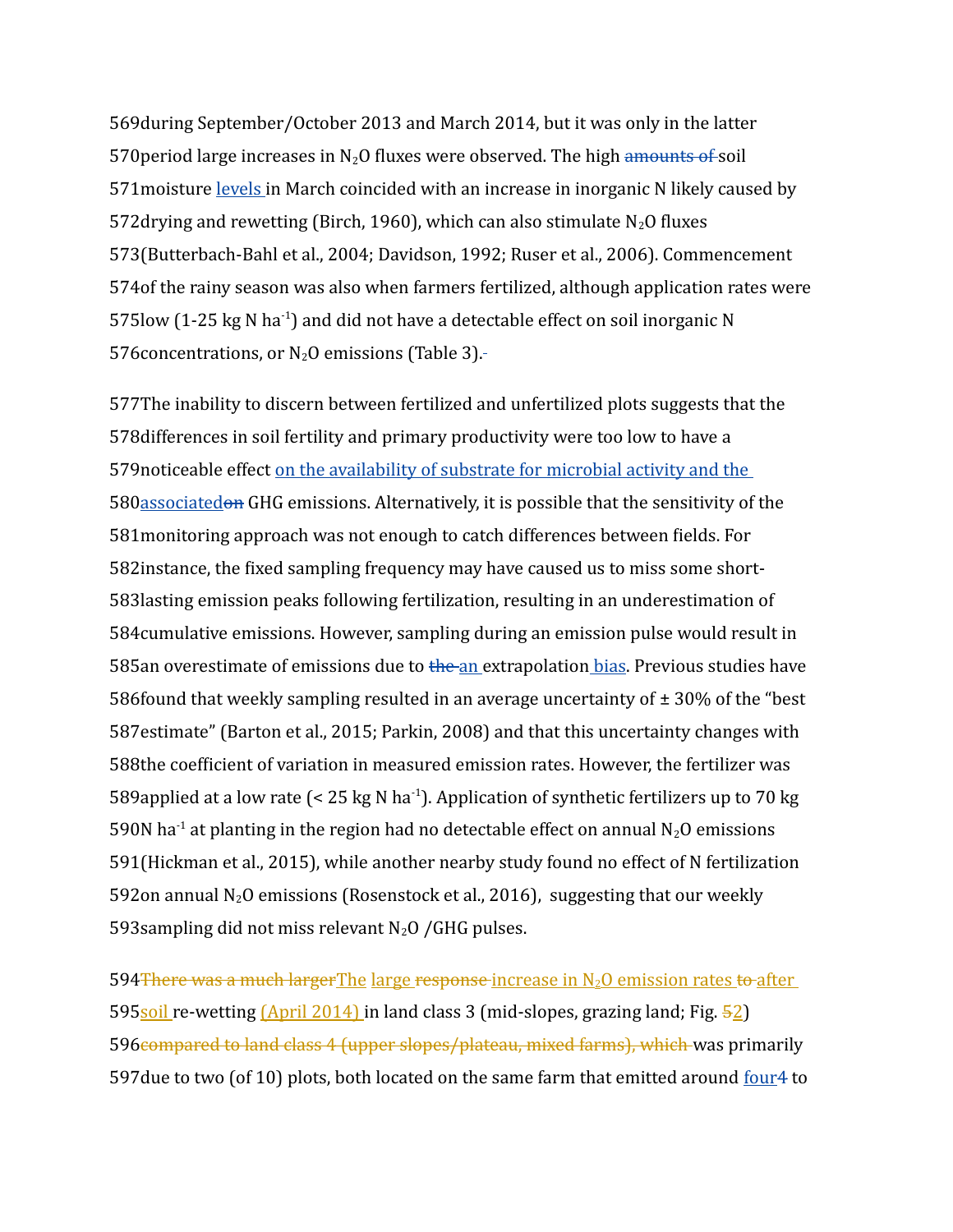598 $\frac{\sin 6}{5}$  times more N<sub>2</sub>O than the rest of the land\_class 3 plots and 15 to 23 times more  $599N<sub>2</sub>O$  than the average for all other plots. The reason for the much higher fluxes after  $600$ the re-wetting compared to other sites is not yet understood as the topsoil C and N 601 contents were 1.45 and 0.12% respectively, well within the range of values for that 602land class (Table 2). The presence of livestock on these plots could have resulted in 603 additions of N through either urine or manure deposition that we did not notice, 604 causing these pulses of  $N_2O$ . However, the presence of  $N_2O$  emission hotspots in 605 general is quite common as denitrification activity can vary dramatically across 606small scales (Parkin, 1987).

607Annual N<sub>2</sub>O fluxes were low (<0.6 kg N ha<sup>-1</sup> y<sup>-1</sup>) when compared with other tropical 608and sub-tropical studies, such as a fertilized field in Brazil (Piva et al., 2014) or China 609(Chen et al., 2000), with fluxes up to 4.3 kg N<sub>2</sub>O-N ha<sup>-1</sup> y<sup>-1</sup>. However On the other 610**hand**, our results were similar to previous studies in low input African agro-611ecosystems (Table 1). The low cumulative fluxes were most likely a result of low 612 substrate (inorganic N) availability, in addition to low soil moisture limiting 613 denitrification through much of the year. Similar to the  $CO<sub>2</sub>$  fluxes, the cumulative  $614N<sub>2</sub>O$  fluxes did not differ by cover type, field type or by land class. However, it is 615 possible that differences between the classes could be too small to detect given the 616low cumulative N<sub>2</sub>O fluxes, high microsite variability typical of N<sub>2</sub>O fluxes (Parkin, 1987) and weekly sampling (Barton et al., 2015; Parkin, 2008). 617

618There are additional sources of uncertainty associated with the sampling methods 619 (chamber architecture, instrumentation sensitivity, etc). According to Levy et al.  $620(2011)$ , the uncertainty of the methods then would be about 20%, which when 621 combined with the uncertainty around the weekly sampling would be about 50%. 622Although this may sound high, this is similar to the majority of other studies (e.g. see 623Helgason et al. (2005)) measuring GHG emissions and better than many of the 624 studies so far in Africa (Table 1).

625As shown in the supplementary material, maximum  $N_2O$  and  $CO_2$  fluxes (i.e. flux 626 potentials) from 5 cm soil cores differed by land class (Fig. S1) suggesting that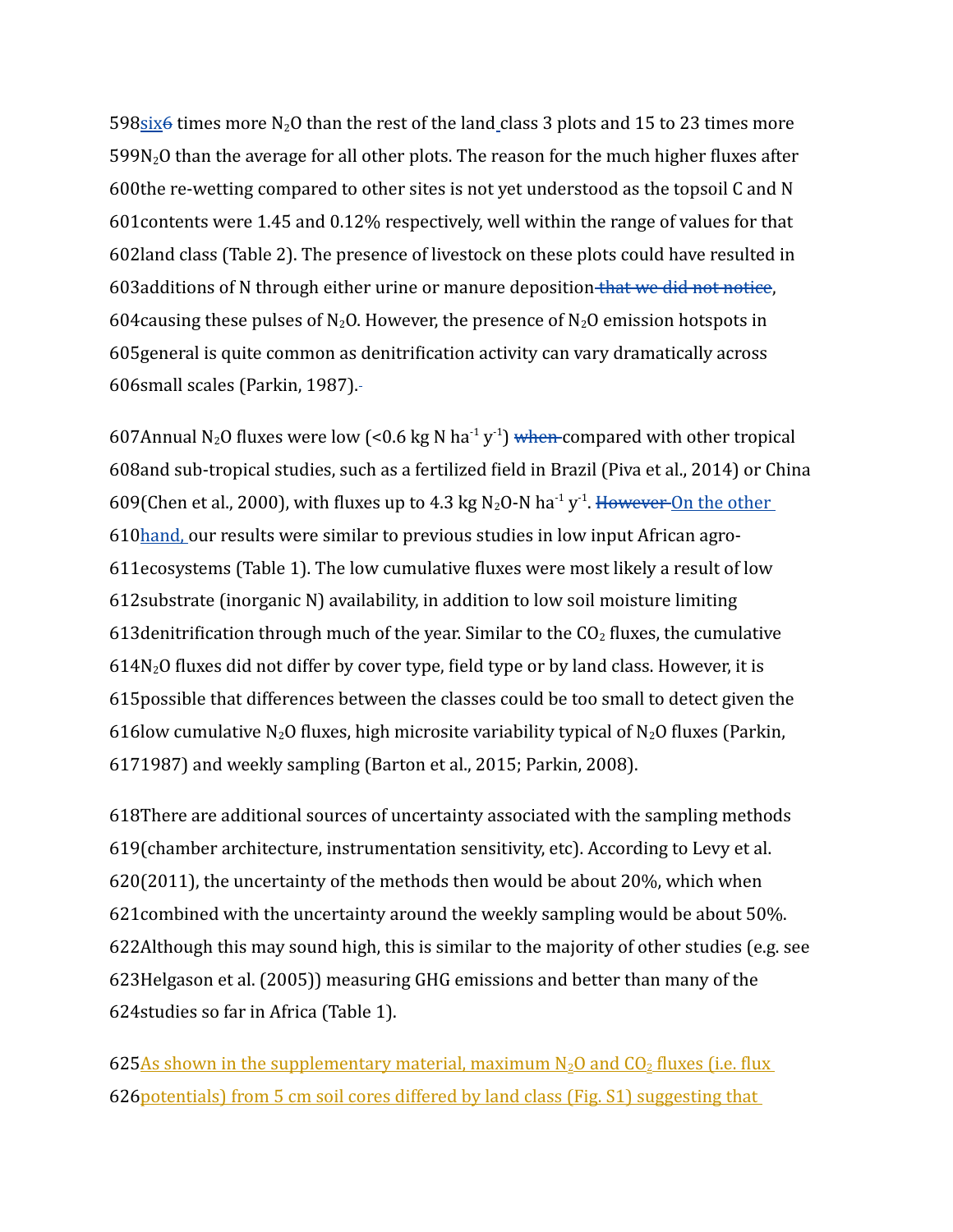627although there is the potential for measuring differences in field emissions. However, 628these potentials appear to be limited by climatic conditions (i.e. precipitation). Also, 629the maximum  $N_2O$  observed within a soil core study were correlated with the 630 cumulative annual fluxes at the field sites ( $\rho = 0.399$ ,  $P = 0.040$ ), while CO<sub>2</sub> fluxes 631 <u>followed a similar trend ( $\rho = 0.349$ ,  $P = 0.075$ )</u>, however the CH<sub>4</sub> fluxes from the soil 632 cores were not correlated with measured flux at the field sites ( $\rho = -0.145$ ,  $P = 0.471$ ; 633see Supplementary material). Therefore although incubations should not be used to 634 predict baseline emissions in the field they may be used as a quick and relatively 635 inexpensive method to identify locations with high potential soil  $N_2O$  and  $CO_2$  fluxes 636(*i.e. emission hotspots*). The maximum  $N_zO$  fluxes as observed within our soil core 637study were correlated with the cumulative annual fluxes as observed at the field 638sites ( $\rho = 0.399$ , *P* = 0.040), while CO<sub>2</sub> fluxes followed a similar trend ( $\rho = 0.349$ , *P* =  $6390.075$ ), however the  $CH_4$  fluxes from the soil cores were not correlated with 640 measured flux at the field sites  $(\rho = -0.145, P = 0.471)$ .

#### 641

642Soil core incubations do not reflect site conditions and should not be used to predict 643 baseline emissions on the field. Still, the rankings for the maximum soil core N<sub>2</sub>O and 644<del>CO<sub>2</sub> fluxes were correlated with in-situ cumulative annual fluxes indicating that, they</del> 645can be used as a quick and relatively inexpensive method to compare potential 646 emissions from different land-uses that are not already well understood. On the 647 contrary, 5 cm long soil cores were probably too short to properly capture the 648activity of methanotrophic bacteria (Butterbach-Bahl and Papen, 2002), which is a 649 requisite to infer net CH<sub>4</sub> soil-atmosphere exchange rates.

650Both the soil core incubations and The field studies Our study showed no detectable 651 differences in GHG fluxes between the different field types, contrary to our 652 expectations. We had anticipated differences in GHG fluxes because of differences 653among field types in input use, food production, partial N and C balances and soil 654 fertility as previously reported in the region (Tittonell et al., 2013); and these 655 variables often affect soil GHG fluxes (Buchkina et al., 2012; Jäger et al., 2011). We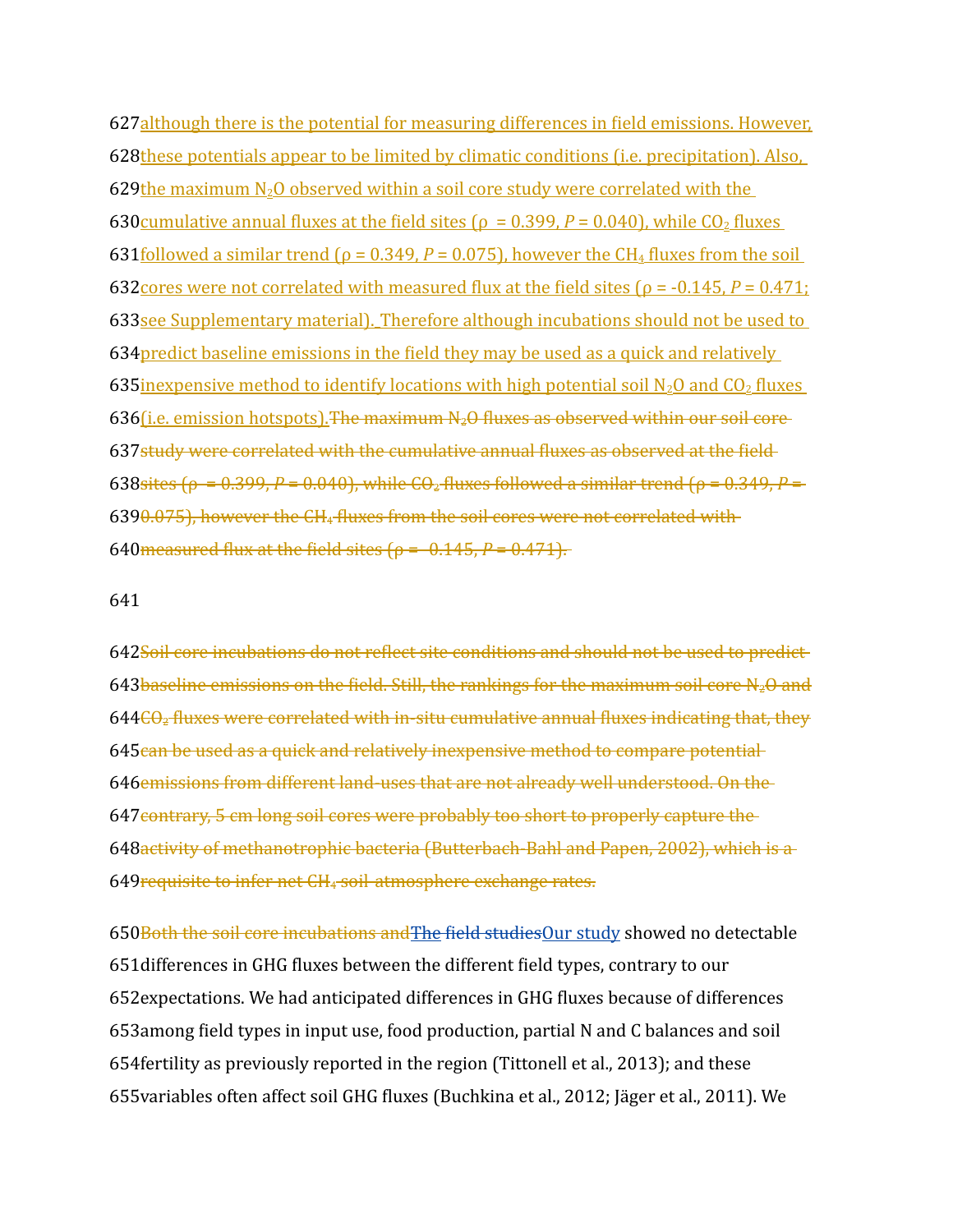656 further hypothesized that land class and cover type would also have significant 657 effects on soil  $\frac{1}{2}$ CHG fluxes since a significant amount of the variability in soil CO<sub>2</sub> 658fluxes in agro-ecosystems can be explained by NDVI (Sánchez et al., 2003) and cover 659type (Mapanda et al., 2010)<del>, while differences in NDVI also indicate differences in</del> 660 primary productivity (Xiao et al., 2004). We found however no clear effect of field or 661land type on soil GHG fluxes. Tittonell et al. (2013) reported important differences 662between field types only at each farm individually (Tittonell et al., 2013), which in 663our case<del>, may might</del> have resulted in greater within-type variation that masked 664 differences between the field types. Moreover, the small differences in the degree of 665 inputs and labour may have not been enough to provoke distinct GHG fluxes, 666because the whole region/study site is characterized by low nutrient availability. For 667 example, manure inputs have previously been found to increase soil C content  $668$ (Maillard and Angers, 2014), but the inputs in our study area were very low (4-6 669wheelbarrow loads or approximately 95 kg C ha $^{-1}$ ) and probably not enough to cause 670 field-level differences. Further, considering that a previous study found that N is 671 being rapidly mined from soils in the Lake Victoria basin (Zhou et al., 2014), it is 672likely that soil C is also being lost across the landscape. As most of this area has been 673 converted from natural forests, and forests generally have higher SOC stocks than 674 croplands (Guo and Gifford, 2002), time since conversion could play a larger part in 675 determining the SOC content, which could mask any effects that management 676 activities have on soil respiration rates in these low input systems.

677 Crop yields from the annual cropping systems  $(100 - 750 \text{ kg ha}^{-1})$  for one growing 678 season) were lower thanwere at the lower end of the range (600 to 2800 kg ha<sup>-1</sup>) for 679 rain-fed smallholder farms previous reported across SSA (Sanchez et al., 2009). The 680 farmers in our study complained of poor timing of the rains that caused lower yields 681than normal. However poor timing of the rains tend to be common in east Africa 682 with one study estimationsng that 80% of growing seasons have critical water 683 shortages during flowering and grain filling, further that resulting in low yields 684(Barron et al., 2003). However, tThese results of the two studies therefore suggest 685 that low yields are common within this region. Increased nutrient inputs and that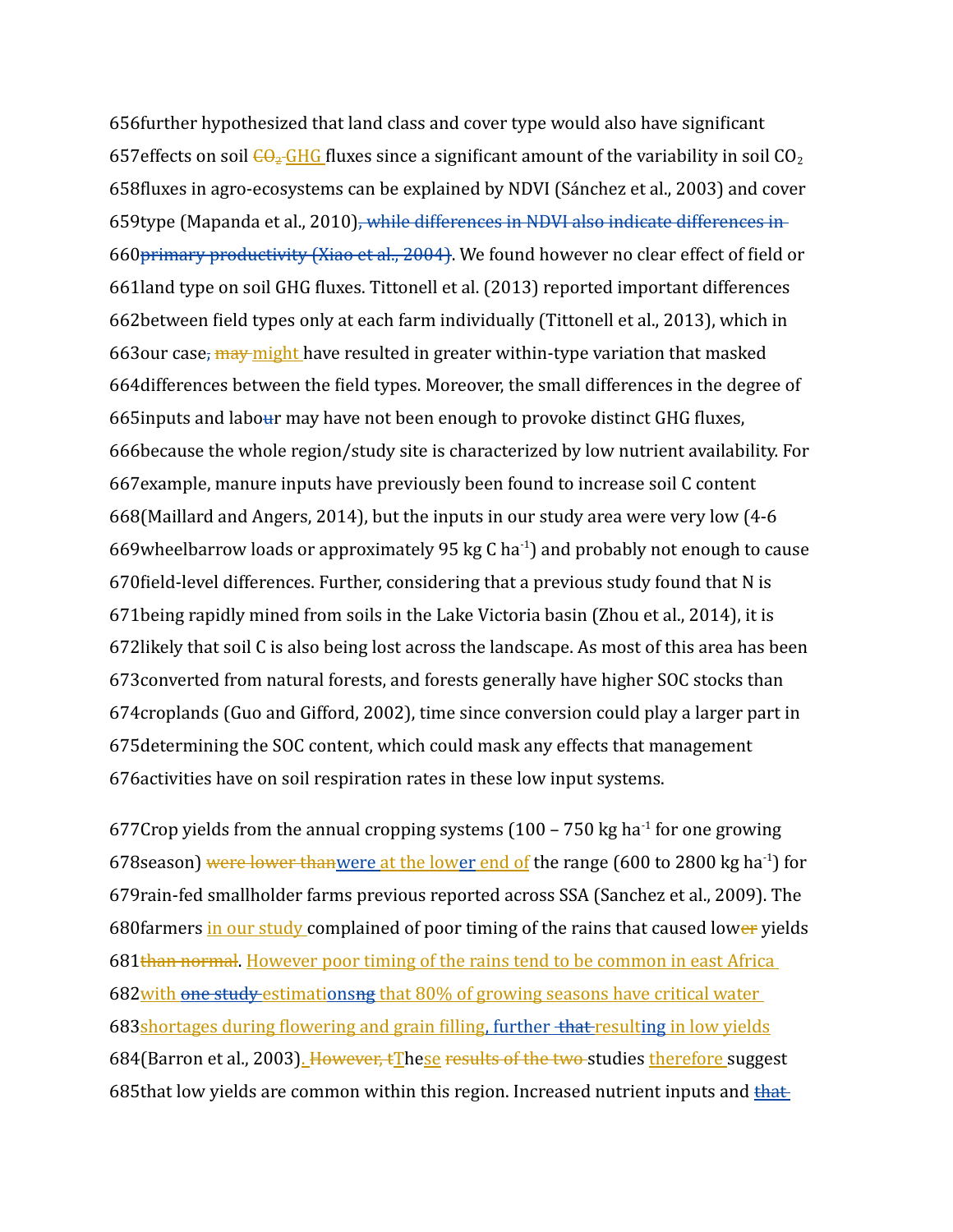686 improved management such as rainwater harvesting water management (Lebel et 687al., 2015) are likely required to increase yields (Quiñones et al., 1997), which may 688also result in increased GHG fluxes. However, it is expected that increases in GHG 689 fluxes will be lower than the corresponding increase in crop yields following 690addition of nutrients (Dick et al., 2008), thus resulting in lower GHG intensities, 691 particularly at lower application rates <del>((Hickman et al., 2014)</del> (Shcherbak et al., 6922015). Indeed, where fertilizer applications up to 100 kg N ha<sup>-1</sup> have been found to 693 have provoke no detectable increase in soil N<sub>2</sub>O emissions but did increase grain N 694 contents (Hickman et al., 2014), thus resulting in lower GHG intensities. The mean 695 yield scaled fluxes calculated for the eight maize and sorghum sub-samples was 14.9 696g N<sub>2</sub>O-N kg<sup>-1</sup> above-ground N uptake (range = 1.1 to 41.6), approximately 77% 697 higher than the 8.4 g N<sub>2</sub>O-N kg<sup>-1</sup> above-ground N uptake for plots fertilized at 180 – 698190 kg N ha<sup>-1</sup> in a European meta-analysis (van Groenigen et al., 2010). These data 699 <u>further</u> suggest that intensification and enhancement of N fertilization rates, along 700 with improved agronomic performance through better nutrient, water management 701 in East Africa has a strong potential to lower yield-scaled fluxes from smallholder 702farms in SSA.

# **5 CONCLUSION** 703

704This study indicates that soil GHG fluxes from low-input, rain-fed agriculture in 705 western Kenya are lower than GHG fluxes from other tropical or sub-tropical 706 agricultural systems with greater management intensities (e.g. sub-tropical systems 707<del>in</del> China and Latin America). The input intensity for these farming systems is 708 currently low, and so GHG fluxes were not related to management activities at the 709 farm level. Given that this type of smallholder, low-input farming is very common 710 across SSA, it is likely that our findings are valid at a much wider scale, although 711 additional studies are required to confirm this hypothesis. Given that GHG emissions 712are often associated with soil moisture and that much of East Africa is drier than the 713 climate at this study site, baseline emissions of GHG across East Africa may be 714 extremely low. However, even though absolute emissions were low, high yield-scaled 715GHG fluxes in western Kenya could be reduced through interventions to increase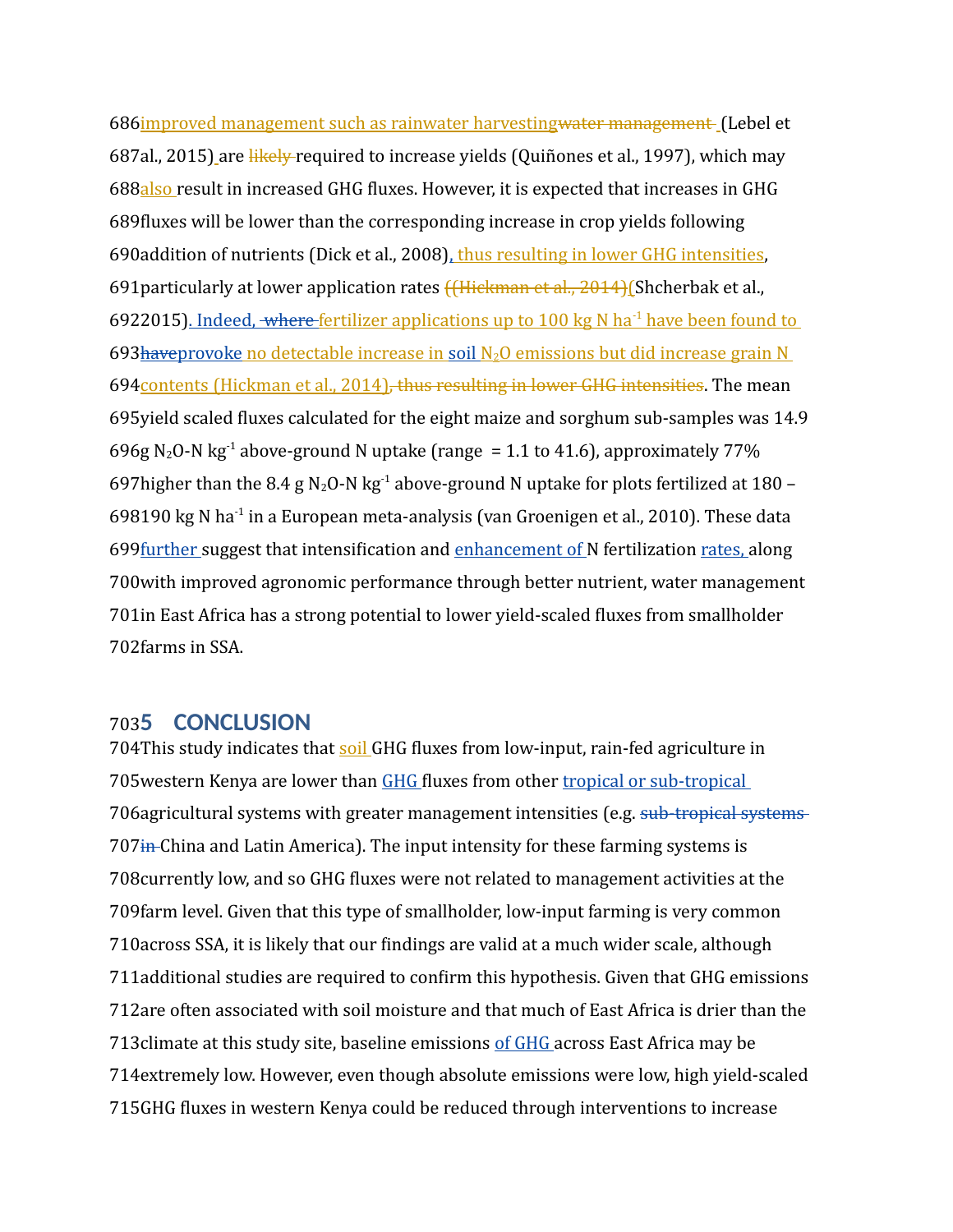716yields (e.g. increased fertilizer, improved soil and water managementharvesting). As 717 far as we know, this study provides the most comprehensive estimate of GHG 718 emissions from smallholder African farms, in terms of number of sites, monitoring 719 duration and temporal frequency of the measurements. However, more studies are 720 needed to capture *interannual variability as well as examining baseline emissions in* 721 other regions of the continent. These baseline studies are required to compare with 722 proposed low emission development strategies to ensure that improvements in 723 agricultural production continue to minimize GHG emissions, while also examining 724 how intensification affects yields and soil GHG fluxes.

## 725ACKNOWLEDGEMENTS

726We thank the CGIAR Research Program on Climate Change, Agriculture, and Food 727 Security (CCAFS) and its Standard Assessment of Mitigation Potential and 728Livelihoods in Smallholder Systems (SAMPLES) program for technical support and 729 its financial support of scientists and laboratories working on this program. The 730 data used for this manuscript will be made available on the CCAFS website: 731ccafs.cgiar.org/. This research was also funded by the German BMBF 732 (Bundesministerium für Bildung und Forschung) through the IRADIATE project 733(grant number 01DG13012). We would also like to thank David Musuya and 734 Bernadette Nangira for their help collecting the field samples and Benard Goga for 735his lab work.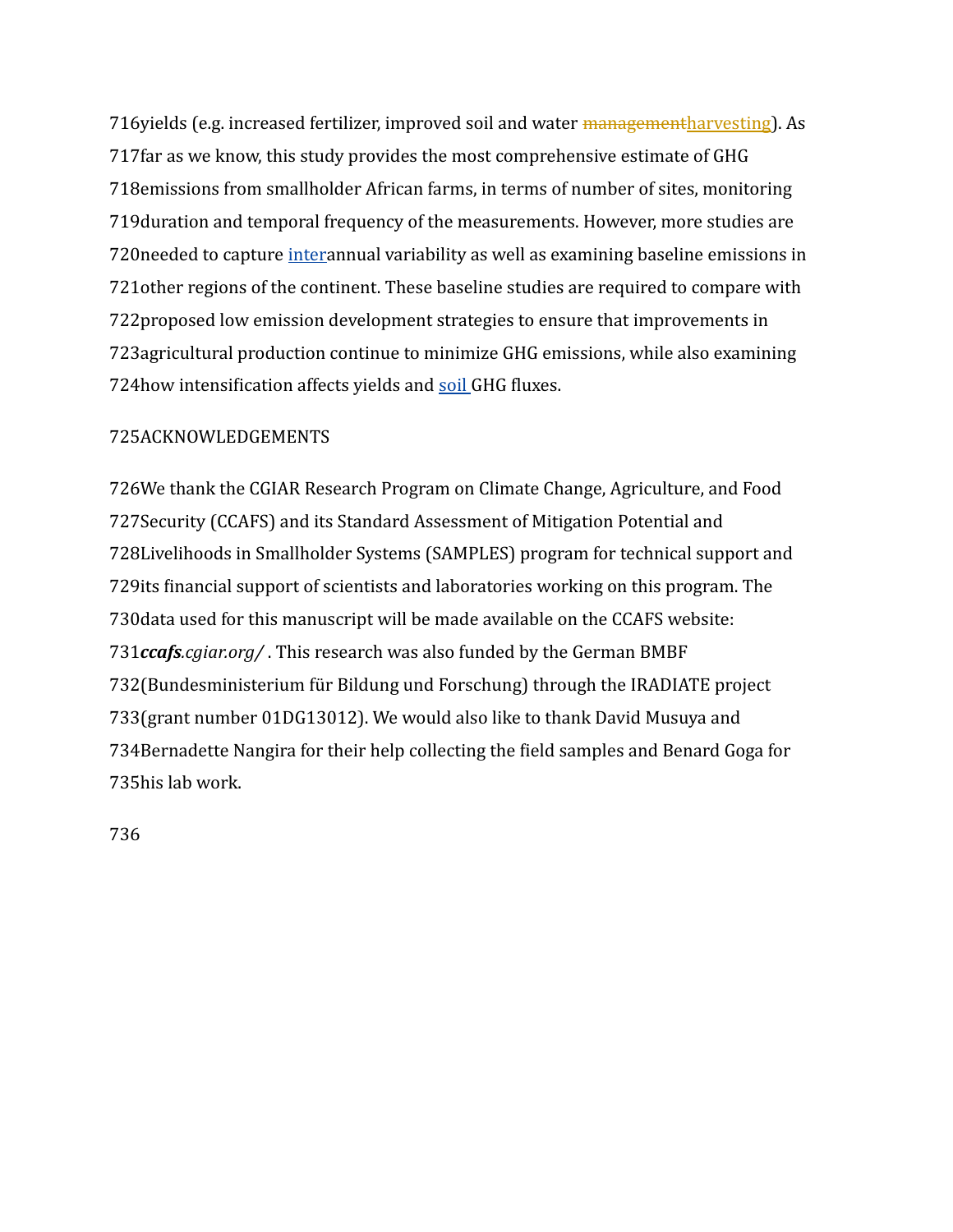## **REFERENCES**: 737

738 Altieri, M. A. and Koohafkan, P.: Enduring farms: Climate change, smallholders and traditional farming communities, 2008. 740 Arias-Navarro, C., Díaz-Pinés, E., Kiese, R., Rosenstock, T. S., Rufino, M. C., Stern, D., Neufeldt, H., Verchot, L. V., and Butterbach-Bahl, K.: Gas pooling: A sampling technique to overcome spatial heterogeneity of soil carbon dioxide and nitrous oxide fluxes, Soil Biology and Biochemistry, 67, 20-23, 2013. 744 Baggs, E. M., Chebii, J., and Ndufa, J. K.: A short-term investigation of trace gas emissions following tillage and no-tillage of agroforestry residues in western Kenya, Soil and Tillage Research, 90, 69-76, 2006. 747 Baldi, G., Houspanossian, J., Murray, F., Rosales, A. A., Rueda, C. V., and Jobbágy, E. G.: Cultivating the dry forests of South America: Diversity of land users and imprints on ecosystem functioning, Journal of Arid Environments, doi: http://dx.doi.org/10.1016/j.jaridenv.2014.05.027, 2015. 2015. 751 Barron, J., Rockström, J., Gichuki, F., and Hatibu, N.: Dry spell analysis and maize yields for two semi-arid locations in east Africa, Agricultural and Forest Meteorology, 117, 23-37, 2003. 754 Barton, L., Wolf, B., Rowlings, D., Scheer, C., Kiese, R., Grace, P., Stefanova, K., and Butterbach-Bahl, K.: Sampling frequency affects estimates of annual nitrous oxide fluxes, Scientific Reports, 5, 15912, 2015. 757 Birch, H. F.: Nitrification in soils after different periods of dryness, Plant Soil, 12, 81-96, 1960. 759 Bolleter, W. T., Bushman, C. J., and Tidwell, P. W.: Spectrophotometric Determination of Ammonia as Indophenol, Anal. Chem., 33, 592-594, 1961. 761 Braun, A. R., Smaling, E. M. A., Muchugu, E. I., Shepherd, K. D., and Corbett, J. D.: Maintenance and improvement of soil productivity in the highlands of Ethiopia, Kenya, Madagascar and Uganda : an inventory of spatial and nonspatial survey and research data on natural resources and land productivity, International Centre for Research in Agroforestry, Nairobi, KE, 1997. 766 Brümmer, C., Brüggemann, N., Butterbach-Bahl, K., Falk, U., Szarzynski, J., Vielhauer, K., Wassmann, R., and Papen, H.: Soil-atmosphere exchange of  $N_2O$  and NO in near-natural savanna and agricultural land in Burkina Faso (W. Africa), Ecosystems, 11, 582-600, 2008. 770 Brümmer, C., Papen, H., Wassmann, R., and Brüggemann, N.: Fluxes of CH<sub>4</sub> and CO<sub>2</sub> from soil and termite mounds in south Sudanian savanna of Burkina Faso (West Africa), Global Biogeochemical Cycles, 23, GB1001, 2009. 773 Buchkina, N., Rizhiya, E., and Balashov, E.:  $N_2O$  emission from a loamy sand Spodosol as related to soil fertility and N-fertilizer application for barley and cabbage, Archives of Agronomy and Soil Science, 58, S141-S146, 2012. 776 Butterbach-Bahl, K., Kock, M., Willibald, G., Hewett, B., Buhagiar, S., Papen, H., and Kiese, R.: Temporal variations of fluxes of NO,  $NO_2$ ,  $N_2O$ ,  $CO_2$ , and  $CH_4$  in a tropical rain forest ecosystem, Global Biogeochemical Cycles, 18, GB3012, 2004. 739 741 742 743 745 746 748 749 750 752 753 755 756 758 760 762 763 764 765 767 768 769 771 772 774 775 777 778 779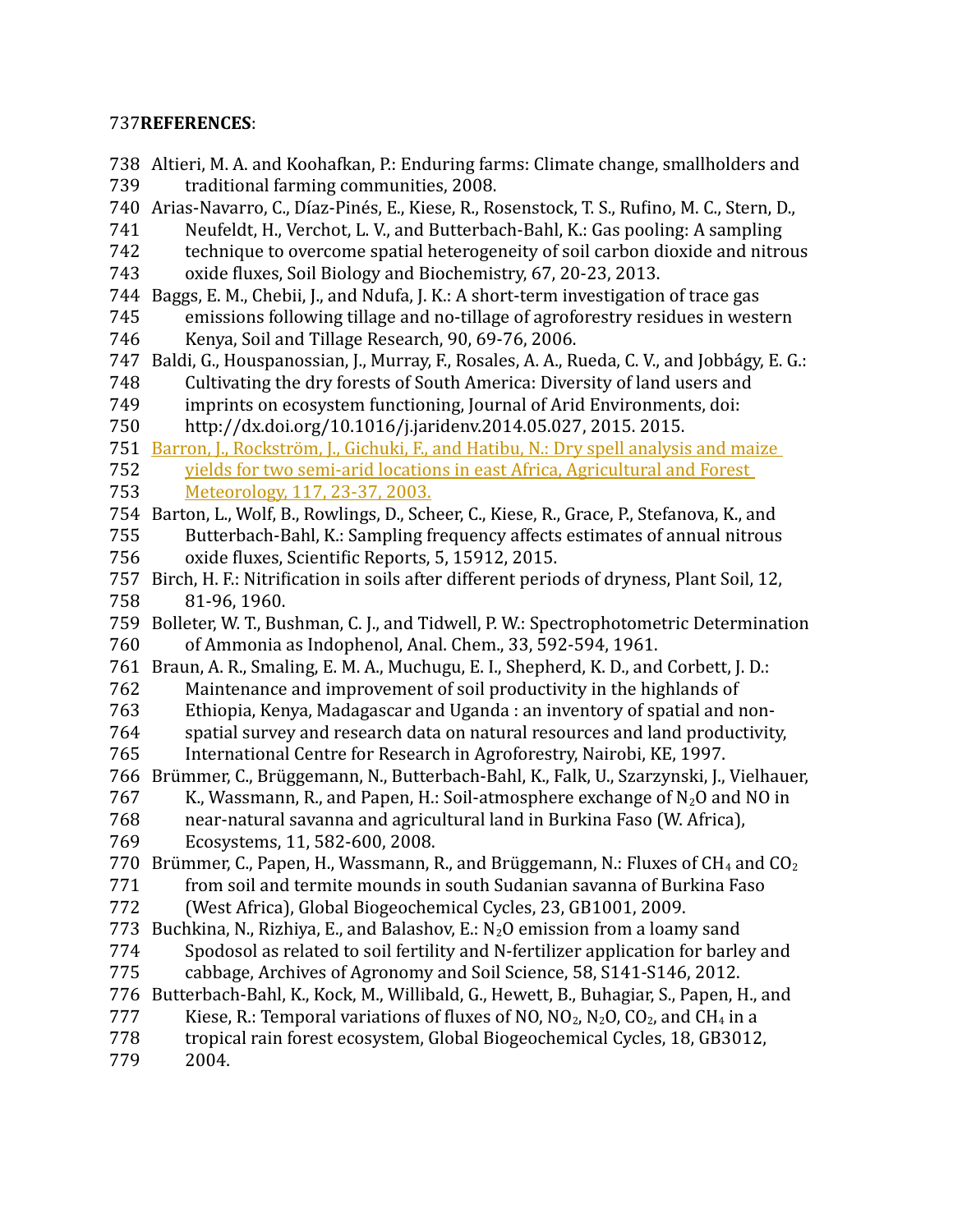780 Butterbach-Bahl, K. and Papen, H.: Four years continuous record of CH<sub>4</sub>-exchange between the atmosphere and untreated and limed soil of a N-saturated spruce and beech forest ecosystem in Germany, Plant and Soil, 240, 77-90, 2002. 783 Chantigny, M. H., Rochette, P., Angers, D. A., Bittman, S., Buckley, K., Massé, D., Belanger, G., Eriksen-Hamel, N., and Gasser, M. O.: Soil nitrous oxide emissions following band-incorporation of fertilizer nitrogen and swine manure, J. Environ. Qual., 39, 1545-1553, 2010. 787 Chapuis-Lardy, L., Metay, A., Martinet, M., Rabenarivo, M., Toucet, J., Douzet, J. M., Razafimbelo, T., Rabeharisoa, L., and Rakotoarisoa, J.: Nitrous oxide fluxes from Malagasy agricultural soils, Geoderma, 148, 421-427, 2009. 790 Chen, G. X., Huang, B., Xu, H., Zhang, Y., Huang, G. H., Yu, K. W., Hou, A. X., Du, R., Han, S. J., and VanCleemput, O.: Nitrous oxide emissions from terrestrial ecosystems in China, Chemosphere - Global Change Science, 2, 373-378, 2000. 793 Chikowo, R., Mapfumo, P., Nyamugafata, P., and Giller, K. E.: Mineral N dynamics, leaching and nitrous oxide losses under maize following two-year improved fallows on a sandy loam soil in Zimbabwe, Plant and Soil, 259, 315-330, 2004. 796 Davidson, E. A.: Sources of nitric oxide and nitrous oxide following wetting of dry soil, Soil Sci. Soc. Am. J., 56, 95-102, 1992. 798 Dick, J., Kaya, B., Soutoura, M., Skiba, U., Smith, R., Niang, A., and Tabo, R.: The contribution of agricultural practices to nitrous oxide emissions in semi-arid Mali, Soil Use and Management, 24, 292-301, 2008. 801 Dick, J., Skiba, U., Munro, R., and Deans, D.: Effect of N-fixing and non N-fixing trees and crops on NO and  $N_2O$  emissions from Senegalese soils, Journal of Biogeography, 33, 416-423, 2006. 804 Drury, C. F., Reynolds, W. D., Tan, C. S., Welacky, T. W., Calder, W., and McLaughlin, N. B.: Emissions of nitrous oxide and carbon dioxide: influence of tillage type and nitrogen placement depth, Soil Sci. Soc. Am. J., 70, 570-581, 2006. 807 Ellert, B. H. and Janzen, H. H.: Short-term influence of tillage on  $CO<sub>2</sub>$  fluxes from a semi-arid soil on the Canadian Prairies, Soil Tillage Res., 50, 21-32, 1999. Grageda-Cabrera, O. A., Medina-Cazares, T., Aguilar-Acuña, J. L., Hernandez-809 Martinez, M., Solis-Moya, E., Aguado-Santacruz, G. A., and Pena-Cabriales, J. J.: Gaseous nitrogen loss by  $N_2$  and  $N_2O$  emissions from different tillage systems and three nitrogen sources, Agrociencia (Montecillo), 38, 625-633, 2004. 813 Guo, L. B. and Gifford, R. M.: Soil carbon stocks and land use change: a meta analysis, Global Change Biology, 8, 345-360, 2002. 815 Halvorson, A. D., del Grosso, S. J., and Reule, C. A.: Nitrogen, tillage, and crop rotation effects on nitrous oxide emissions from irrigated cropping systems, J. Environ. Qual., 37, 1337-1344, 2008. 818 Helgason, B. L., Janzen, H. H., Chantigny, M. H., Drury, C. F., Ellert, B. H., Gregorich, E. G., Lemke, R. L., Pattey, E., Rochette, P., and Wagner-Riddle, C.: Toward improved coefficients for predicting direct  $N_2O$  emissions from soil in Canadian agroecosystems, Nutr. Cycl. Agroecosyst., 72, 87-99, 2005. 822 Hickman, J. E., Palm, C. A., Mutuo, P., Melillo, J. M., and Tang, J.: Nitrous oxide (N<sub>2</sub>O) emissions in response to increasing fertilizer addition in maize (Zea mays L.) agriculture in western Kenya, Nutrient Cycling in Agroecosystems, 100, 177- 187, 2014. 781 782 784 785 786 788 789 791 792 794 795 797 799 800 802 803 805 806 808 810 811 812 814 816 817 819 820 821 823 824 825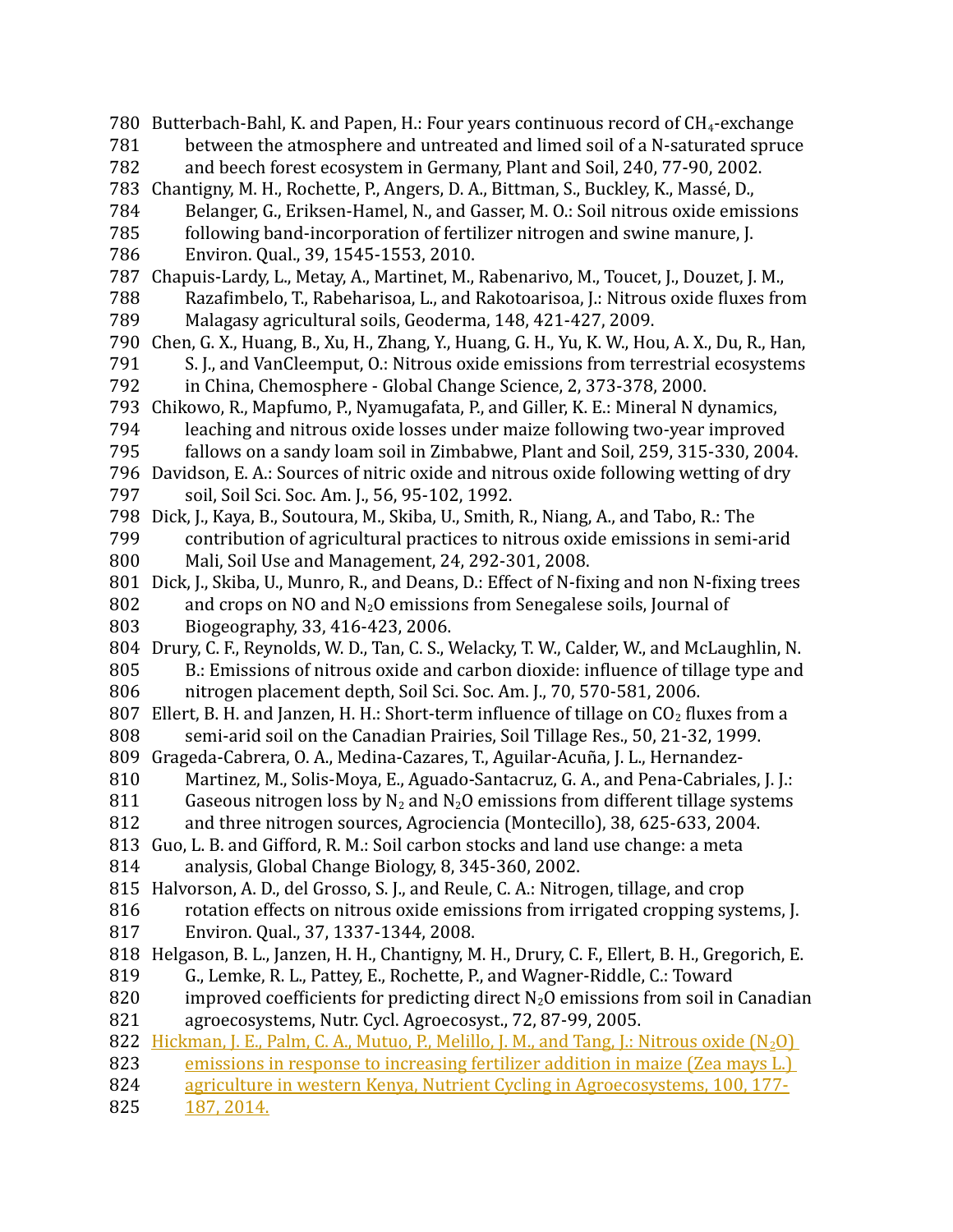826 Hickman, J. E., Scholes, R. J., Rosenstock, T. S., Pérez García-Pando, C., and Nyamangara, J.: Assessing non- $CO<sub>2</sub>$  climate-forcing emissions and mitigation in sub-Saharan Africa, Current Opinion in Environmental Sustainability, 9–10, 65- 72, 2014. 830 Hickman, J. E., Tully, K. L., Groffman, P. M., Diru, W., and Palm, C. A.: A potential tipping point in tropical agriculture: Avoiding rapid increases in nitrous oxide fluxes from agricultural intensification in Kenya, Journal of Geophysical Research: Biogeosciences, doi: 10.1002/2015JG002913, 2015. n/a-n/a, 2015. 834 IPCC: 2006 IPCC guidelines for national greenhouse gas inventories, Prepared by the National Greenhouse Gas Inventories Programme. Eggleston, S., Buendia, L., Miwa, K., Ngara, T., and Tanabe, K. (Eds.), IGES, Japan, 2006. 837 IUSS Working Group: World Reference Base for Soil Resources 2014, International soil classification system for naming soils and creating legends for soil maps, World Soil Resources Reports No. 106, FAO, Rome, 2015. 840 Jäger, N., Stange, C., Ludwig, B., and Flessa, H.: Emission rates of  $N_2O$  and  $CO_2$  from soils with different organic matter content from three long-term fertilization experiments—a laboratory study, Biol. Fertil. Soils, 47, 483-494, 2011. 843 Jensen, J. R.: Introductory digital image processing. A remote sensing perspective. In: Prentice Hall series in geographic information science, Prentice Hall, Englewood Cliffs, 1996. 846 Jönsson, P. and Eklundh, L.: Seasonality extraction by function fitting to time-series of satellite sensor data, IEEE T Geosci Remote, 40, 1824-1832 2002. 848 Khan, S., Clough, T. J., Goh, K. M., and Sherlock, R. R.: Influence of soil pH on  $NO_x$  and N2O emissions from bovine urine applied to soil columns, New Zealand Journal of Agricultural Research, 54, 285-301, 2011. 851 Kimetu, J. M., Mugendi, D. N., Bationo, A., Palm, C. A., Mutuo, P. K., Kihara, J., Nandwa, S., and Giller, K.: Partial balance of nitrogen in a maize cropping system in humic nitisol of Central Kenya. In: Advances in Integrated Soil Fertility Management in sub-Saharan Africa: Challenges and Opportunities, Bationo, A., Waswa, B., Kihara, J., and Kimetu, J. (Eds.), Springer Netherlands, 2007. 856 Koerber, G. R., Edwards-Jones, G., Hill, P. W., Canals, L. M. i., Nyeko, P., York, E. H., and Jones, D. L.: Geographical variation in carbon dioxide fluxes from soils in agroecosystems and its implications for life-cycle assessment, Journal of Applied Ecology, 46, 306-314, 2009. 860 Lebel, S., Fleskens, L., Forster, P. M., Jackson, L. S., and Lorenz, S.: Evaluation of In Situ Rainwater Harvesting as an Adaptation Strategy to Climate Change for Maize Production in Rainfed Africa, Water Resources Management, 29, 4803- 4816, 2015. 864 Le Mer, J. and Roger, P.: Production, oxidation, emission and consumption of methane by soils: A review, Eur. J. Soil Biol., 37, 25-50, 2001. 866 Levy, P. E., Gray, A., Leeson, S. R., Gaiawyn, J., Kelly, M. P. C., Cooper, M. D. A., Dinsmore, K. J., Jones, S. K., and Sheppard, L. J.: Quantification of uncertainty in trace gas fluxes measured by the static chamber method, Eur. J. Soil Sci., 62, 811-821, 2011. 827 828 829 831 832 833 835 836 838 839 841 842 844 845 847 849 850 852 853 854 855 857 858 859 861 862 863 865 867 868 869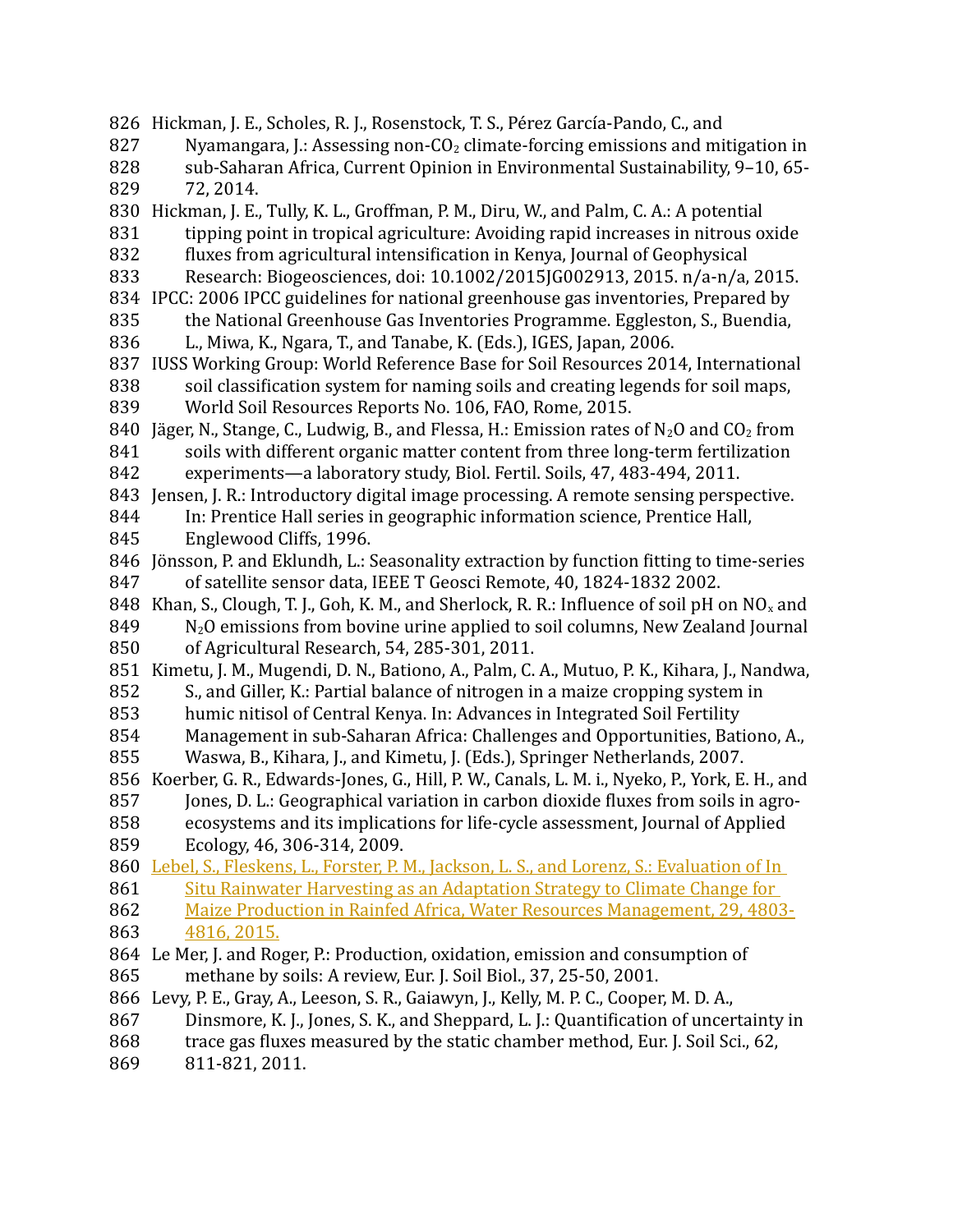870 Linn, D. M. and Doran, J. W.: Effect of water-filled pore space on carbon dioxide and nitrous oxide production in tilled and nontilled soils, Soil Sci. Soc. Am. J., 48, 1267-1272, 1984. 873 Lloyd, D.: A phenological classification of terrestrial vegetation cover using shortwave vegetation index imagery, International Journal of Remote Sensing, 11, 2269-2279, 1990. 876 Lompo, D. J. P., Sangaré, S. A. K., Compaoré, E., Papoada Sedogo, M., Predotova, M., Schlecht, E., and Buerkert, A.: Gaseous emissions of nitrogen and carbon from urban vegetable gardens in Bobo-Dioulasso, Burkina Faso, Journal of Plant Nutrition and Soil Science, 175, 846-853, 2012. MacDonald, J. A., Skiba, U., Sheppard, L. J., Hargreaves, K. J., Smith, K. A., and Fowler, 880 D.: Soil environmental variables affecting the flux of methane from a range of forest, moorland and agricultural soils, Biogeochemistry, 34, 113-132, 1996. Maillard, É. and Angers, D. A.: Animal manure application and soil organic carbon 883 stocks: a meta-analysis, Global Change Biology, 20, 666-679, 2014. 885 Makumba, W., Akinnifesi, F. K., Janssen, B., and Oenema, O.: Long-term impact of a gliricidia-maize intercropping system on carbon sequestration in southern Malawi, Agriculture, Ecosystems & Environment, 118, 237-243, 2007. 888 Mapanda, F., Mupini, J., Wuta, M., Nyamangara, J., and Rees, R. M.: A cross-ecosystem assessment of the effects of land cover and land use on soil emission of selected greenhouse gases and related soil properties in Zimbabwe, European Journal of Soil Science, 61, 721-733, 2010. 892 Mapanda, F., Wuta, M., Nyamangara, J., and Rees, R.: Effects of organic and mineral fertilizer nitrogen on greenhouse gas emissions and plant-captured carbon under maize cropping in Zimbabwe, Plant and Soil, 343, 67-81, 2011. 895 Millar, N., Ndufa, J. K., Cadisch, G., and Baggs, E. M.: Nitrous oxide emissions following incorporation of improved-fallow residues in the humid tropics, Global Biogeochemical Cycles, 18, GB1032, 2004. 898 Parkin, T. B.: Effect of sampling frequency on estimates of cumulative nitrous oxide emissions, J. Environ. Qual., 37, 1390-1395, 2008. Parkin, T. B.: Soil microsites as a source of denitrification variability, Soil Sci. Soc. 900 Am. J., 51, 1194-1199, 1987. 902 Parkin, T. B., R. T. Venterea, and S. K. Hargreaves. 2012. Calculating the Detection Limits of Chamber-based Soil Greenhouse Gas Flux Measurements. J. Environ. Qual. 41: 705-715. 905 Paruelo, J. M., Jobbagy, E. G., and Sala, O. E.: Current distribution of ecosystem functional types in temperate South Amerca, Ecosystems, 4, 683-698, 2001. 907 Pelster, D. E., Gisore, B., Koske, J. K., Goopy, J., Korir, D., Rufino, M. C., and Butterbach-Bahl, K.: Methane and nitrous oxide emissions from cattle excreta on an east African grassland, J. Environ. Qual., doi:10.2134/jeq2016.02.0050, 2016. 910 Piva, J. T., Dieckow, J., Bayer, C., Zanatta, J. A., de Moraes, A., Tomazi, M., Pauletti, V., Barth, G., and Piccolo, M. d. C.: Soil gaseous  $N_2O$  and CH<sub>4</sub> emissions and carbon pool due to integrated crop-livestock in a subtropical Ferralsol, Agriculture, Ecosystems & Environment, 190, 87-93, 2014. 871 872 874 875 877 878 879 881 882 884 886 887 889 890 891 893 894 896 897 899 901 903 904 906 908 909 911 912 913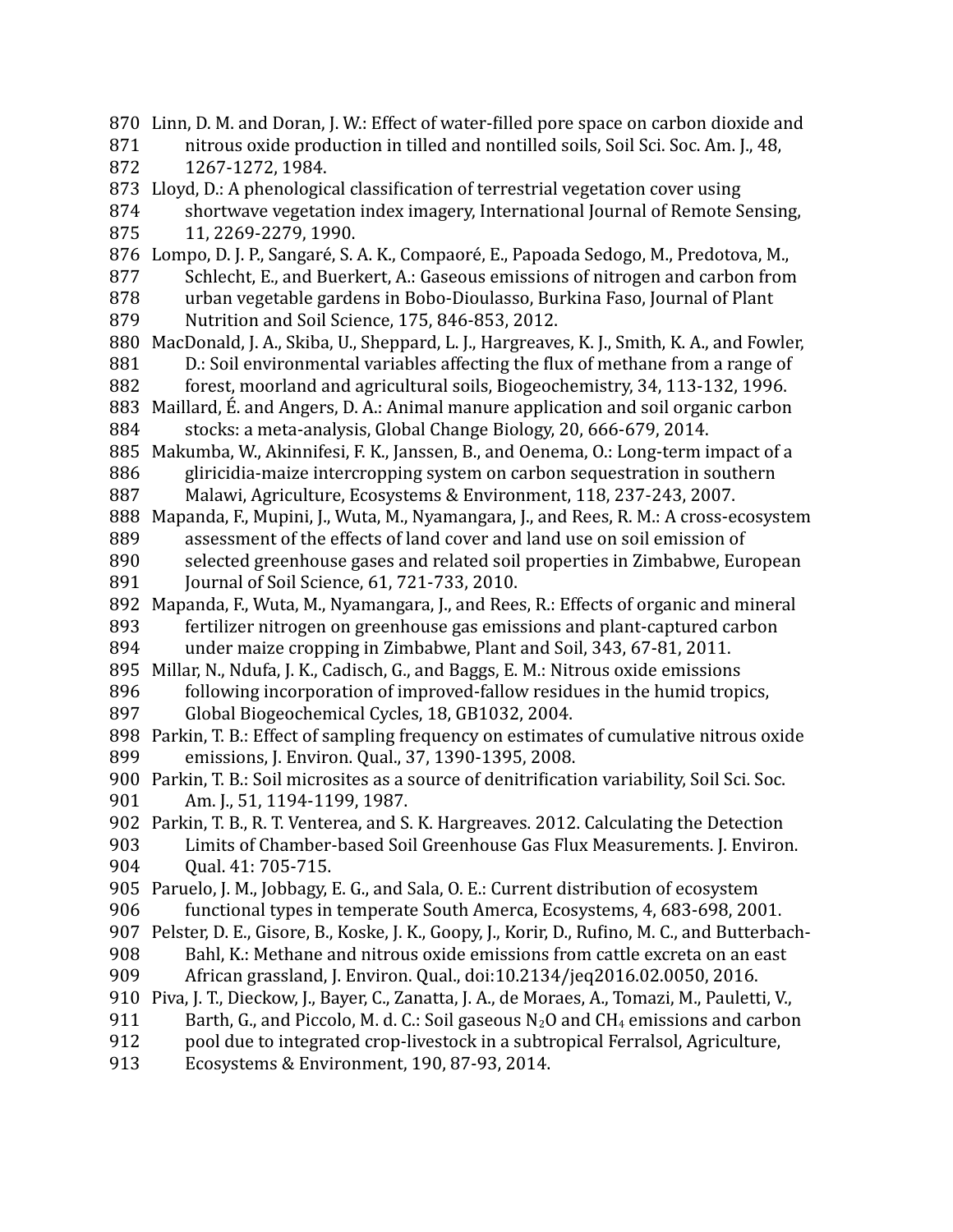914 Predotova, M., Gebauer, J., Diogo, R. V. C., Schlecht, E., and Buerkert, A.: Emissions of ammonia, nitrous oxide and carbon dioxide from urban gardens in Niamey, Niger, Field Crops Research, 115, 1-8, 2010. 917 Priemé, A. and Christensen, S.: Methane uptake by a selection of soils in Ghana with different land use, Journal of Geophysical Research: Atmospheres, 104, 23617- 23622, 1999. 920 Quiñones, M. A., Borlaug, N. E., and Dowswell, C. R.: A Fertilizer-Based Green Revolution for Africa. In: Replenishing Soil Fertility in Africa, Buresh, R. J., Sanchez, P. A., and Calhoun, F. (Eds.), SSSA Special Publication, 51, Soil Science Society of America and American Society of Agronomy, Madison, WI, 1997. 924 Ravishankara, A. R., Daniel, J. S., and Portmann, R. W.: Nitrous Oxide (N<sub>2</sub>O): The Dominant Ozone-Depleting Substance Emitted in the 21st Century, Science, 326, 123-125, 2009. 927 Reicosky, D. C., Lindstrom, M. J., Schumacher, T. E., Lobb, D. E., and Malo, D. D.: Tillage-induced CO2 loss across an eroded landscape, Soil Tillage Res., 81, 183- 194, 2005. 930 Rochette, P.: Towards a standard non-steady-state chamber methodology for measuring soil  $N_2O$  emissions, Animal Feed Science and Technology, 166–167, 141-146, 2011. 933 Rochette, P., Angers, D. A., Chantigny, M. H., and Bertrand., N.: Nitrous oxide emissions respond differently to no-till in a loam and a heavy clay soil, Soil Sci. Soc. Am. J., 72, 1363-1369, 2008. 936 Rochette, P., Angers, D. A., and Flanagan, L. B.: Maize residue decomposition measurement using soil surface carbon dioxide fluxes and natural abundance of carbon-13, Soil Sci. Soc. Am. J., 63, 1385-1396, 1999. 939 Rochette, P. and Bertrand, N.: Soil -surface gas emissions. In: Soil Sampling and Methods of Analysis, Carter, M. and Gregorich, E. G. (Eds.), CRC Press, Boca Raton, Fl, 2008. 942 Rochette, P. and Eriksen-Hamel, N. S.: Chamber Measurements of Soil Nitrous Oxide Flux: Are Absolute Values Reliable? , Soil Sci. Soc. Am. J., 72, 331-342, 2008. 944 Rosenstock, T. S., Diaz-Pines, E., Zuazo, P., Jordan, G., Predotova, M., Mutuo, P., Abwanda, S., Thiong'o, M., Buerkert, A., Rufino, M. C., Kiese, R., Neufeldt, H., and Butterbach-Bahl, K.: Accuracy and precision of photoacoustic spectroscopy not guaranteed, Global Change Biology, 19, 3565-3567, 2013a. 948 Rosenstock, T. S., Mathew, M., Pelster, D. E., Butterbach-Bahl, K., Rufino, M. C., Thiong'o, M., Mutuo, P., Abwanda, S., Rioux, J., Kimaro, A. A., and Neufeldt, H.: Greenhouse gas fluxes from agricultural soils of Kenya and Tanzania, Journal of Geophysical Research: Biogeosciences, doi: 10.1002/2016JG003341, 2016. n/a-n/a, 2016. 953 Rosenstock, T. S., Rufino, M. C., Butterbach-Bahl, K., and Wollenberg, E.: Toward a protocol for quantifying the greenhouse gas balance and identifying mitigation options in smallholder farming systems, Environmental Research Letters, 8, 021003, 2013b. 957 Rufino, M. C., Atzberger, C., Baldi, G., Butterbach-Bahl, K., Rosenstock, T. S., and Stern, D.: Targeting landscapes to identify mitigation options in smallholder agriculture. In: Guidelines for Assessing Low-Emissions Options for 915 916 918 919 921 922 923 925 926 928 929 931 932 934 935 937 938 940 941 943 945 946 947 949 950 951 952 954 955 956 958 959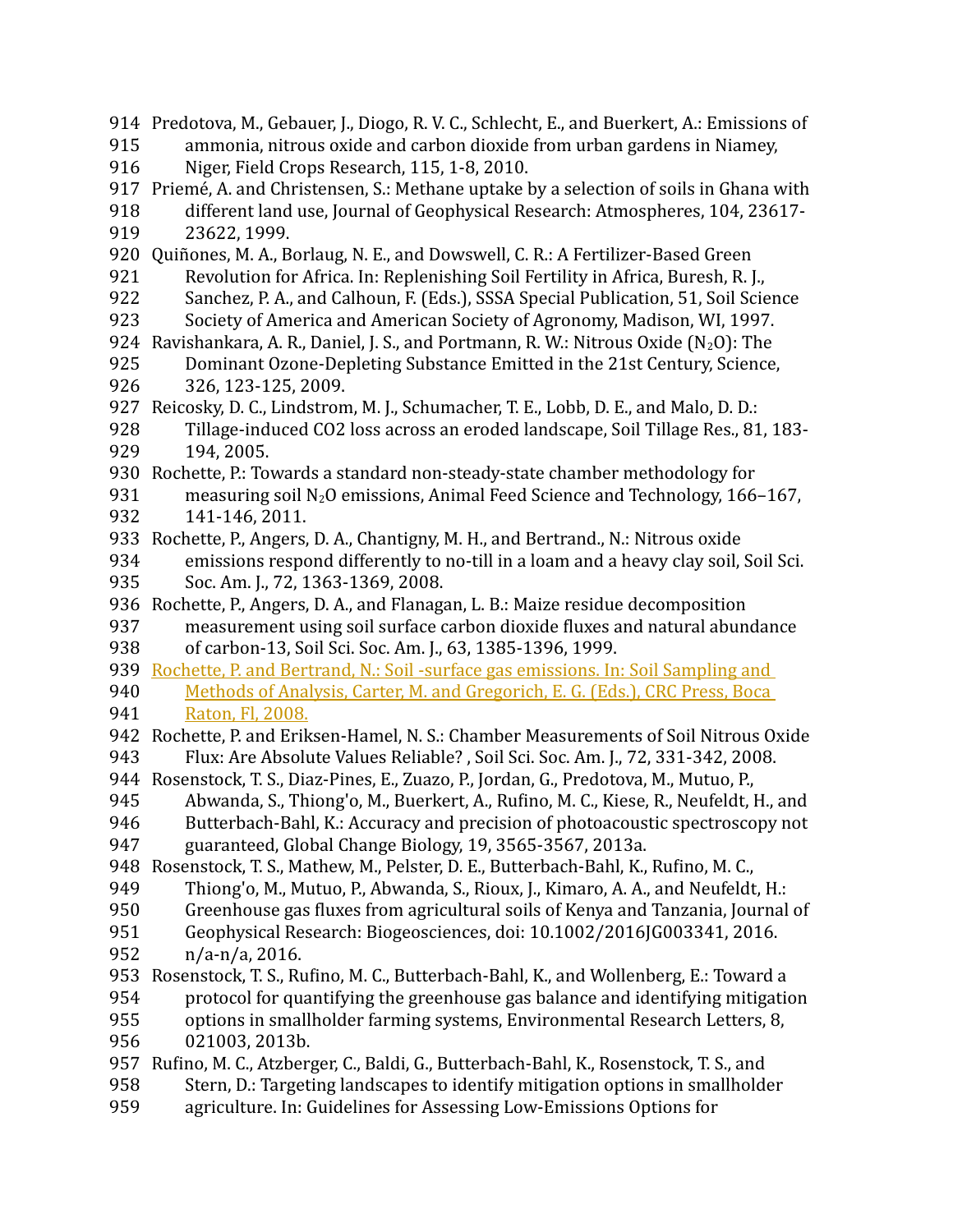- Smallholder Agriculture, Rosenstock, T. S., Richards, M., Rufino, M. C., 960
- Wollenberg, E., and Butterbach-Bahl, K. (Eds.), CGIAR, 2015. 961
- 962 Ruser, R., Flessa, H., Russow, R., Schmidt, G., Buegger, F., and Munch, J. C.: Emission
- of  $N_2$ O,  $N_2$  and  $CO_2$  from soil fertilized with nitrate: effect of compaction, soil moisture and rewetting, Soil Biol. Biochem., 38, 263-274, 2006. 963 964
- 965 Sánchez, M. L., Ozores, M. I., López, M. J., Colle, R., De Torre, B., García, M. A., and
- Pérez, I.: Soil  $CO<sub>2</sub>$  fluxes beneath barley on the central Spanish plateau, Agric. 966
- For. Meteorol., 118, 85-95, 2003. 967
- 968 Sanchez, P., Denning, G., and Nziguheba, G.: The African Green Revolution moves forward, Food Sec., 1, 37-44, 2009. 969
- 970 Sapkota, T. B., Rai, M., Singh, L. K., Gathala, M. K., Jat, M. L., Sutaliya, J. M., Bijarnya, D., Jat, M. K., Jat, R. K., Parihar, C. M., Kapoor, P., Jat, H. S., Dadarwal, R. S., Sharma, P. 971
- C., and Sharma, D. K.: Greenhouse gas measurement from smallholder 972
- production systems: guidelines for static chamber method, International Maize 973
- and Wheat Improvement Center (CIMMYT) and Indian Council of Agricultural 974
- Research (ICAR), New Dehli, India, 18 pp., 2014. 975
- 976 Shcherbak, I., Millar, N., and Robertson, G. P.: Global metaanalysis of the nonlinear response of soil nitrous oxide (N2O) emissions to fertilizer nitrogen, 977
- Proceedings of the National Academy of Sciences, 111, 9199-9204, 2014. 978
- 979 Sijmons, K., Kiplimo, J., Förch, W., Thornton, P. K., Radeny, M., and Kinyangi, J.:
- CCAFS Site Atlas Nyando / Katuk Odeyo. CCAFS site atlas series, The CGIAR 980
- Research Program on Climate Change, Agriculture and Food Security (CCAFS), 981
- Copenhagen, Denmark, 2013. 982
- 983 Stehfest, E. and Bouwman, L.:  $N_2O$  and NO emission from agricultural fields and soils under natural vegetation: summarizing available measurement data and modeling of global annual emissions, Nutr. Cycl. Agroecosyst., 74, 207-228, 2006. 984 985 986
- 987 Sugihara, S., Funakawa, S., Kilasara, M., and Kosaki, T.: Effects of land management on CO2 flux and soil C stock in two Tanzanian croplands with contrasting soil texture, Soil Biology and Biochemistry, 46, 1-9, 2012. 988 989
- 990 Thomas, A. D.: Impact of grazing intensity on seasonal variations in soil organic
- carbon and soil  $CO<sub>2</sub>$  efflux in two semiarid grasslands in southern Botswana, 991
- Philosophical Transactions of the Royal Society B: Biological Sciences, 367, 3076-3086, 2012. 992 993
- Tittonell, P., Muriuki, A., Klapwijk, C. J., Shepherd, K. D., Coe, R., and Vanlauwe, B.: 994 Soil Heterogeneity and Soil Fertility Gradients in Smallholder Farms of the East African Highlands, Soil Sci. Soc. Am. J., 77, 525-538, 2013. 995 996
- 
- 997 Tubiello, F. N., Salvatore, M., Condor, R., Ferrara, A., Rossi, S., Federici, S., Jacobs, H., and Flammini, A.: Agriculture, forestry and other land use emissions by sources and removals by sinks 1990-2011 Analysis, FAO Statistics Division Working Paper, Rome, 2014. 998 999 1000
- 1001 Valentini, R., Arneth, A., Bombelli, A., Castaldi, S., Cazzolla Gatti, R., Chevallier, F.,
- Ciais, P., Grieco, E., Hartmann, J., Henry, M., Houghton, R. A., Jung, M., Kutsch, W. 1002
- L., Malhi, Y., Mayorga, E., Merbold, L., Murray-Tortarolo, G., Papale, D., Peylin, P., 1003
- Poulter, B., Raymond, P. A., Santini, M., Sitch, S., Vaglio Laurin, G., van der Werf, 1004
- G. R., Williams, C. A., and Scholes, R. J.: A full greenhouse gases budget of Africa: 1005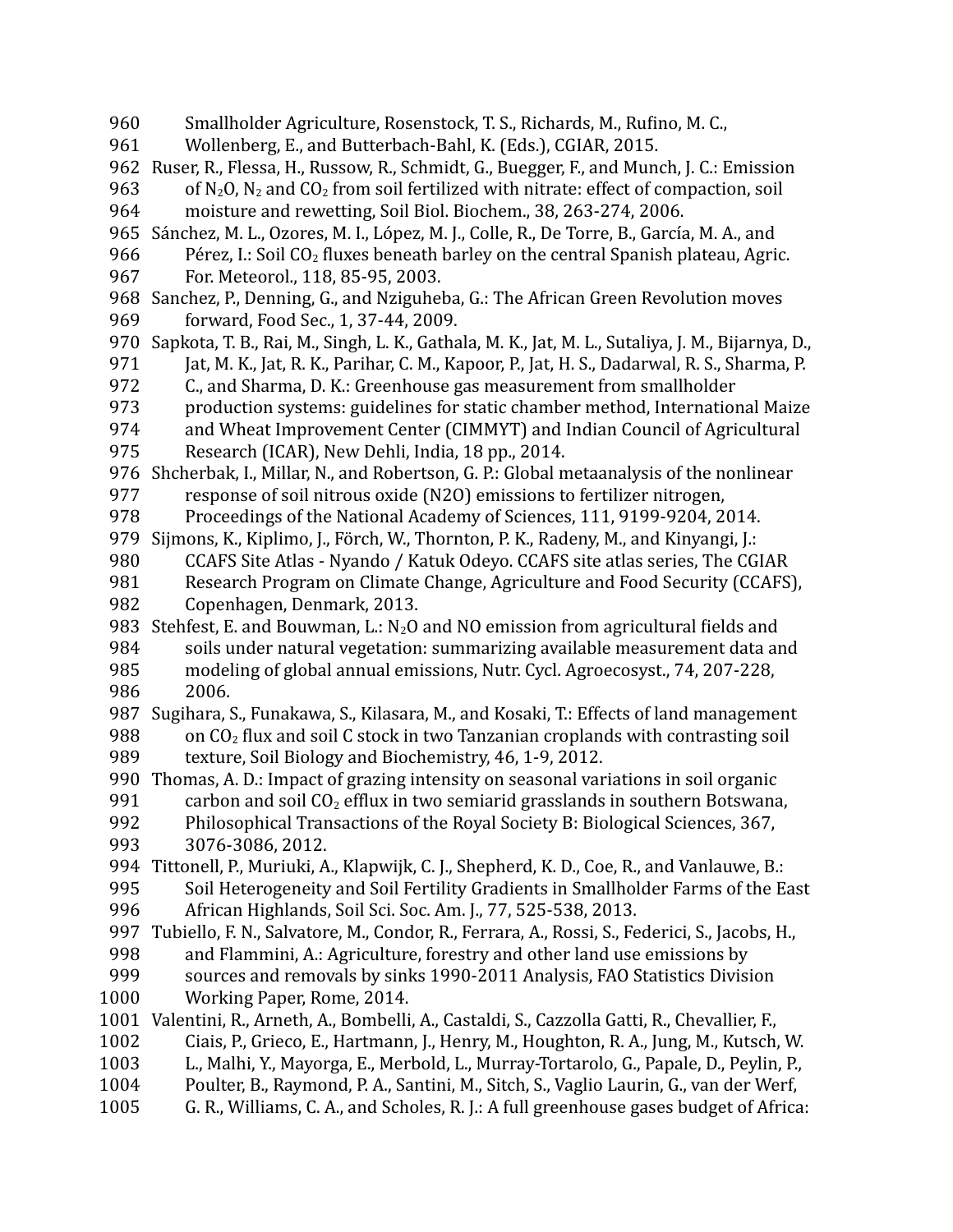- synthesis, uncertainties, and vulnerabilities, Biogeosciences, 11, 381-407, 2014. 1006 1007
- 1008 van Groenigen, J. W., Velthof, G. L., Oenema, O., van Groenigen, K. J., and van Kessel,
- C.: Towards an agronomic assessment of  $N_2O$  emissions: a case study for arable crops, Eur. J. Soil Sci., 61, 903-913, 2010. 1009 1010
- 1011 Vermeulen, S. J., Campbell, B. M., and Ingram, J. S. I.: Climate Change and Food Systems, Annual Review of Environment and Resources, 37, 195-222, 2012. 1012
- 1013 Vitousek, P. M., Naylor, R., Crews, T., David, M. B., Drinkwater, L. E., Holland, E.,
- Johnes, P. J., Katzenberger, J., Martinelli, L. A., Matson, P. A., Nziguheba, G., 1014
- Ojima, D., Palm, C. A., Robertson, G. P., Sanchez, P. A., Townsend, A. R., and 1015
- Zhang, F. S.: Nutrient Imbalances in Agricultural Development, Science, 324, 1519-1520, 2009. 1016 1017
- 1018 Xiao, X., Zhang, Q., Braswell, B., Urbanski, S., Boles, S., Wofsy, S., Moore Iii, B., and
- Ojima, D.: Modeling gross primary production of temperate deciduous 1019
- broadleaf forest using satellite images and climate data, Remote Sensing of 1020
- Environment, 91, 256-270, 2004. 1021
- 1022 Yamulki, S. and Jarvis, S. C.: Short-term effects of tillage and compaction on nitrous oxide, nitric oxide, nitrogen dioxide, methane and carbon dioxide fluxes from grassland, Biol. Fertil. Soils, 36, 224-231, 2002. 1023 1024
- 1025 Zhou, M., Brandt, P., Pelster, D. E., Rufino, M., C., Robinson, T., and Butterbach-Bahl,
- K.: Regional nitrogen budget of the Lake Victoria Basin, East Africa: syntheses, 1026
- uncertainties and perspectives, Environmental Research Letters, 9, 105009- 1027
- 105019, 2014. 1028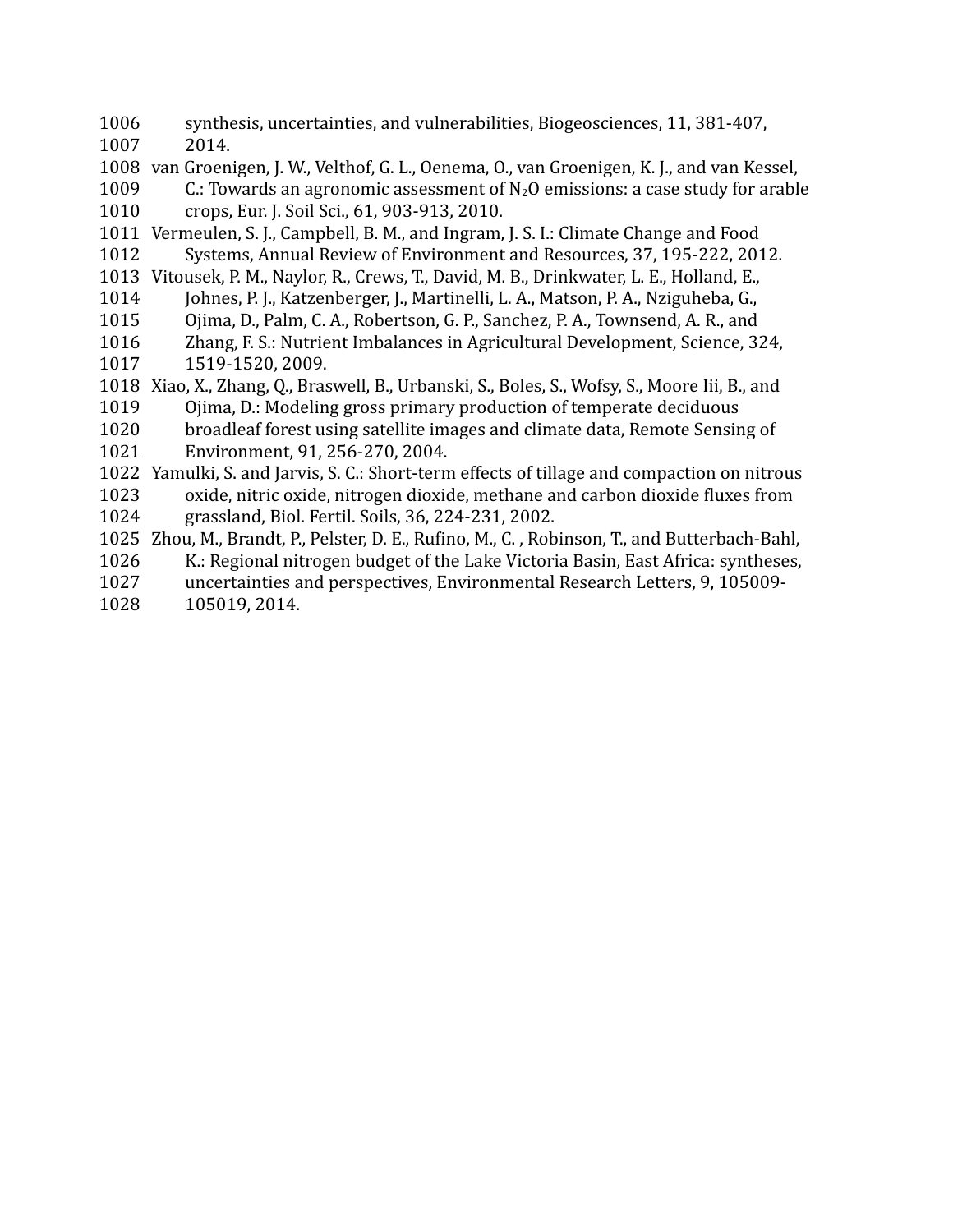| Reference                                          | Location (& crop<br>type / treatment)                            | <b>Sites</b><br>Sampling<br>Time of<br>frequency<br>measurement |                                                  | Flux rates <sup>4</sup>                                   |                                                                                                                                                                                                   |  |  |
|----------------------------------------------------|------------------------------------------------------------------|-----------------------------------------------------------------|--------------------------------------------------|-----------------------------------------------------------|---------------------------------------------------------------------------------------------------------------------------------------------------------------------------------------------------|--|--|
| <b>Annual Flux Estimates</b>                       |                                                                  |                                                                 |                                                  |                                                           |                                                                                                                                                                                                   |  |  |
| (Brümmer et al.,<br>2008; Brümmer<br>et al., 2009) | <b>Burkina Faso</b><br>(sorghum, cotton or<br>peanut)            | $\overline{4}$                                                  | June - Sept 2005<br>April - Sept 2006            | $1 - 3X$ per week                                         | N <sub>2</sub> O: 0.19 - 0.67 kg ha <sup>-1</sup> y <sup>-1</sup><br>$CO_2$ : 2.5 – 4.1 Mg ha <sup>-1</sup> y <sup>-1</sup><br>CH <sub>4</sub> : -0.67 - -0.7 kg ha <sup>-1</sup> y <sup>-1</sup> |  |  |
| (Dick et al.,<br>$(2008)^1$                        | Mali (pearl millet<br>with / without<br>legume<br>intercropping) | 3                                                               | Jan 2004 - Feb 2005                              | Monthly                                                   | N <sub>2</sub> O: 0.9 – 1.5 kg ha <sup>-1</sup> y <sup>-1</sup>                                                                                                                                   |  |  |
| (Hickman et al.,<br>2015)                          | Kenya (maize)                                                    | $\mathbf{1}$                                                    | Mar $2011 -$ July<br>2011<br>Apr 2012 - Jan 2013 | Daily to weekly                                           | N <sub>2</sub> O: 0.1 – 0.3 kg ha <sup>-1</sup> y <sup>-1</sup>                                                                                                                                   |  |  |
| (Koerber et al.,<br>$2009$ <sup>2</sup>            | Uganda (vegetables)                                              | 24                                                              | July $2005 - Sept$<br>2006                       | Monthly                                                   | $CO_2$ : 30.3 – 38.5 Mg ha <sup>-1</sup> y <sup>-1</sup>                                                                                                                                          |  |  |
| (Lompo et al.,<br>$2012)^3$                        | Burkina Faso (urban<br>gardens)                                  | $\overline{2}$                                                  | Mar 2008 - Mar<br>2009                           | 2X per day<br>("several" times<br>per cropping<br>period) | N <sub>2</sub> O: 80.5-113.4 kg ha <sup>-1</sup> $y$ <sup>-1</sup><br>$CO_2$ : 22-36 Mg ha <sup>-1</sup> y <sup>-1</sup>                                                                          |  |  |
| (Makumba et<br>al., 2007)                          | Malawi (maize with<br>agroforestry)                              | $\mathbf{1}$                                                    | Oct 2001 - Apr 2002                              | Weekly                                                    | $CO_2$ : 2.6 – 7.8 Mg ha <sup>-1</sup> y <sup>-1</sup>                                                                                                                                            |  |  |
| (Predotova et<br>al., $2010$ <sup>3</sup>          | Niger (urban and<br>peri-urban gardens)                          | 3                                                               | Apr 2006 - Feb 2007                              | 2X per day for 6<br>days (repeated 8<br>- 9X per year)    | $N_2$ O: 48 – 92 kg ha <sup>-1</sup> y <sup>-1</sup><br>$CO_2$ : 20 – 30 Mg ha <sup>-1</sup> y <sup>-1</sup>                                                                                      |  |  |
| (Sugihara et al.,<br>$2012)^2$                     | Tanzania (maize, with<br>without residue)                        | $\overline{2}$                                                  | Mar 2007 - June<br>2010                          | $1 - 2X$ per<br>month                                     | $CO_2$ : 0.9 – 4.0 Mg ha <sup>-1</sup> y <sup>-1</sup>                                                                                                                                            |  |  |
| (Pelster et al.,                                   | Kenya (annual crops,                                             | 59                                                              | <u> Aug 2013 – Aug 2014</u>                      | Weekly                                                    | <u>N<sub>2</sub>O: -0.13 – 1.83 kg ha<sup>-1</sup> y<sup>-1</sup></u>                                                                                                                             |  |  |

1029Table 1. List of *in situ* empirical studies of greenhouse gas fluxes from agricultural systems in sub-Saharan Africa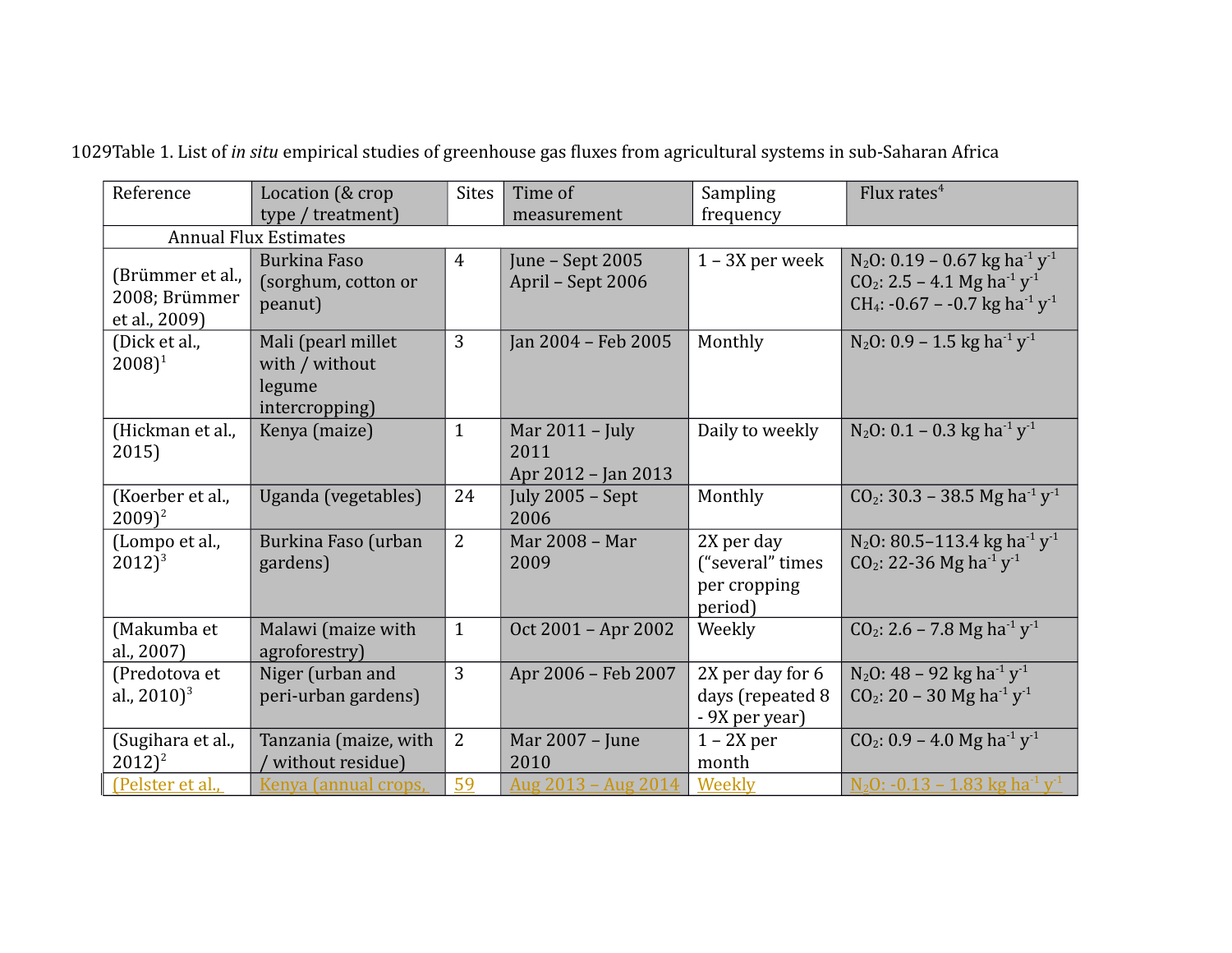| 2016)                                              | grazing land,<br>woodlots, fodder<br>grasses)                        |                |                                                                                      |                                         | $CO_2$ : 2.8 – 15.0 Mg ha <sup>-1</sup> y <sup>-1</sup><br>$CH_4: -5.99 - 2.44$ kg ha <sup>-1</sup> y <sup>-1</sup>                                                                           |  |  |
|----------------------------------------------------|----------------------------------------------------------------------|----------------|--------------------------------------------------------------------------------------|-----------------------------------------|-----------------------------------------------------------------------------------------------------------------------------------------------------------------------------------------------|--|--|
| <b>Seasonal Flux Estimates</b>                     |                                                                      |                |                                                                                      |                                         |                                                                                                                                                                                               |  |  |
| (Baggs et al.,<br>2006)                            | Kenya (maize with<br>agroforestry, till / no<br>till)                | $\mathbf{1}$   | Feb - June 2002<br>(Rainy Season)                                                    | Weekly                                  | $N_2$ O: 0.2 – 0.6 kg ha <sup>-1</sup><br>$CO_2$ : 1.8 – 2.3 Mg ha <sup>-1</sup><br>CH <sub>4</sub> : $0.1 - 0.3$ kg ha <sup>-1</sup>                                                         |  |  |
| (Chapuis-Lardy<br>et al., 2009)                    | Madagascar (maize<br>with soybean)                                   | $\mathbf{1}$   | Nov 2006 - April<br>2007<br>(Rainy Season)                                           | Weekly                                  | $N_2$ O: 0.3 kg ha <sup>-1</sup>                                                                                                                                                              |  |  |
| (Chikowo et al.,<br>2004)                          | Zimbabwe (maize /<br>improved fallow)                                | $\mathbf{1}$   | Dec 2000 - Feb 2001<br>(Rainy Season)                                                | Weekly                                  | $N_2$ O: 0.1 – 0.3 kg ha <sup>-1</sup>                                                                                                                                                        |  |  |
| (Mapanda et al.,<br>$2011)^2$                      | Zimbabwe (maize,<br>with different<br>fertilizer rates and<br>types) | $\overline{2}$ | Nov 2006 - Jan 2007<br>Nov 2007 - Apr 2008<br>Nov 2008 - Apr 2009<br>(Rainy Seasons) | 1X per 2 months                         | $N_2$ O: 0.1-0.5 kg ha <sup>-1</sup><br>$CO_2$ : 0.7 – 1.6 Mg ha <sup>-1</sup><br>CH <sub>4</sub> : -2.6 - +5.8 kg ha <sup>-1</sup>                                                           |  |  |
| (Millar et al.<br>2004)                            | Kenya (maize with<br>regular and improved<br>fallow)                 |                | Sep 1999 - Dec 1999<br>Mar 2000 - Jun 2000<br>(Rainy Seasons)                        | $1 - 2X$ per week                       | $N_2O$ : 0.1-4.1 kg ha <sup>-1</sup><br>$CO_2$ : 0.7 – 1.7 Mg ha <sup>-1</sup>                                                                                                                |  |  |
| <b>Mean Flux Rates from Short Duration Studies</b> |                                                                      |                |                                                                                      |                                         |                                                                                                                                                                                               |  |  |
| (Kimetu et al.,<br>2007)                           | Kenya (maize)                                                        | 1              | Mar 2000 - June<br>2000 (Rainy Season)                                               | 3X per month                            | $N_2$ O: 1.3 – 12.3 µg m <sup>-2</sup> h <sup>-1</sup>                                                                                                                                        |  |  |
| (Mapanda et al.,<br>$2010)^2$                      | Zimbabwe<br>(grassland/grazing,<br>tree plantations and<br>maize)    | 12             | Nov 2006 - Mar<br>2007<br>(Rainy Season)                                             | 2X per month to<br>1X per 2 months      | $N_2$ O: 1.0 – 4.7 µg m <sup>-2</sup> h <sup>-1</sup><br>CO <sub>2</sub> : 22.5 - 46.8 mg m <sup>-2</sup> h <sup>-1</sup><br>CH <sub>4</sub> : -9.4 - +6.9 µg m <sup>-2</sup> h <sup>-1</sup> |  |  |
| (Thomas, 2012)                                     | Botswana (grazing)                                                   | 2              | Feb, April, July, Nov<br>2010 (Both Rainy<br>and Dry Season)                         | 7X per day; 12<br>separate days<br>only | $CO2: 1.1 - 42.1$ mg m <sup>-2</sup> h <sup>-1</sup>                                                                                                                                          |  |  |

1030<sup>1</sup> Study includes fertilization up to 200 kg N ha<sup>-1</sup>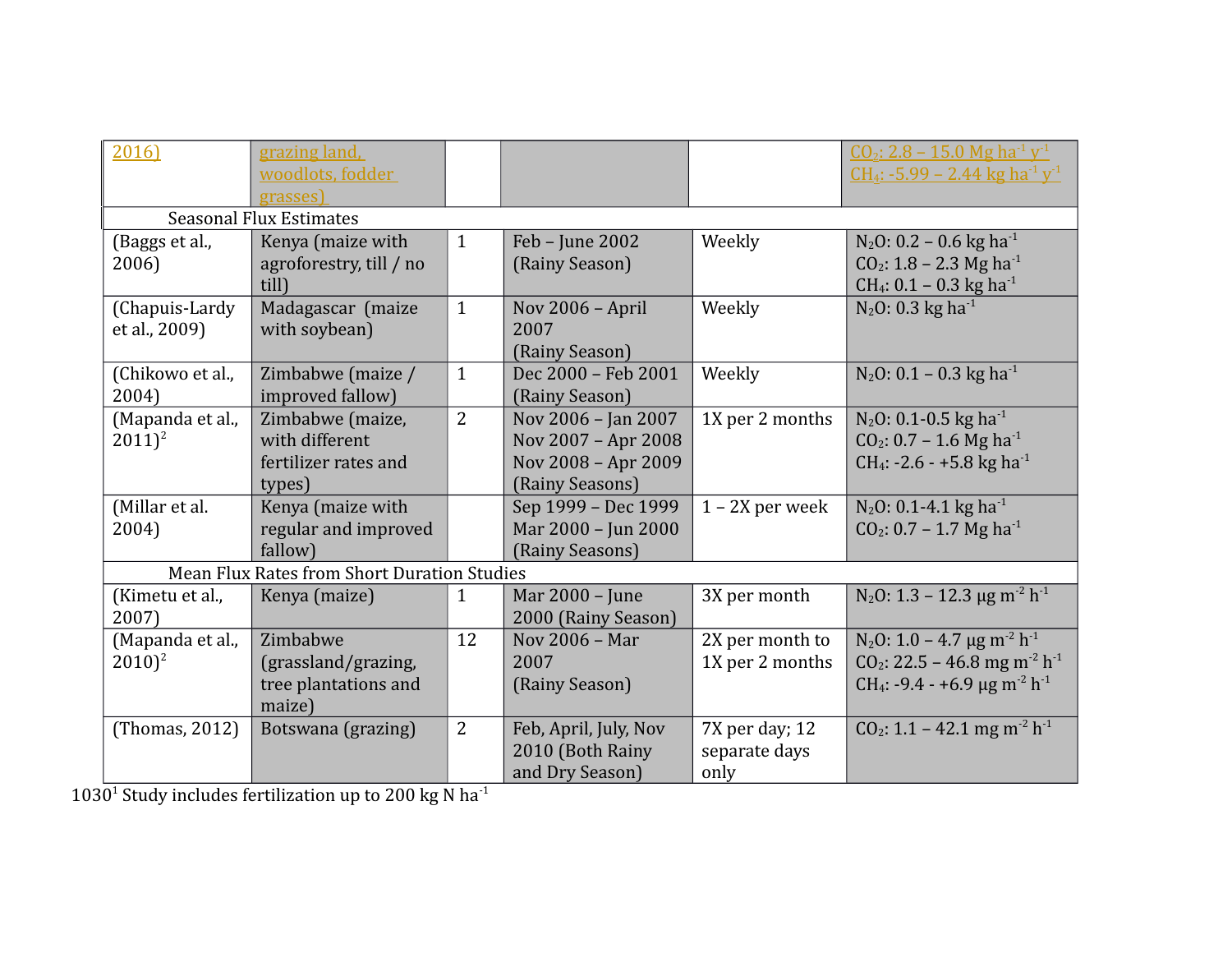1031<sup>2</sup> Sampling is too infrequent for accurate estimates of cumulative fluxes (Barton et al., 2015) 1032<sup>3</sup> Uses photoacoustic spectroscopy, which has recently had questions raised about its accuracy (Rosenstock et al., 2013a); also, 1033 these studies used exceptionally high N application rates, from 473 to approximately 4000 kg N ha<sup>-1</sup> y<sup>-1</sup> 1034<sup>4</sup> Note: flux rates are given as the range of values from the various replicates used in the studies (i.e. the spatial variability and 1035 where available [Mapanda et al. 2011 and Thomas 2012], the temporal variability as well), and are reported as N-N<sub>2</sub>O, C-CO<sub>2</sub> 1036 and C- CH<sub>4</sub>.; Please also note units: where possible, annual cumulative fluxes are presented, however in cases with insufficient 1037 data to estimate cumulative annual fluxes, we present either mean flux rates, or the cumulative for the given period.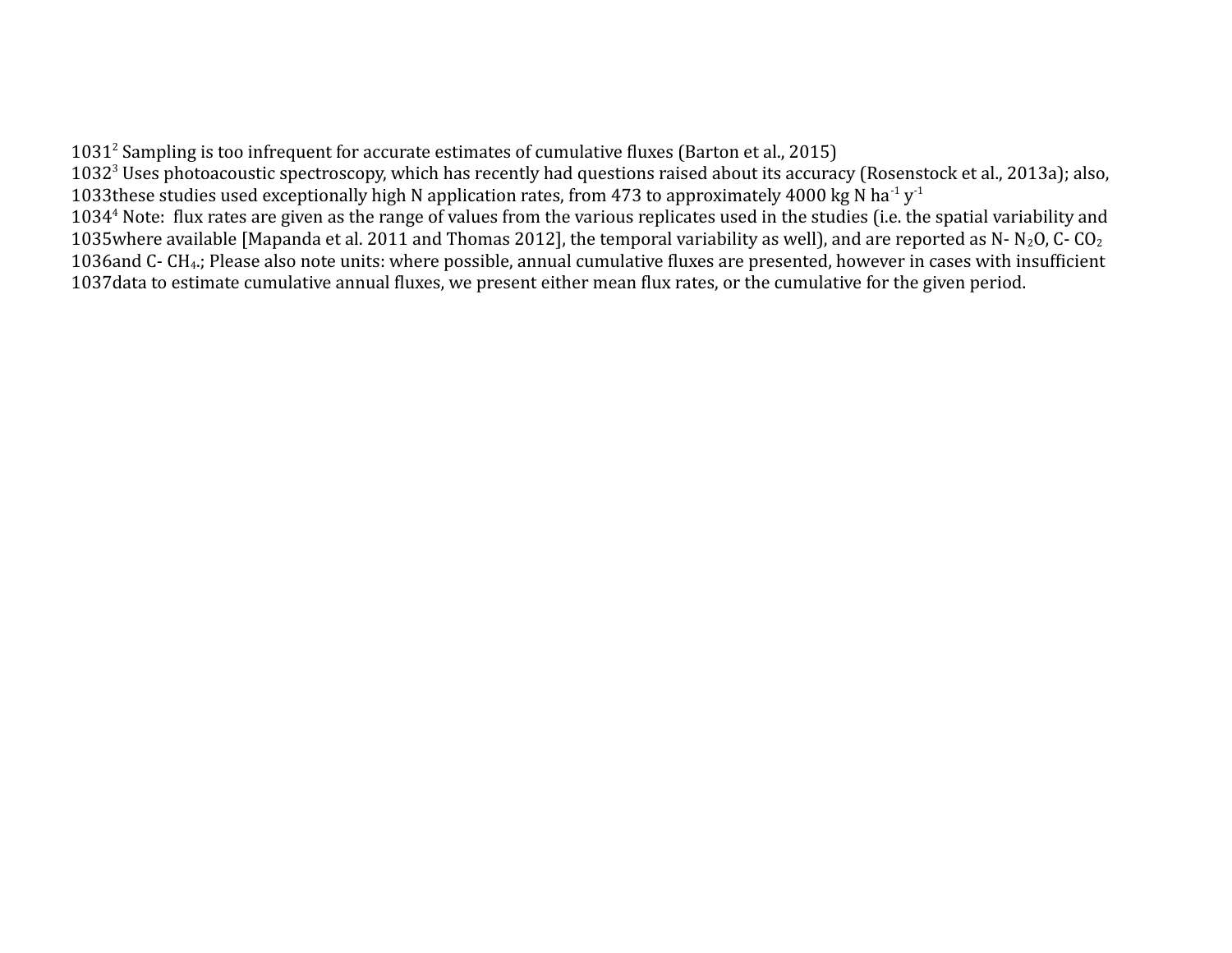1038Table 2: Soil properties  $(\pm 1$  SEM) for 0 to 20 cm depth, sampled immediately before initiation of gas sampling for the different 1039land classes

| Land class                                                                                        | $C^2$ content<br>(%) | N content $(\% )$ | CN ratio         | pH              | Bulk Density (g)<br>$\text{cm}^{-3}$ ) |
|---------------------------------------------------------------------------------------------------|----------------------|-------------------|------------------|-----------------|----------------------------------------|
| $(1)$ Lowland small $(\leq 2$ ha) mixed<br>farms with degradation <sup>1</sup> signs (n)<br>$= 7$ | $1.38 \pm 0.13$      | $0.10 \pm 0.01$   | $13.18 \pm 0.51$ | $6.61 \pm 0.09$ | $0.86 \pm 0.03$                        |
| $(2)$ Lower slopes <sup>3</sup> , moderate $(2-5)$                                                |                      |                   |                  |                 |                                        |
| ha) sized mixed farms with<br>degradation signs $(n = 8)$                                         | $1.18 \pm 0.14$      | $0.10 \pm 0.01$   | $11.60 \pm 0.58$ | $6.58 \pm 0.16$ | $1.14 \pm 0.08$                        |
| (3) Mid-slopes, moderate sized<br>grazing land $(n = 10)$                                         | $2.27 \pm 0.37$      | $0.18 \pm 0.03$   | $12.16 \pm 0.42$ | $6.02 \pm 0.21$ | $0.98 \pm 0.07$                        |
| (4) Upper slopes/highland<br>plateau, mixed farms $(n = 22)$                                      | $2.67 \pm 0.17$      | $0.21 \pm 0.02$   | $12.69 \pm 0.52$ | $5.46 \pm 0.24$ | $0.80 \pm 0.06$                        |
| (5) Mid-slopes, isolated<br>moderate sized farms $(n = 12)$                                       | $2.83 \pm 0.36$      | $0.24 \pm 0.02$   | $13.02 \pm 0.81$ | $5.84 \pm 0.20$ | $0.71 \pm 0.04$                        |

1040<sup>1</sup> degradation signs were bare soil and evidence of erosion visible on MODIS images.

 $1041<sup>2</sup>$  due to lack of carbonates, total C equals organic C

1042<sup>3</sup> Sloped areas went from the lowlands (approx. 1200 masl) up to the highlands (approx. 1800 masl) ranging from 10 - 30%. 1043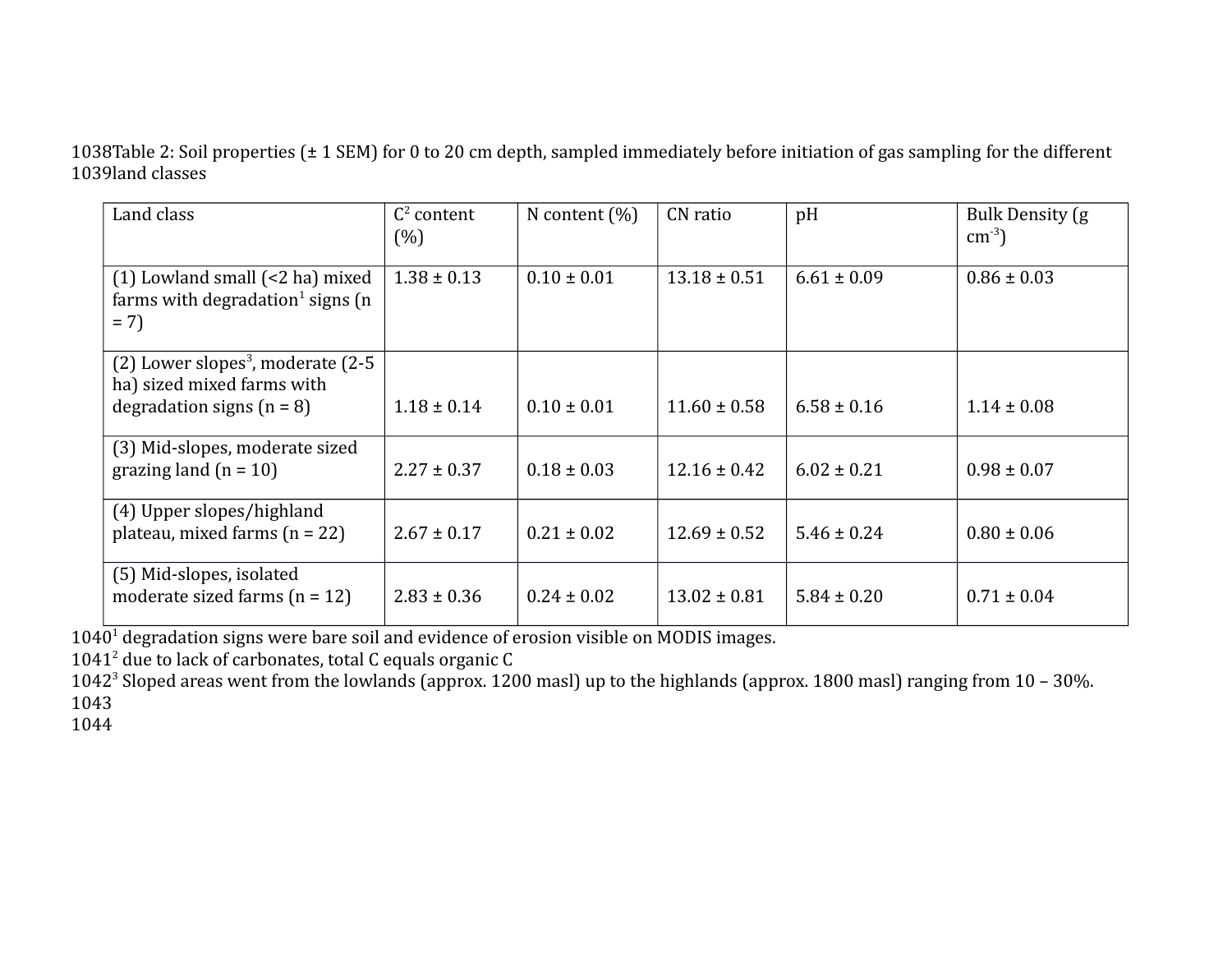1045Table 3: Comparison of mean ( $\pm$  1 SEM) cumulative CO<sub>2</sub>-C, CH<sub>4</sub>-C and N<sub>2</sub>O-N fluxes for four weeks during the dry season 1046(February 2014) and rainy season (April 2014) for differently managed sites in western Kenya.

| <b>GHG</b>                      | Dry Season      |                 | Wet Season      |                 | P values     |                         |             |
|---------------------------------|-----------------|-----------------|-----------------|-----------------|--------------|-------------------------|-------------|
|                                 | Annual Crop     | Other           | Annual Crop     | <b>Other</b>    | Season       | Management <sup>1</sup> | Interaction |
| $CO_2$ -C (g m <sup>-2</sup> )  | $19.4 \pm 2.8$  | $20.0 \pm 3.8$  | $76.6 \pm 5.0$  | $62.7 \pm 5.7$  | < 0.0001     | 0.393                   | 0.204       |
| $CH_4$ -C (mg m <sup>-2</sup> ) | $-7.4 \pm 4.4$  | $2.2 \pm 6.7$   | $-3.7 \pm 3.6$  | $-15.0 \pm 3.5$ | 0.610        | 0.873                   | 0.044       |
|                                 | Fertilized      | Not Fertilized  | Fertilized      | Not Fertilized  |              |                         |             |
| $N_2O-N$ (mg m <sup>-2</sup> )  | $0.52 \pm 0.23$ | $1.44 \pm 0.40$ | $9.87 \pm 4.23$ | $5.35 \pm 1.14$ | ${}< 0.0001$ | 0.562                   | 0.112       |

1047<sup>1</sup> Management refers to ploughing versus no ploughing for the CO<sub>2</sub> and CH<sub>4</sub> and to fertilized versus no fertilizer for the N<sub>2</sub>O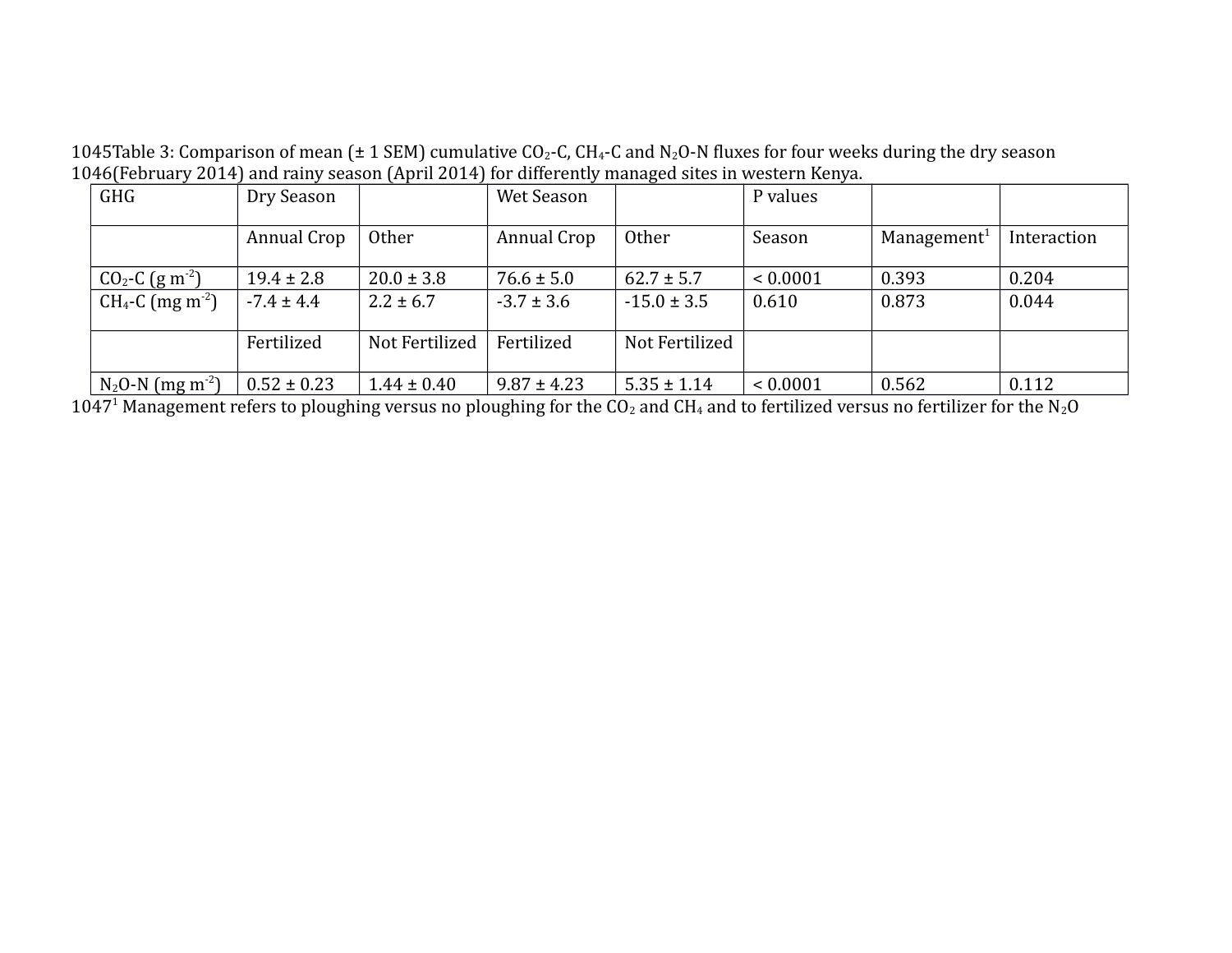1048Figures:

1049 Fig. 1. Map of study area showing the sampling location by the different vegetation 1050cover types

1051Fig. 2.  $\epsilon \Theta_2$  (mg C- $\epsilon \Theta_2$ m<sup>-2</sup> h<sup>-1</sup>), CH<sub>4</sub> (µg C- $\epsilon$ H<sub>4</sub> m<sup>-2</sup> h<sup>-1</sup>), and N<sub>2</sub>O (µg N<sub>2</sub>O-N m<sup>-2</sup> h<sup>-1</sup>) flux 1052rates from intact soil cores taken from 36 sites across 5 different land classes in 1053western Kenya incubated at 20°C and 5 different water content (0 [air dried], 25, 35, 1054<del>55, and 75% WHC).</del>

1055 Fig. 3. CO<sub>2</sub> (mg C- CO<sub>2</sub> m<sup>-2</sup> h<sup>-1</sup>), CH<sub>4</sub> (μg C- CH<sub>4</sub> m<sup>-2</sup> h<sup>-1</sup>), and N<sub>2</sub>O (μg N<sub>2</sub>O-N m<sup>-2</sup> h<sup>-1</sup>) 1056 fluxes over 1 year, as well as precipitation (mm), soil moisture content at 5 cm depth 1057( $m^3$  m<sup>-3</sup>) and inorganic N (NO<sub>3</sub> + NH<sub>4</sub>) soil concentrations for 59 different fields in 1058 western Kenya by land class. Note: Vertical dotted lines correspond to planting and 1059 vertical dashed lines correspond to harvesting of annual crops. (Land class  $1 =$ 1060 degraded lowland farms; class  $2 =$  degraded farms, lower slopes; class  $3 =$  mid 1061 slopes, grazing; class  $4 =$  upper slopes/plateau, mixed farms; and class  $5 =$  mid 1062slopes moderate sized farms)

1063Fig.  $42$ . Box and whisker plots of cumulative annual fluxes of CO<sub>2</sub> (Mg CO<sub>2</sub>-C ha<sup>-1</sup> year 1064<sup>1</sup>), CH<sub>4</sub> (kg CH<sub>4</sub>-C ha<sup>-1</sup> year<sup>-1</sup>) and N<sub>2</sub>O (kg N<sub>2</sub>O-N ha<sup>-1</sup> year<sup>-1</sup>) from 59 different fields in 1065 western Kenya split by land class, field type or vegetation type. *Land class 1* = 1066 degraded lowland farms; class 2 = degraded farms, lower slopes; class 3 = mid 1067 slopes, grazing; class 4 = upper slopes/plateau, mixed farms; and class 5 = mid 1068 slopes moderate sized farms)

1069; Field type is based on Rufino et al (2015), with Field Type 1 being the most highly 1070 managed and Type 3 being the least managed plots.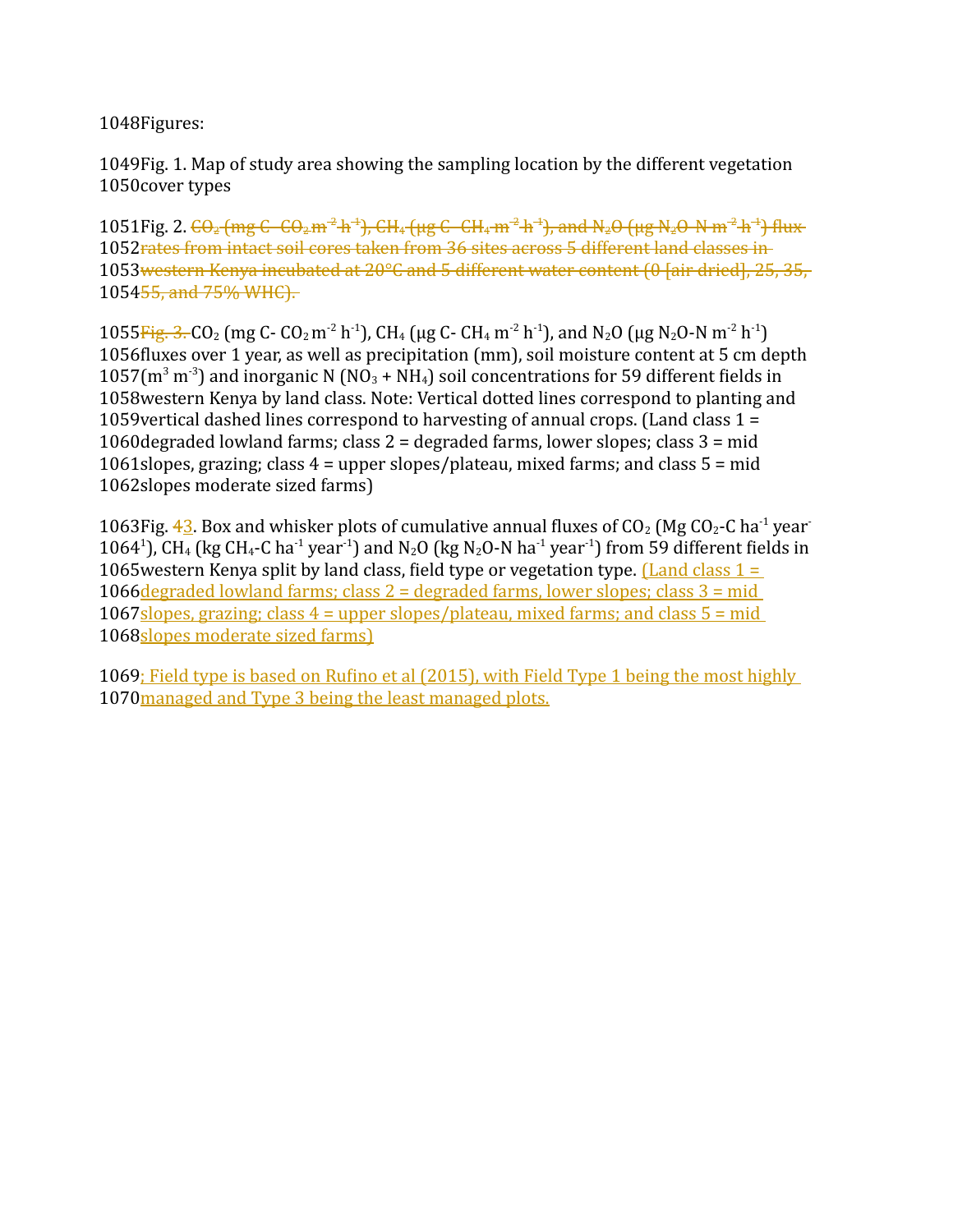1071Fig. 1

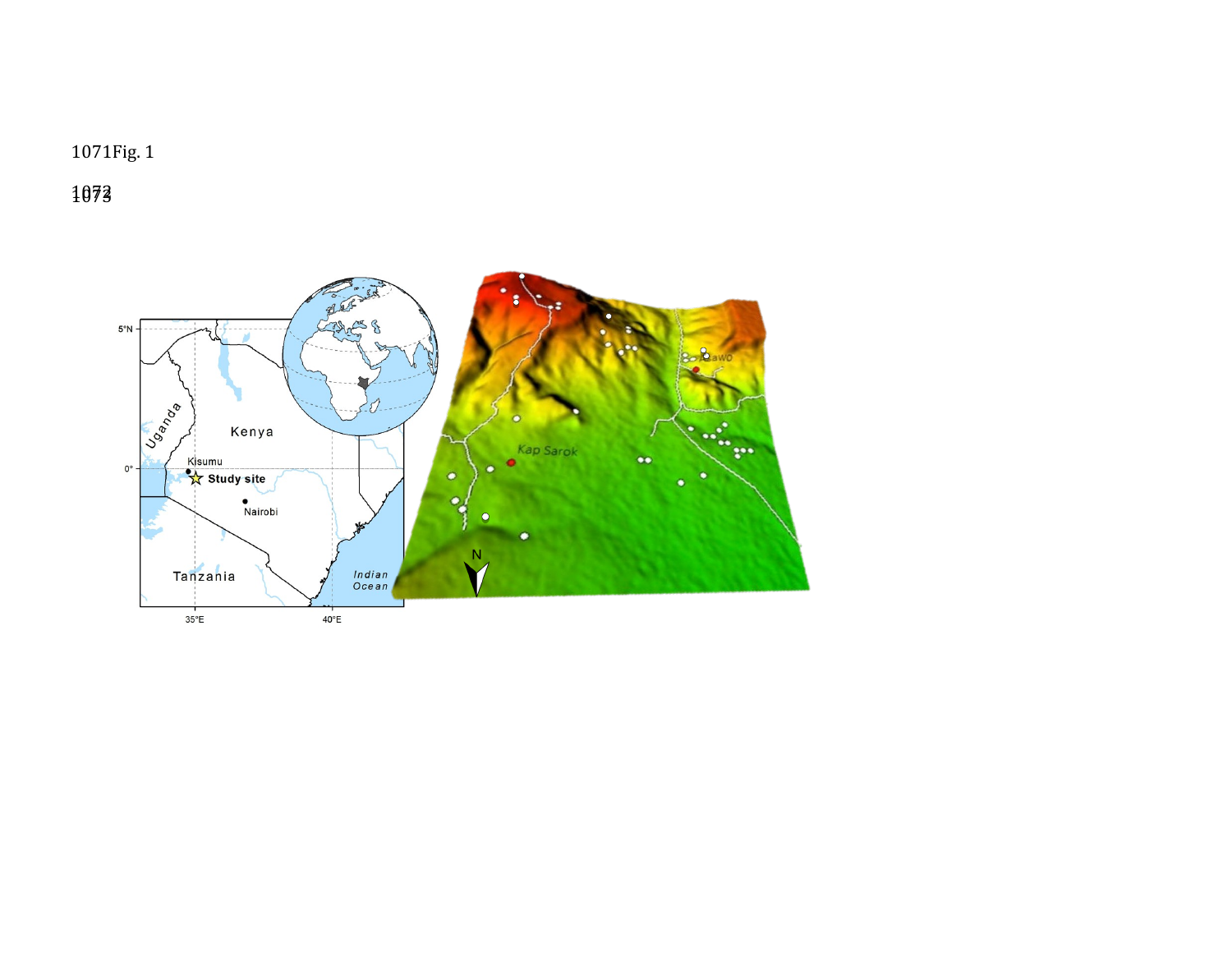